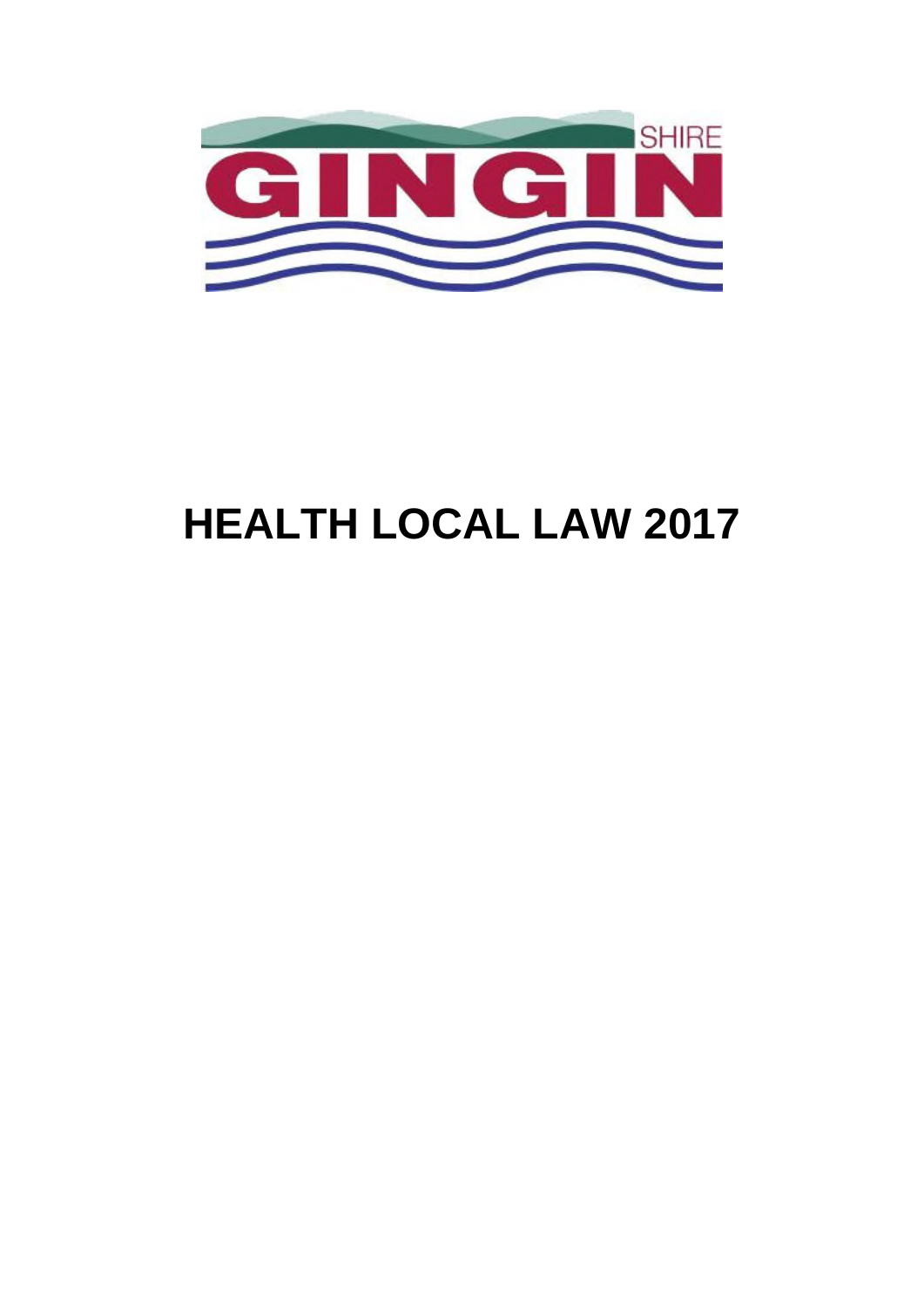*Local Government Act 1995*

**Shire of Gingin**

# **Health Local Law 2017**

# **CONTENTS** \_\_\_\_\_\_\_\_\_\_\_\_\_\_\_\_\_\_\_\_\_\_\_\_\_\_\_\_\_\_\_\_\_\_\_\_\_\_\_\_\_\_\_\_\_

\_\_\_\_\_\_\_\_\_\_\_\_\_\_\_\_\_\_\_\_\_\_\_\_\_\_\_\_\_\_\_\_\_\_\_\_\_\_\_\_\_\_\_\_\_

#### **[Part 1 - Preliminary](#page-8-0)**

- 1.1 [Title](#page-8-1)
- [1.2](#page-8-2) [Commencement](#page-8-2)
- [1.3](#page-8-3) [Application](#page-8-3)
- [1.4](#page-8-4) [Repeal](#page-8-4)
- [1.5](#page-8-5) [Interpretation](#page-8-5)

#### **[Part 2—Sanitation](#page-11-0)**

#### **[Division 1—Sanitary Conveniences](#page-11-1)**

- [2.1](#page-11-2) [Interpretation](#page-11-2)
- [2.2](#page-12-0) [Dwelling House](#page-12-0)
- [2.3](#page-12-1) [Premises other than a Dwelling House](#page-12-1)
- [2.4](#page-13-0) [Outdoor Events](#page-13-0)
- [2.5](#page-13-1) [Toilets](#page-13-1)
- [2.6](#page-14-0) [Temporary Works](#page-14-0)
- [2.7](#page-14-1) [Maintenance of Sanitary Conveniences and Fittings](#page-14-1)
- [2.8](#page-14-2) [Ventilation of Toilets](#page-14-2)
- [2.9](#page-14-3) [Public Sanitary Conveniences](#page-14-3)
- [2.10](#page-15-0) [Lighting](#page-15-0)
- [2.11](#page-15-1) [Installation](#page-15-1)

## **[Division 2—Bathrooms, Laundries and Kitchens](#page-15-2)**

- [2.12](#page-15-3) [Bathrooms](#page-15-3)
- [2.13](#page-16-0) [Laundries](#page-16-0)
- [2.14](#page-16-1) [Washing or keeping of clothes in kitchens](#page-16-1)
- [2.15](#page-17-0) [Kitchens](#page-17-0)

## **[Part 3—Housing and General](#page-17-1)**

## **[Division 1—Maintenance of Dwelling Houses](#page-17-2)**

[3.1](#page-17-3) [Dwelling house maintenance](#page-17-3)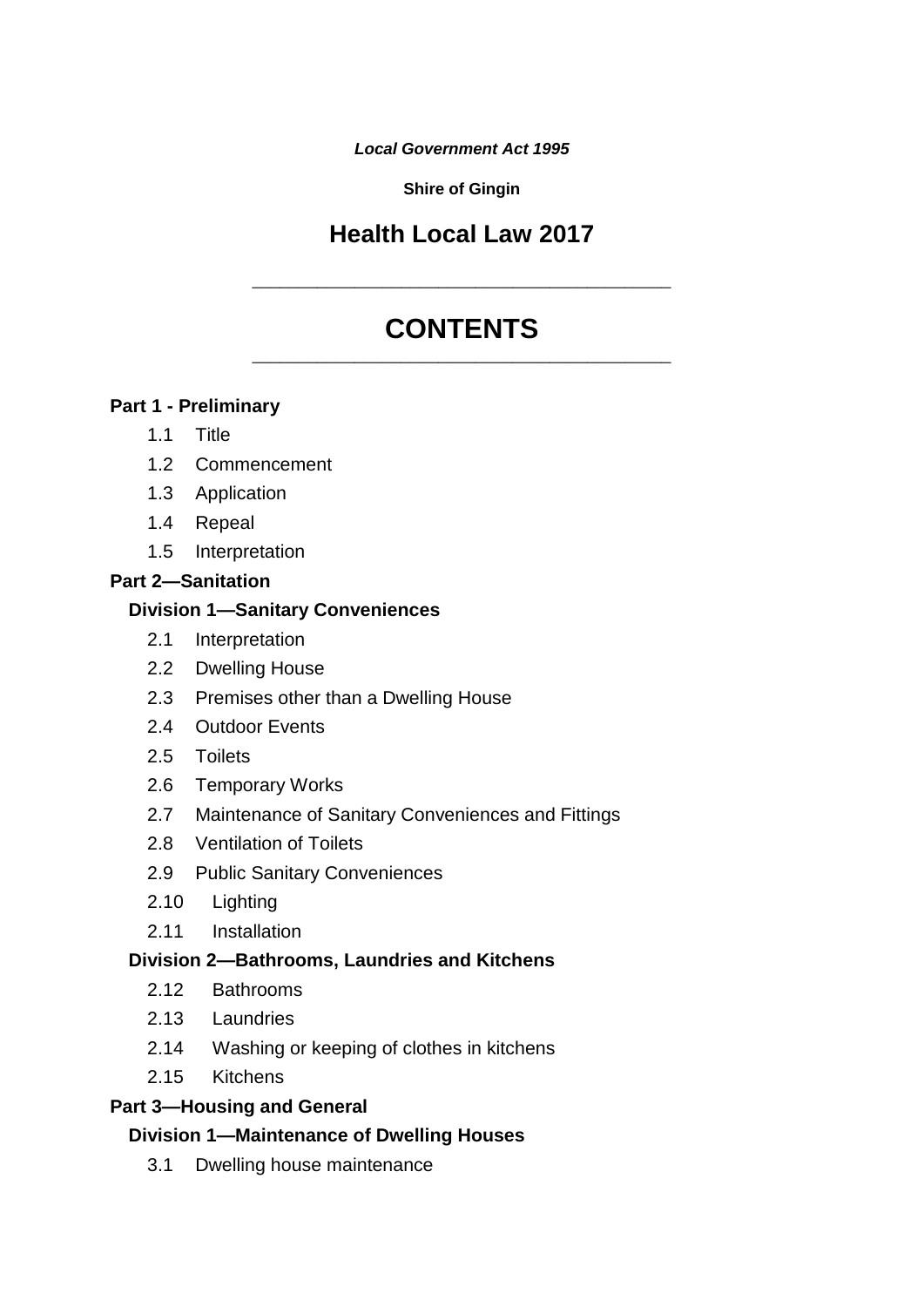[3.2](#page-18-0) [Maintenance of guttering and downpipes and disposal of rainwater](#page-18-0)

# **[Division 2—Ventilation of Houses](#page-18-1)**

- [3.3](#page-18-2) [Exemption for short term hostels and recreational campsites](#page-18-2)
- [3.4](#page-19-0) [Overcrowding](#page-19-0)
- [3.5](#page-19-1) [Calculating sufficient space](#page-19-1)
- [3.6](#page-19-2) [Ventilation](#page-19-2)
- [3.7](#page-20-0) [Sub-floor ventilation](#page-20-0)

# **[Division 3—Water Supply](#page-20-1)**

- [3.8](#page-20-2) [Water supply](#page-20-2)
- [3.9](#page-20-3) [Rain water tanks](#page-20-3)
- [3.10](#page-21-0) [Wells](#page-21-0)
- [3.11](#page-21-1) [Pollution](#page-21-1)

# **[Division 4—Secondhand furniture, bedding and clothing](#page-21-2)**

- [3.12](#page-21-3) [Prohibition on sale](#page-21-3)
- [3.13](#page-21-4) [Prohibition on possession](#page-21-4)

# **[Division 5 — Morgues](#page-21-5)**

- [3.14](#page-21-6) [Requirement for licence](#page-21-6)
- [3.15](#page-21-7) [Application for licence](#page-21-7)
- [3.16](#page-22-0) [Decision on application for licence](#page-22-0)
- [3.17](#page-23-0) [Inspection of morgues](#page-23-0)
- [3.18](#page-23-1) [Cancellation of a licence](#page-23-1)

# **[Part 4 — Liquid Refuse and Waste](#page-24-0)**

# **[Division 1—Liquid refuse](#page-24-1)**

- [4.1](#page-24-2) [Interpretation](#page-24-2)
- [4.2](#page-24-3) [Deposit of liquid refuse](#page-24-3)
- [4.3](#page-24-4) [Disposal of liquid waste](#page-24-4)

# **[Division 2—Transport of butchers' waste](#page-25-0)**

- [4.4](#page-25-1) [Interpretation](#page-25-1)
- [4.5](#page-25-2) [Restriction of vehicles](#page-25-2)
- [4.6](#page-25-3) [Transport of butchers' waste](#page-25-3)

# **[Part 5—Nuisances](#page-26-0)**

- [5.1](#page-26-1) [Interpretation](#page-26-1)
- [5.2](#page-26-2) [Footpaths etc, to be kept clean](#page-26-2)
- [5.3](#page-26-3) [Escape of smoke etc.](#page-26-3)
- [5.4](#page-26-4) [Public vehicles to be kept clean](#page-26-4)
- [5.5](#page-27-0) [Prohibition against spitting](#page-27-0)
- [5.6](#page-27-1) [Transportation, use and storage of offal, blood or other offensive material](#page-27-1)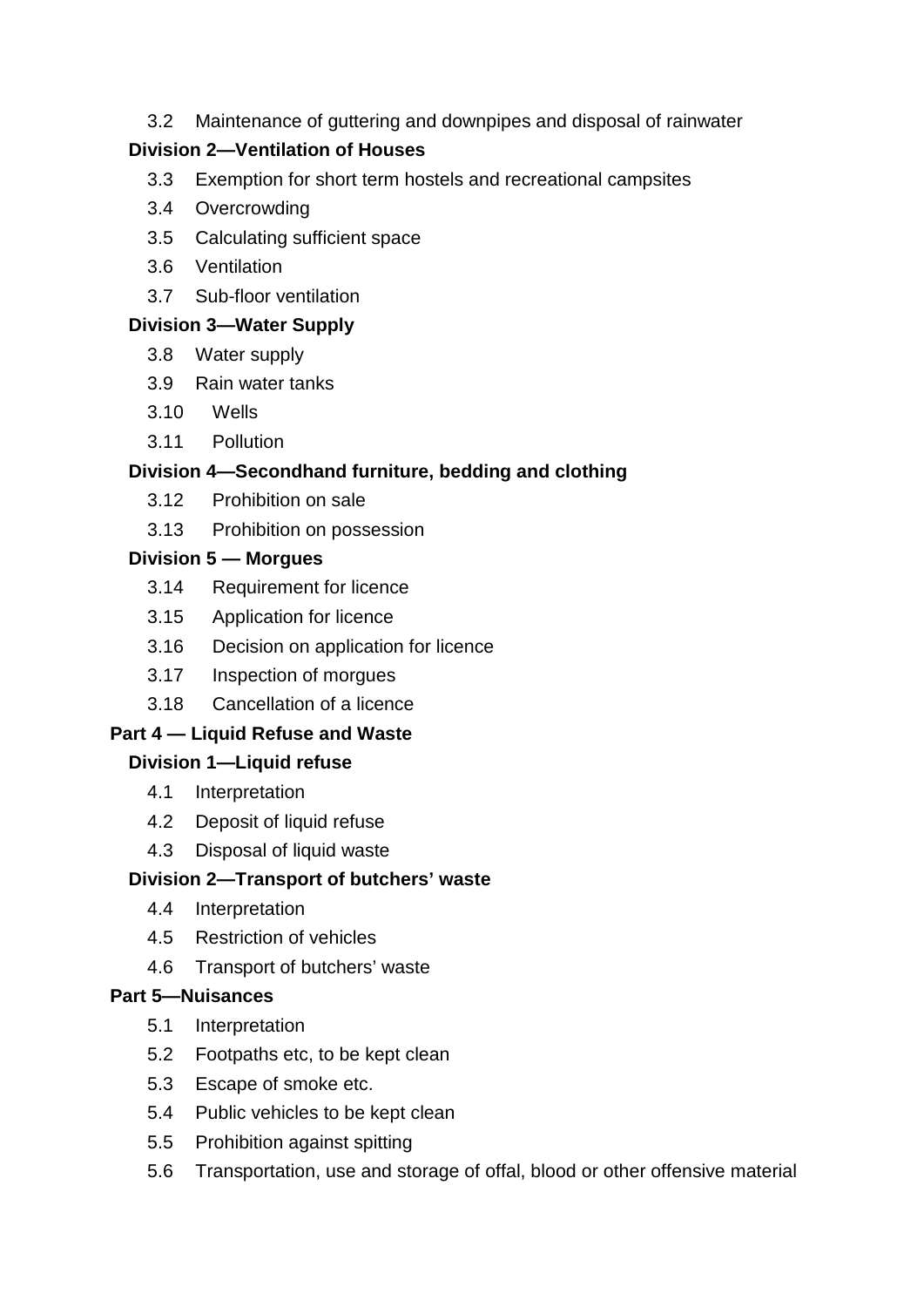- [5.7](#page-27-2) [Use or storage of fertiliser](#page-27-2)
- [5.8](#page-27-3) [Storage and dispatch of artificial fertiliser](#page-27-3)
- [5.9](#page-28-0) [Storage of fertiliser in a dwelling house](#page-28-0)

# **[Part 6 – Keeping Animals](#page-28-1)**

# **[Division 1—General provisions](#page-28-2)**

- [6.1](#page-28-3) [Interpretation](#page-28-3)
- [6.2](#page-28-4) [Cleanliness](#page-28-4)
- [6.3](#page-29-0) [Vehicles used for transporting of animals and birds](#page-29-0)

# **[Division 2 – Limit on number of animals kept](#page-29-1)**

- [6.4](#page-29-2) [Limit on numbers](#page-29-2)
- [6.5](#page-29-3) [Animal enclosures](#page-29-3)
- [6.6](#page-29-4) [Slaughter of animals](#page-29-4)
- [6.7](#page-30-0) [Disposal of dead animals](#page-30-0)

# **[Division 3 - Keeping of large animals](#page-30-1)**

- [6.8](#page-30-2) [Interpretation](#page-30-2)
- [6.9](#page-30-3) [Conditions for keeping of an animal](#page-30-3)
- [6.10](#page-31-0) [Stables](#page-31-0)
- [6.11](#page-31-1) [Manure receptacle](#page-31-1)

# **[Division 4 - Keeping of poultry and pigeons](#page-32-0)**

- [6.12](#page-32-1) [Interpretation](#page-32-1)
- [6.13](#page-32-2) [Limitation on numbers of poultry and pigeons](#page-32-2)
- [6.14](#page-32-3) [Conditions for keeping poultry in limited numbers](#page-32-3)
- [6.15](#page-33-0) [Roosters, geese, turkeys, peafowl and gamebirds](#page-33-0)
- [6.16](#page-33-1) [Pigeons or doves](#page-33-1)
- [6.17](#page-34-0) [Removal of non-conforming structure or enclosure](#page-34-0)
- [6.18](#page-34-1) [Restrictions on pigeon nesting or perching](#page-34-1)
- [6.19](#page-34-2) [Restrictions on feeding wild birds](#page-34-2)

# **[Division 5 – Feedlots](#page-34-3)**

- [6.20](#page-34-4) [Interpretation](#page-34-4)
- [6.21](#page-34-5) [Premises to be approved](#page-34-5)
- [6.22](#page-35-0) [Site conditions](#page-35-0)

# **[Division 6 – Piggeries](#page-35-1)**

- [6.23](#page-35-2) [Interpretation](#page-35-2)
- [6.24](#page-35-3) [Premises to be approved](#page-35-3)
- [6.25](#page-36-0) [Site conditions](#page-36-0)
- [6.26](#page-36-1) [Prevention of nuisances](#page-36-1)

# **[Part 7—Pest Control](#page-36-1)**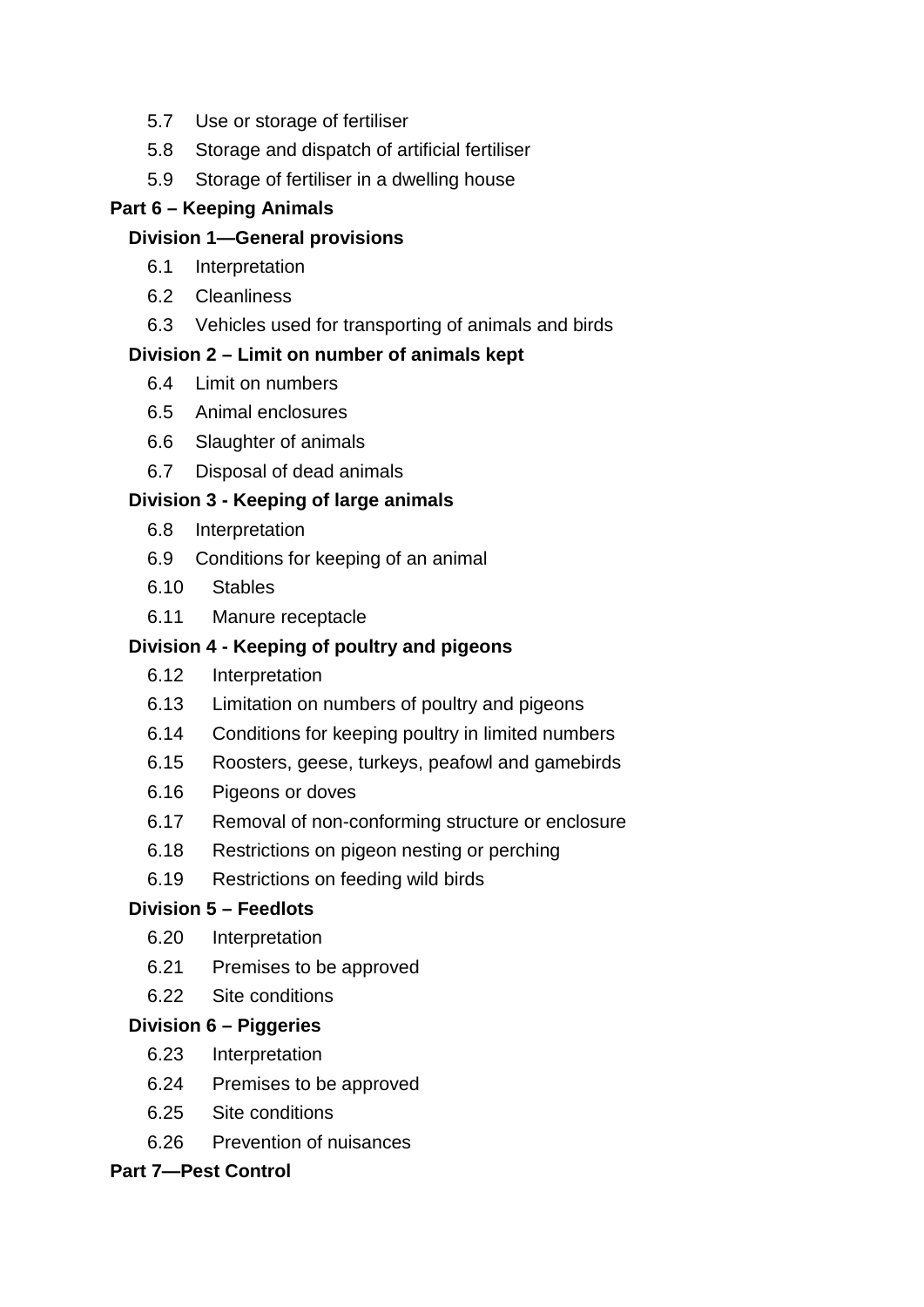# **[Division 1—Flies](#page-36-2)**

- [7.1](#page-36-3) [Interpretation](#page-36-3)
- [7.2](#page-36-4) [Fly breeding matter not to be left on premises unless covered or treated](#page-36-4)
- [7.3](#page-36-5) [Measures to be taken by an occupier](#page-36-5)
- [7.4](#page-37-0) [Officer may give notice directing measures to be taken](#page-37-0)
- [7.5](#page-37-1) [Local government may execute work and recover costs](#page-37-1)

# **[Division 2—Mosquitoes](#page-38-0)**

- [7.6](#page-38-1) [Interpretation](#page-38-1)
- [7.7](#page-38-2) [Measures to be taken to prevent mosquitoes breeding](#page-38-2)
- [7.8](#page-38-3) [Local government may execute work and recover costs](#page-38-3)

# **[Division 3—Rodents](#page-39-0)**

- [7.9](#page-39-1) [Interpretation](#page-39-1)
- [7.10](#page-39-2) [Measures to be taken to eradicate rodents](#page-39-2)
- [7.11](#page-40-0) [Food and wastes to be kept in rodent proof receptacles](#page-40-0)
- [7.12](#page-40-1) [Restrictions on the keeping of rodents](#page-40-1)
- [7.13](#page-40-2) [Food premises etc., to be cleaned after use](#page-40-2)
- [7.14](#page-40-3) [Restrictions on materials affording harbourage for rodents](#page-40-3)

# **[Division 4—Cockroaches](#page-41-0)**

- [7.15](#page-41-1) [Interpretation](#page-41-1)
- [7.16](#page-41-2) [Measures to be taken to eradicate cockroaches](#page-41-2)

# **[Division 5—Argentine Ants](#page-41-3)**

- [7.17](#page-41-4) [Interpretation](#page-41-4)
- [7.18](#page-41-5) [Measures to be taken to keep premises free from argentine ants](#page-41-5)

# **[Division 6—European Wasps](#page-42-0)**

- [7.19](#page-42-1) [Interpretation](#page-42-1)
- [7.20](#page-42-2) [Measures to be taken to keep premises free from european wasp nests](#page-42-2)

# **[Division 7—Arthropod vectors of disease](#page-42-3)**

- [7.21](#page-42-4) [Interpretation](#page-42-4)
- [7.22](#page-42-5) [Responsibility of the owner or occupier](#page-42-5)

# **[Part 8—Infectious Diseases](#page-43-0)**

# **[Division 1—General provisions](#page-43-1)**

- [8.1](#page-43-2) [Purpose of exercise of powers](#page-43-2)
- [8.2](#page-43-3) [Requirements for an owner or occupier to clean, disinfect and disinfest](#page-43-3)
- [8.3](#page-43-4) [Environmental Health Officer may disinfect or disinfest premises](#page-43-4)
- [8.4](#page-44-0) [Insanitary dwelling houses, premises and things](#page-44-0)
- [8.5](#page-44-1) [Authorised person may authorise disinfecting](#page-44-1)
- [8.6](#page-44-2) [Persons in contact with an infectious disease sufferer](#page-44-2)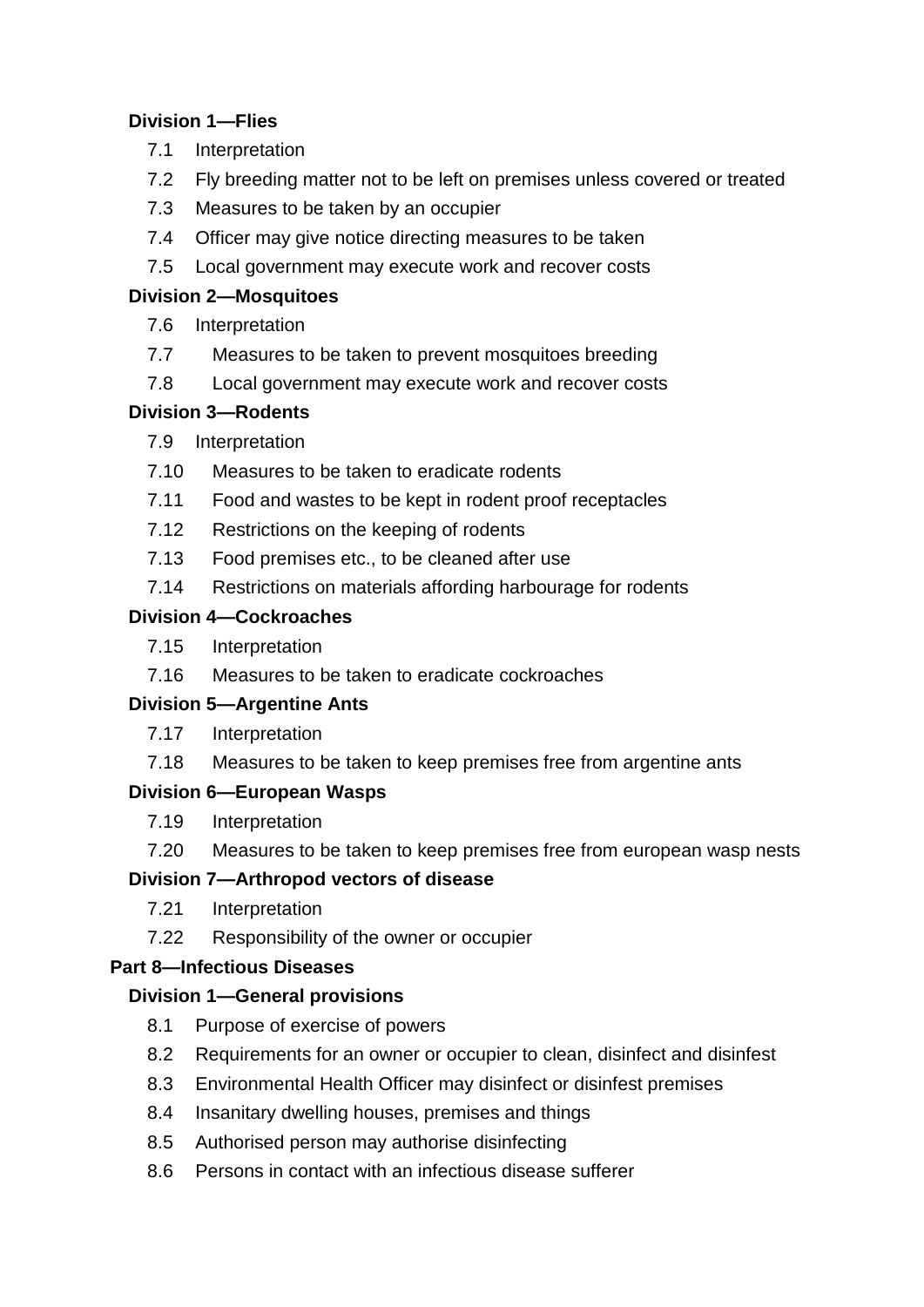- [8.7](#page-44-3) [Declaration of infected dwelling house or premises](#page-44-3)
- [8.8](#page-45-0) [Destruction of infected animals](#page-45-0)
- [8.9](#page-45-1) [Disposal of a body](#page-45-1)
- [8.10](#page-45-2) [Local government may carry out work and recover costs](#page-45-2)

# **[Division 2—Disposal of used condoms and needles](#page-46-0)**

- [8.11](#page-46-1) [Disposal of used condoms](#page-46-1)
- [8.12](#page-46-2) [Disposal of used needles](#page-46-2)

# **[Part 9—Lodging Houses](#page-46-3)**

# **[Division 1—Registration](#page-46-4)**

- [9.1](#page-46-5) [Interpretation](#page-46-5)
- [9.2](#page-47-0) [Lodging house not to be kept unless registered](#page-47-0)
- [9.3](#page-48-0) [Application for registration](#page-48-0)
- [9.4](#page-48-1) [Approval of application](#page-48-1)
- [9.5](#page-48-2) [Renewal of registration](#page-48-2)
- [9.6](#page-48-3) [Notification upon sale or transfer](#page-48-3)
- [9.7](#page-49-0) [Revocation of registration](#page-49-0)

# **[Division 2—Construction and use requirements](#page-49-1)**

- [9.8](#page-50-0) [General construction requirements](#page-50-0)
- [9.9](#page-50-1) [Kitchen](#page-50-1)
- [9.10](#page-50-2) [Cooking facilities](#page-50-2)
- [9.11](#page-50-3) [Dining room](#page-50-3)
- [9.12](#page-51-0) [Lounge room](#page-51-0)
- [9.13](#page-51-1) [Sanitary conveniences](#page-51-1)
- [9.14](#page-52-0) [Laundry](#page-52-0)
- [9.15](#page-53-0) [Fire prevention and control](#page-53-0)
- [9.16](#page-54-0) [Obstruction of passages and stairways](#page-54-0)
- [9.17](#page-54-1) [Fitting of locks](#page-54-1)
- [9.18](#page-54-2) [Restriction on use of rooms for sleeping](#page-54-2)
- [9.19](#page-55-0) [Sleeping accommodation, short term hostels and recreational campsites](#page-55-0)
- [9.20](#page-57-0) [Furnishing etc. of sleeping apartments](#page-57-0)
- [9.21](#page-58-0) [Ventilation](#page-58-0)
- [9.22](#page-58-1) [Numbers to be placed on doors](#page-58-1)

# **[Division 3—Management and care](#page-58-2)**

- [9.23](#page-58-3) [Keeper or manager to reside in the lodging house](#page-58-3)
- [9.24](#page-58-4) [Register of lodgers](#page-58-4)
- [9.25](#page-59-0) [Keeper report](#page-59-0)
- [9.26](#page-59-1) [Certificate in respect of sleeping accommodation](#page-59-1)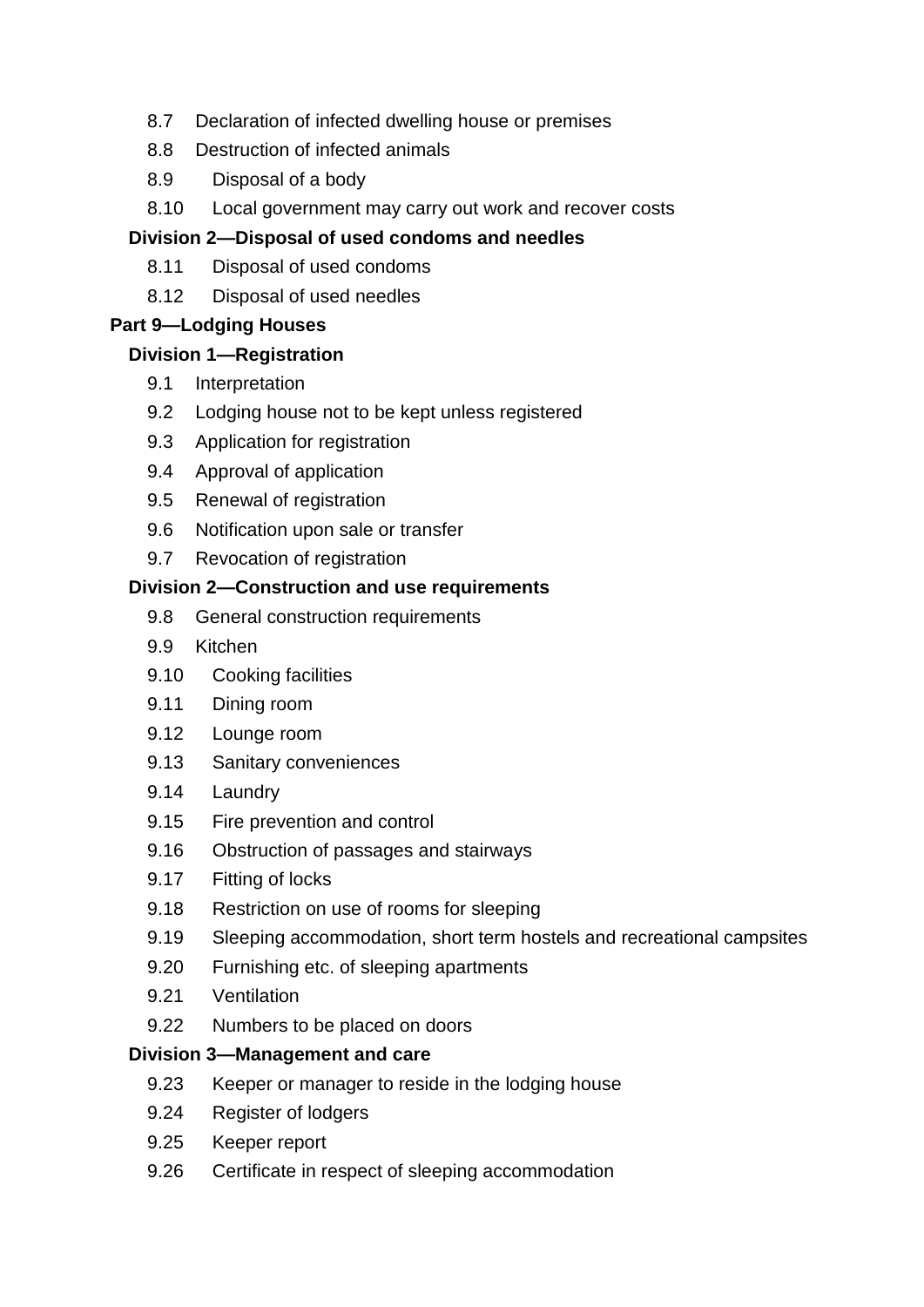- [9.27](#page-59-2) [Duplicate keys and inspection](#page-59-2)
- [9.28](#page-59-3) [Room occupancy](#page-59-3)
- [9.29](#page-60-0) [Maintenance of a room by a lodger or resident](#page-60-0)
- [9.30](#page-60-1) [Cleaning and maintenance requirements](#page-60-1)
- [9.31](#page-62-0) [Responsibilities of lodgers and residents](#page-62-0)
- [9.32](#page-63-0) [Approval for storage of food](#page-63-0)

# **[Part 10 —Offensive Trades](#page-63-1)**

# **[Division 1—General](#page-63-2)**

[10.1](#page-63-3) [Interpretation](#page-63-3)

# **[Division 2 – Consent and registration](#page-63-4)**

- [10.2](#page-63-5) [Interpretation](#page-63-5)
- [10.3](#page-64-0) [Consent to establish an offensive trade](#page-64-0)
- [10.4](#page-64-1) [False statement](#page-64-1)
- [10.5](#page-64-2) [Registration of premises](#page-64-2)
- [10.6](#page-64-3) [Certificate of registration](#page-64-3)
- [10.7](#page-64-4) [Change of occupier](#page-64-4)
- [10.8](#page-64-5) [Alterations to premises](#page-64-5)
- [10.9](#page-64-6) [Occupier includes employee](#page-64-6)

# **[Division 3—General duties of an occupier](#page-64-6)**

- [10.9](#page-64-7) [Interpretation](#page-64-7)
- [10.10](#page-65-0) [Cleanliness](#page-65-0)
- [10.11](#page-65-1) [Rats and other vectors of disease](#page-65-1)
- [10.12](#page-65-2) [Sanitary conveniences and hand wash basins](#page-65-2)
- [10.13](#page-66-0) [Painting of walls etc.](#page-66-0)
- [10.14](#page-66-1) [Effluvia, vapours, gases or dust](#page-66-1)
- [10.15](#page-66-2) [Offensive material](#page-66-2)
- [10.16](#page-66-3) [Storage of materials](#page-66-3)
- [10.17](#page-66-4) [Specified offensive trades](#page-66-4)
- [10.18](#page-67-0) [Directions by an Environmental Health Officer](#page-67-0)
- [10.19](#page-67-1) [Other duties of occupier](#page-67-1)

# **[Division 4 – Fat rendering establishments](#page-68-0)**

- [10.20](#page-68-1) [Interpretation](#page-68-1)
- [10.21](#page-68-2) [Exhaust ventilation](#page-68-2)
- [10.22](#page-68-3) [Covering of apparatus](#page-68-3)
- [10.23](#page-68-4) [Rendering of walls](#page-68-4)

# **[Division 5—Fish premises](#page-69-0)**

[10.24](#page-69-1) [Interpretation](#page-69-1)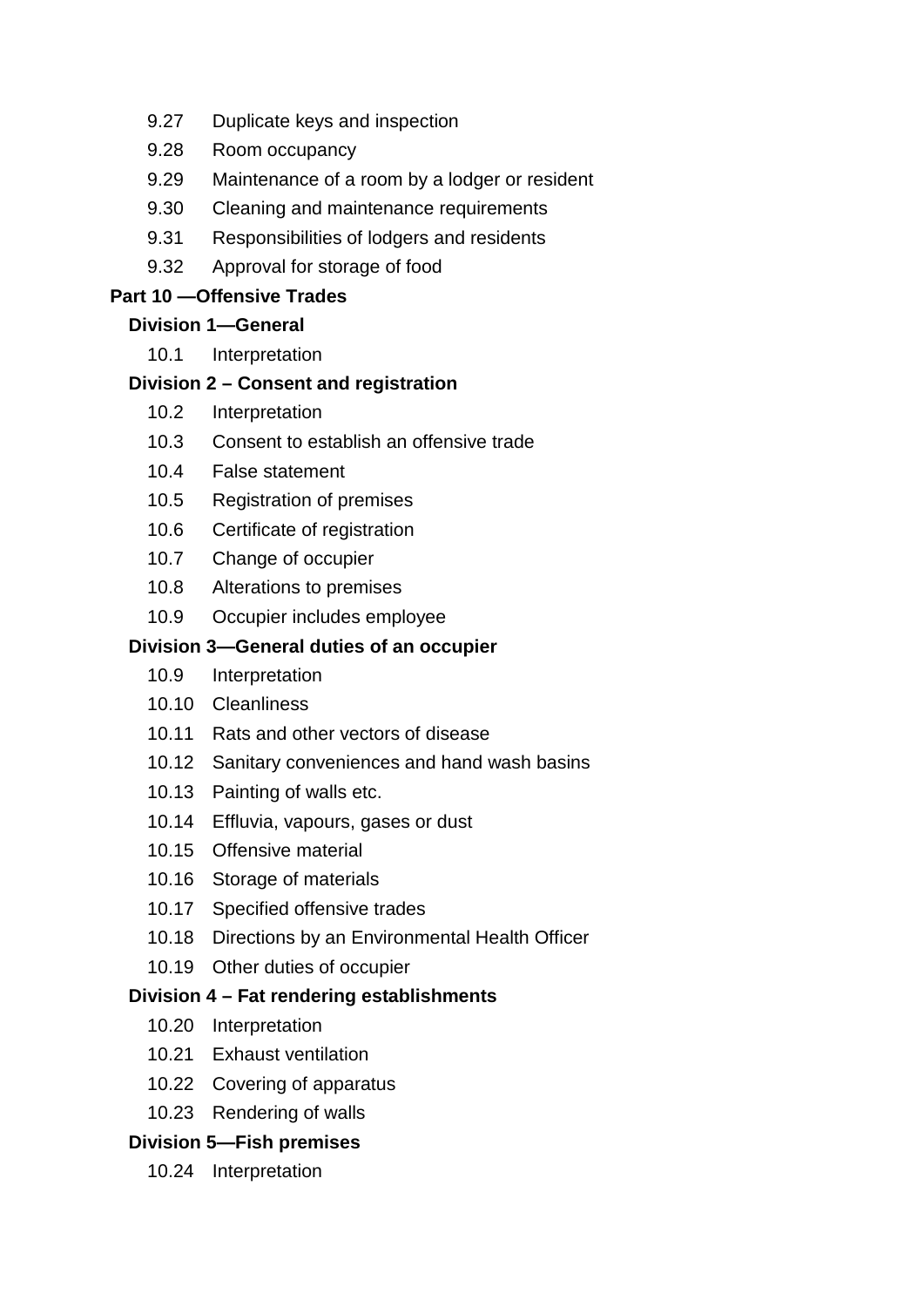- [10.25](#page-69-2) [Fish preparation room](#page-69-2)
- [10.26](#page-69-3) [Disposal of waste](#page-69-3)
- [10.27](#page-69-4) [Fish containers](#page-69-4)

# **[Division 6 – Flock factories](#page-70-0)**

- [10.28](#page-70-1) [Interpretation](#page-70-1)
- [10.29](#page-70-2) [New and used material](#page-70-2)
- [10.30](#page-70-3) [Collection and removal of dust](#page-70-3)
- [10.31](#page-70-4) [Unclean rags](#page-70-4)
- [10.32](#page-70-5) [Bedding and upholstery](#page-70-5)

# **[Division 7—Laundries, dry cleaning establishments and dye works](#page-71-0)**

- [10.33](#page-71-1) [Interpretation](#page-71-1)
- [10.34](#page-72-0) [Receiving depot](#page-72-0)
- [10.35](#page-72-1) [Reception room](#page-72-1)
- [10.36](#page-72-2) [Walls and floors](#page-72-2)
- [10.37](#page-72-3) [Laundry floor](#page-72-3)
- [10.38](#page-72-4) [Escape of dust](#page-72-4)
- [10.39](#page-73-0) [Precautions against combustion](#page-73-0)
- [10.40](#page-73-1) [Trolleys](#page-73-1)
- [10.41](#page-73-2) [Sleeping on premises](#page-73-2)

# **[Part 11—Offences And Penalties](#page-73-3)**

- [11.1](#page-73-4) [Offences](#page-73-4)
- [11.2](#page-73-5) [Penalties](#page-73-5)
- [11.3](#page-74-0) [Other enforcement actions](#page-74-0)

**[Schedule 1 – Required Buffer Distances for Feedlots](#page-74-1)**

**[Schedule 2 – Required Buffer Distances for Piggeries](#page-75-0)**

**[Schedule 3 – Required Buffer Distances for Intensive Piggeries](#page-76-0)**

**[Schedule 4 – Required Cooking Facilities](#page-77-0)**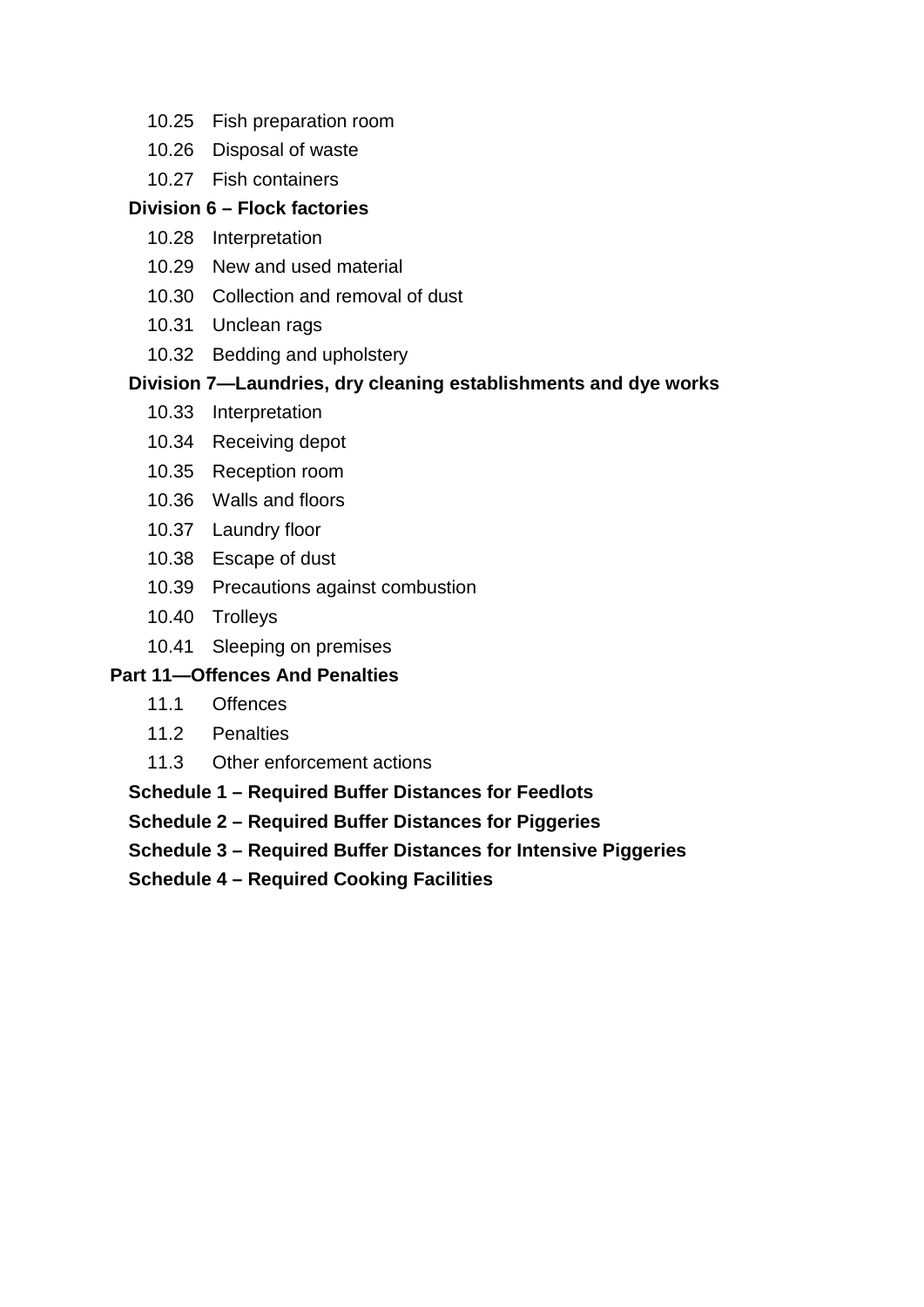#### *Local Government Act 1995*

#### **Shire of Gingin**

#### **HEALTH LOCAL LAW 2017**

Under the powers conferred by the *Local Government Act 1995* and under all other powers enabling it, the Council of the Shire of Gingin resolved on 18 April 2017 to make the following local law.

#### **Part 1 - Preliminary**

#### <span id="page-8-1"></span><span id="page-8-0"></span>**1.1 Title**

This local law may be cited as the *Shire of Gingin Health Local Law 2017*.

#### <span id="page-8-2"></span>**1.2 Commencement**

This local law commences on the 14th day after the day on which it is published in the *Government Gazette*.

#### <span id="page-8-3"></span>**1.3 Application**

This local law applies throughout the entire district.

#### <span id="page-8-4"></span>**1.4 Repeal**

The *Shire of Gingin Health Local Laws 2004* published in the *Government Gazette* on 28 June 2004 are repealed.

#### <span id="page-8-5"></span>**1.5 Interpretation**

(1) In this Local Law, unless the context otherwise requires —

*Act* means the *Health (Miscellaneous Provisions) Act 1911*;

*adequate supply of water* means a flow of water of not less than 0.076 litres per second;

**approved** means approved by the local government;

*AS* or *AS/NZS* means Australian Standard or Australian/New Zealand Standard published by Standards Australia;

*AS/NZS ISO 717.1:2004* means the standard published by Standards Australia as AS/NZS ISO 717.1:2004 and called "Acoustics – Rating of sound insulation in buildings and of building elements – Airborne sound insulation", as amended from time to time: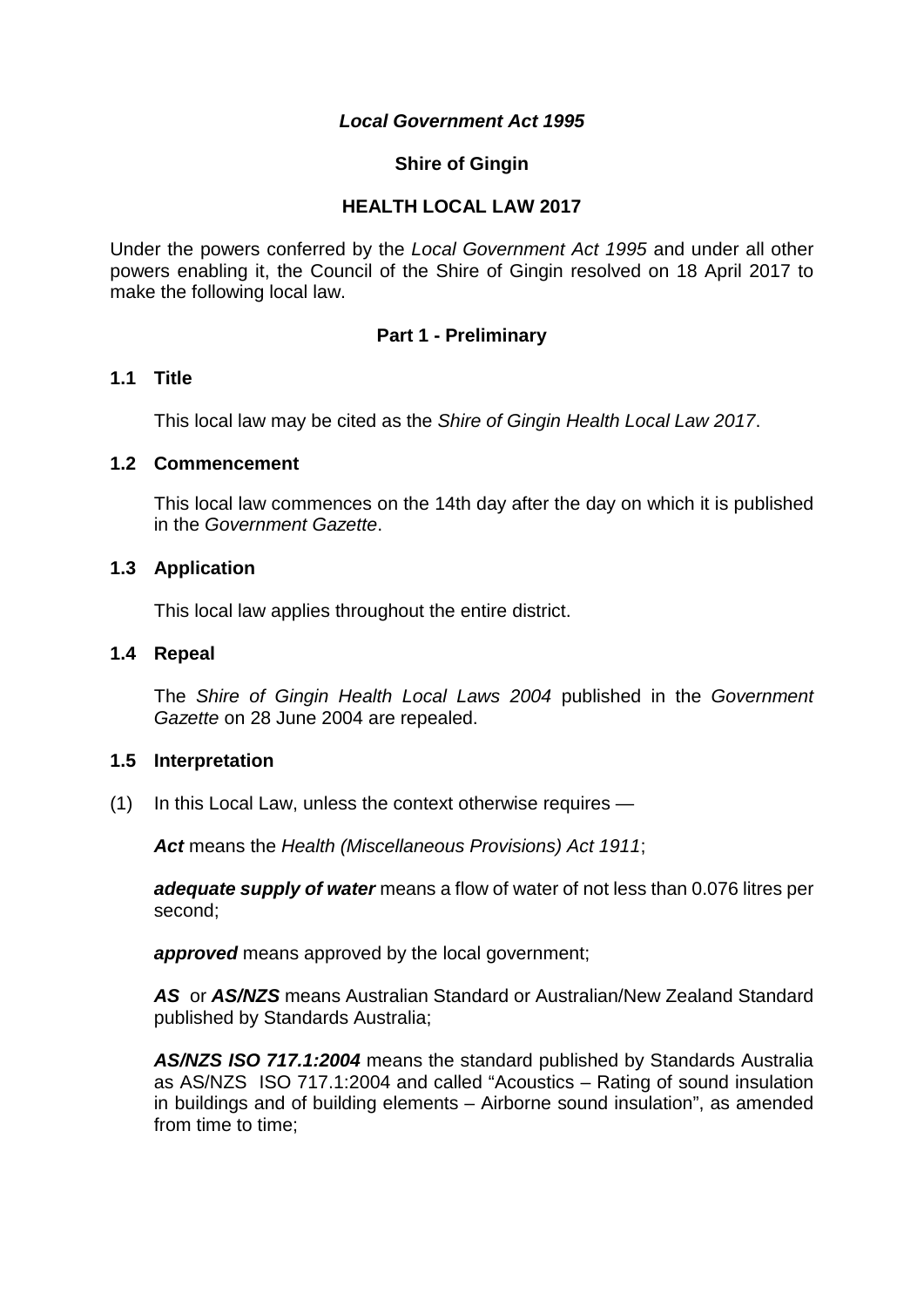*AS 1530.2-1993* means the standard published by Standards Australia as AS 1530.2:1993 and called "Methods for fire tests on building materials, components and structures – Test for flammability of materials", as amended from time to time;

*AS/NZS 1530.3:1999* means the standard published by Standards Australia as AS/NZS 1530.3:1999 and called "Methods for fire tests on building materials, components and structures – Simultaneous determination of ignitability, flame propagation, heat release and smoke release", as amended from time to time;

*AS 1668.2-2012* means the standard published by Standards Australia as AS1668.2-2012 and called "The use of mechanical ventilation and airconditioning in buildings – ventilation design for indoor air contaminant control", as amended from time to time;

*AS/NZS 3666.2:2011* means the standard published by Standards Australia as AS/NZS 3666.2:2011 and called "Air handling and water systems of buildings – Microbial Control - Operation and maintenance", as amended from time to time;

*authorised person* means a person appointed by the local government under section 9.10 of the *Local Government Act 1995* to perform any of the functions of an authorised person under this local law;

**Building Code** means the latest edition of the Building Code of Australia published from time to time by, or on behalf of, the Australian Building Codes Board, as amended from time to time, but not including explanatory information published with that Code;

*CEO* means the Chief Executive Officer of the local government;

*district* means -

- (a) the district of the local government under the *Local Government Act 1995*;
- (b) any area placed under the jurisdiction of the local government under section 22 of the Act; and
- (c) any river, harbour or other water deemed to be within the district of the local government under section 25 of the Act;

*dwelling house* means a place of residence or house containing at least 1 sleeping room and includes a room or outbuilding separate from, but ancillary to, the building in which the sleeping room is located;

*employee* means an employee of the local government;

*Environmental Health Officer* means an Environmental Health Officer appointed by the local government under section 17 of the *Public Health Act 2016*;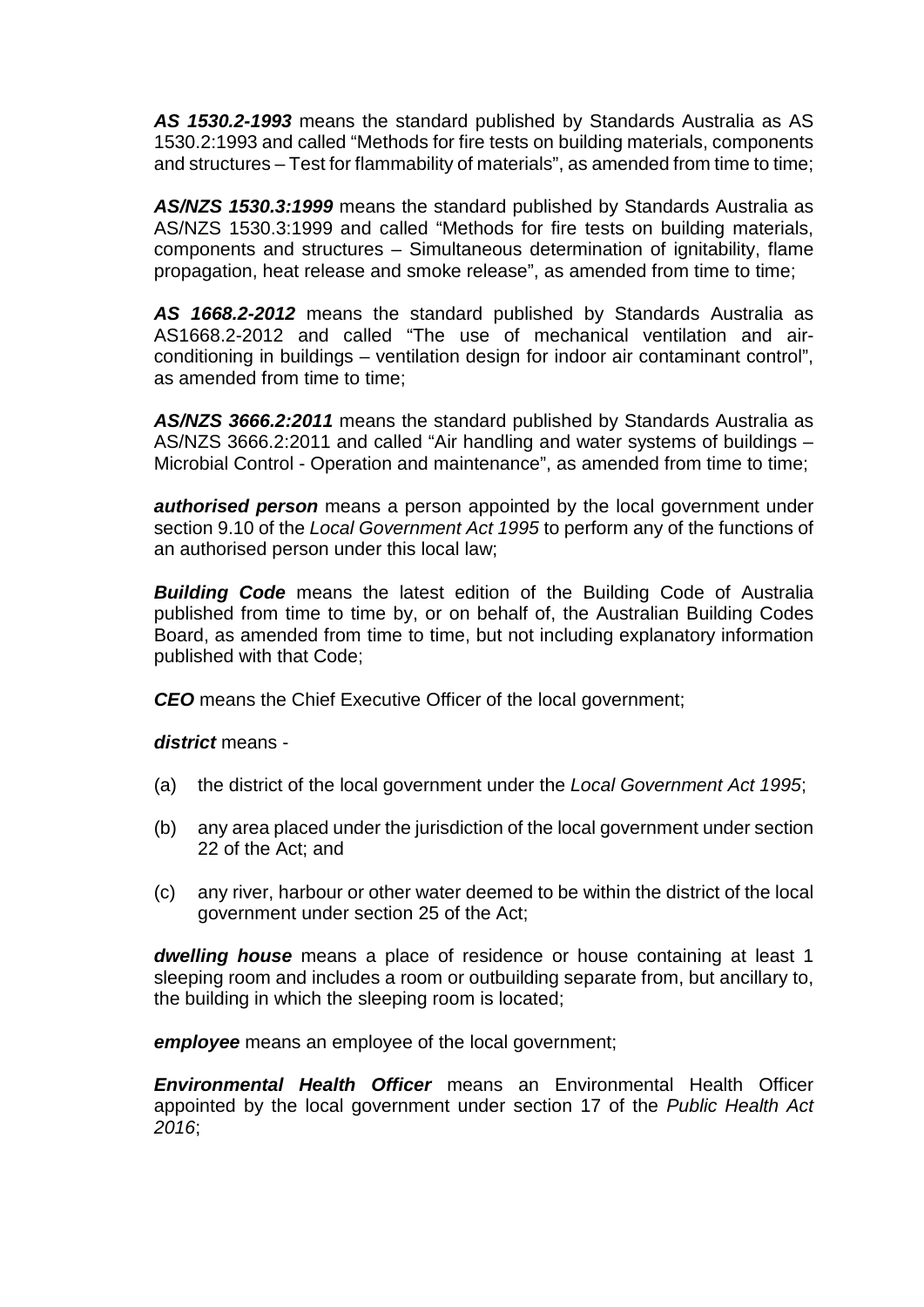*Food Standards Code* means the Australia New Zealand Food Standards Code as defined in the *Food Standards Australia New Zealand Act 1991*;

*habitable room* means a room used for normal domestic activities, and –

- (a) includes a bedroom, living room, lounge room, music room, television room, kitchen, dining room, sewing room, study, play-room, family room and sunroom; but
- (b) excludes a bathroom, laundry, water closet, pantry, walk-in wardrobe, corridor, lobby, photographic dark room, clothes-drying room, and other spaces of a specialised nature occupied neither frequently nor for extended periods;

*hot water* means water at a temperature of at least 65 degrees Celsius;

*local government* means the Shire of Gingin;

*local planning scheme* means a local planning scheme of the local government made under the *Planning and Development Act 2005*;

*morgue* means a place for the temporary reception and keeping of the bodies of the dead awaiting burial or cremation;

*nuisance* has the meaning given to it in section 182 of the Act;

**public place** includes every place to which the public ordinarily have access, whether by payment of a fee or not;

*sanitary convenience* includes urinals, water closets, earth-closets, privies, sinks, baths, wash troughs, apparatus for the treatment of sewage, ash-pits, ashtubs, or other receptacle for the deposit of ashes, faecal matter, or refuse, and all similar conveniences;

*sewage* means any kind of sewage, nightsoil, faecal matter or urine, and any waste composed wholly or in part of liquid;

*sewer* includes sewers and drains of every description, except drains to which the word "drain" as defined in the Act applies, also water channels constructed of stone, brick, concrete, or any other material, including the property of the local government;

*street* includes any highway, any public bridge, and any road, lane, footway, square, court, alley or passage, whether a thoroughfare or not;

*toilet* means a water closet, earth closet, privy or urinal and includes a room or cubicle in which 1 or more of these is located;

*townsite* means the townsites of Gingin, Guilderton, Lancelin, Ledge Point and Seabird which are –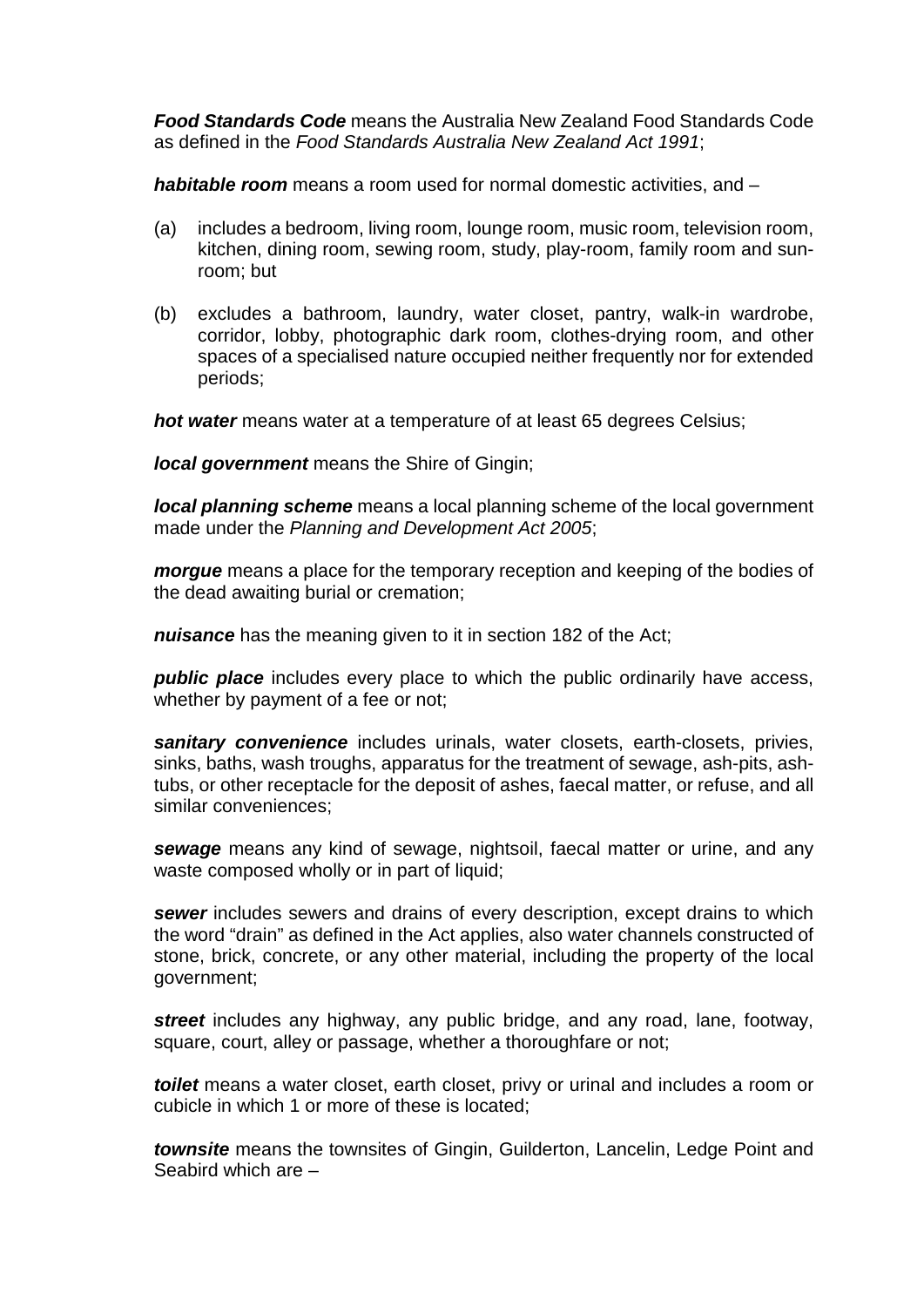- (a) constituted under section 26(2) of the *Land Administration Act 1997;* or
- (b) referred to in clause 37 of Schedule 9.3 of the *Local Government Act 1995*;

*vectors of disease* includes fleas, flies, bedbugs, cockroaches, lice and any other insect prescribed by the local government;

*water* means drinking water within the meaning of the Australian Drinking Water Guidelines as published by the National Health and Medical Research Council in 2011 and as amended from time to time; and

*window* means a glass panel, roof light, glass brick, glass louvre, glazed sash, glazed door, or other device which transmits natural light directly from outside a building to the room concerned when in the closed position.

- (2) Where in this local law a duty or liability is imposed on an owner or occupier, the duty or liability shall be deemed to be imposed jointly and severally on each of the owners or occupiers.
- (3) Where under this local law an act is required to be done or forbidden to be done in relation to any premises, the owner or occupier of those premises has, unless the contrary intention appears, the duty of causing to be done the act so required to be done, or of preventing from being done the act so forbidden to be done, as the case may be.

## **Part 2—Sanitation**

<span id="page-11-1"></span>*Division 1—Sanitary Conveniences*

## <span id="page-11-2"></span><span id="page-11-0"></span>**2.1 Interpretation**

In this Part, unless the context otherwise requires —

*event* includes a fair, function or festival;

*organiser* means a person —

- (a) to whom approval has been granted by the local government to conduct the event; or
- (b) who is responsible for the conduct of the event;

*public sanitary convenience* means a sanitary convenience to which the public ordinarily have access, whether by payment of a fee or not; and

*temporary sanitary convenience* means a sanitary convenience, temporarily placed for use by —

(a) patrons in conjunction with an event; or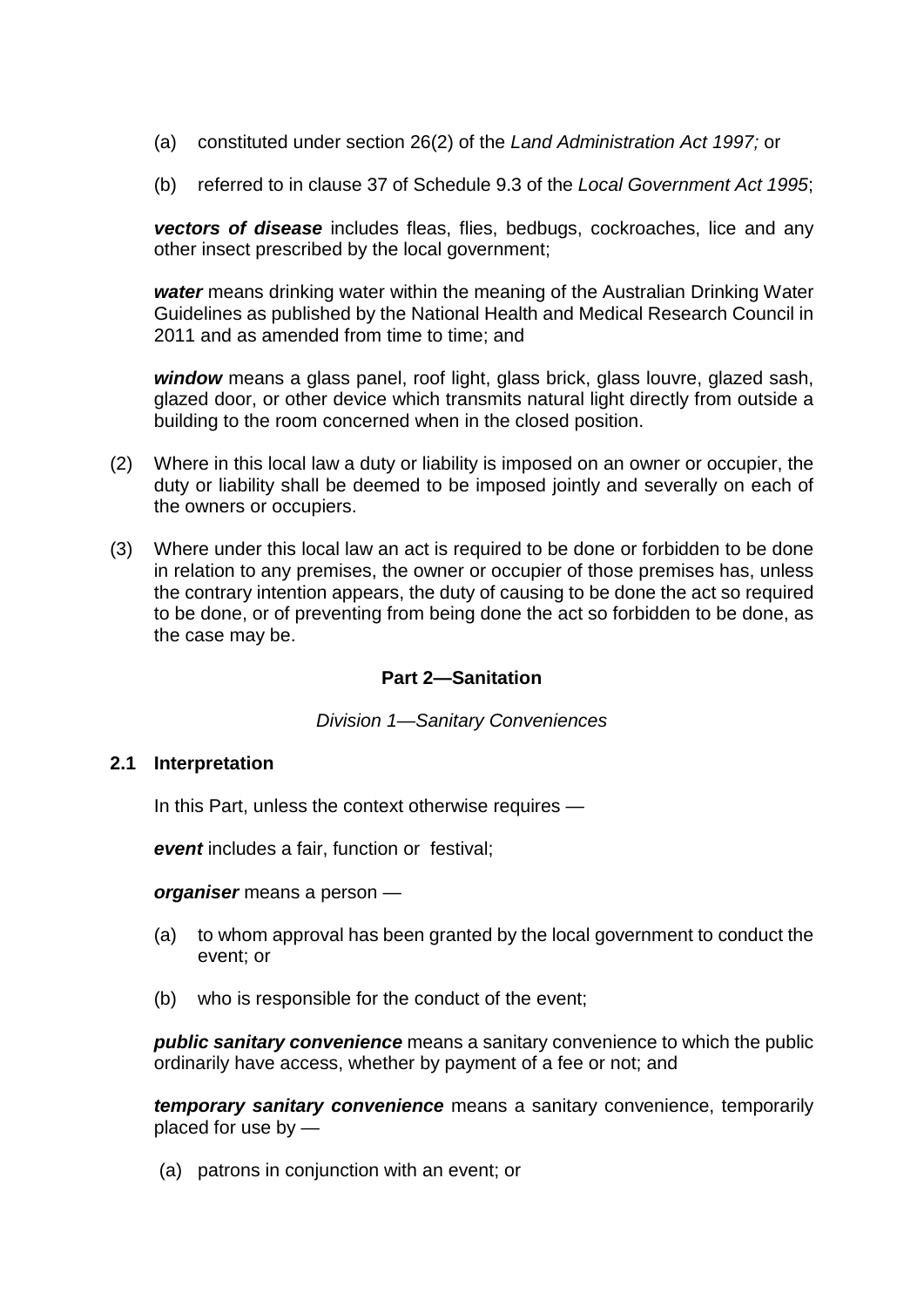(b) employees at construction sites or the like.

## *urinal* may be —

- (a) an individual stall or wall-hung urinal; or
- (b) each 600 millimetre length of a continuous urinal trough; or
- (c) a closet pan used in place of a urinal.

#### <span id="page-12-0"></span>**2.2 Dwelling House**

- (1) A person shall not use or occupy, or permit to be used or occupied, a dwelling house unless it has at least 1 toilet.
- (2) A room in which a toilet is located shall have adequate electrical lighting.

#### <span id="page-12-1"></span>**2.3 Premises other than a Dwelling House**

- (1) The owner of premises other than a dwelling house shall not use or occupy, or permit to be used or occupied, premises other than a dwelling house unless —
	- (a) the premises have sanitary conveniences in accordance with the Building Code and this Part;
	- (b) the toilets required by this clause are situated within 90m and are easily accessible to the persons for whom they are provided; and
	- (c) the premises have hand wash basins
		- (i) in accordance with the Building Code;
		- (ii) for the use of persons employed or engaged on the premises;
		- (iii) provided with an adequate supply of water supplied by taps located over each hand wash basin;
		- (iv) separate from any trough, sink or basin used in connection with any process carried out on the premises; and
		- (v) situated within a reasonable distance of the sanitary conveniences and easily accessible to the person for whom they are provided.
- (2) The occupier of premises other than a dwelling house shall ensure that
	- (a) clean toilet paper is available at all times in each cubicle;
	- (b) a sanitary napkin disposal facility is provided in each toilet set aside for the use of females; and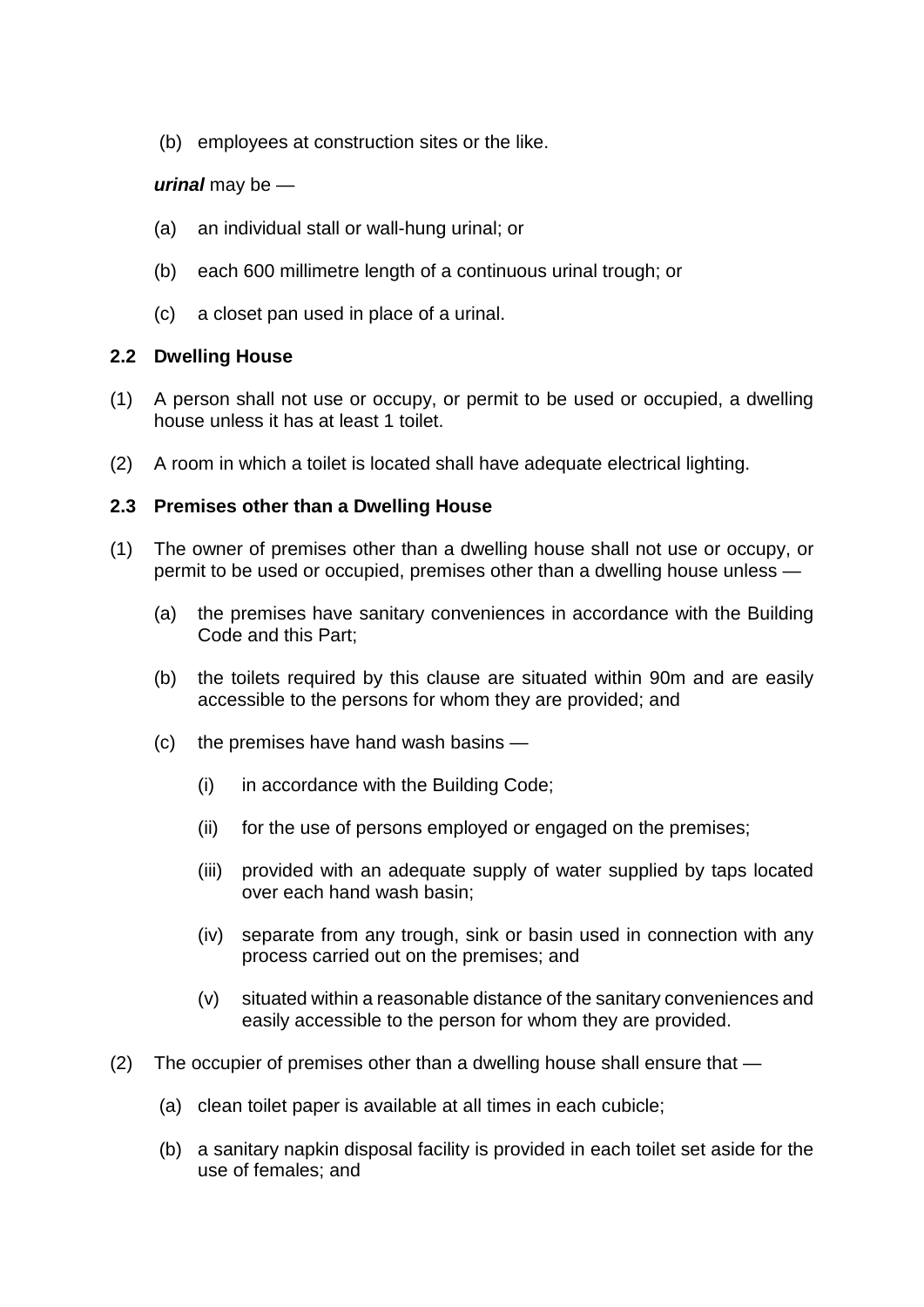- (c) each hand wash basin is provided with
	- (i) an adequate supply of soap or other hand cleaning substances; and
	- (ii) hand drying facilities, situated adjacent to and visible from the hand wash basin.

## <span id="page-13-0"></span>**2.4 Outdoor Events**

- (1) The organiser of an outdoor event shall provide sanitary conveniences in accordance with the Department of Health 'Guidelines for public buildings and mass gatherings'.
- (2) Where, under subsection (1), the number of sanitary conveniences to be provided is not a whole number, that number shall be rounded up to the next higher whole number.
- (3) The local government may vary the requirements of subclause (1) upon the written request of the organiser.

# <span id="page-13-1"></span>**2.5 Toilets**

- (1) Each toilet on the premises must be maintained in accordance with the following requirements –
	- (a) the door to a toilet, other than an internal toilet, must be properly screened to a continuous height of 1.8 metres from the floors;
	- (b) a toilet or its entrance which is visible from overlooking windows must be properly screened;
	- (c) the floor of any internal toilet must be
		- (i) of concrete, or of other approved impervious material of an approved thickness as determined by the local government; and
		- (ii) graded to a floor waste outlet and proper discharge pipe with flap valve fitted and, where necessary, protected by an approved sump; and
	- (d) the floor of any external toilet must be  $-$ 
		- (i) of concrete or of other approved impervious material of an approved thickness as determined by the local government; and
		- (ii) graded to the door or alternatively an approved outlet.
- (2) Toilets on premises other than a dwelling house shall be maintained in accordance with the following additional requirements —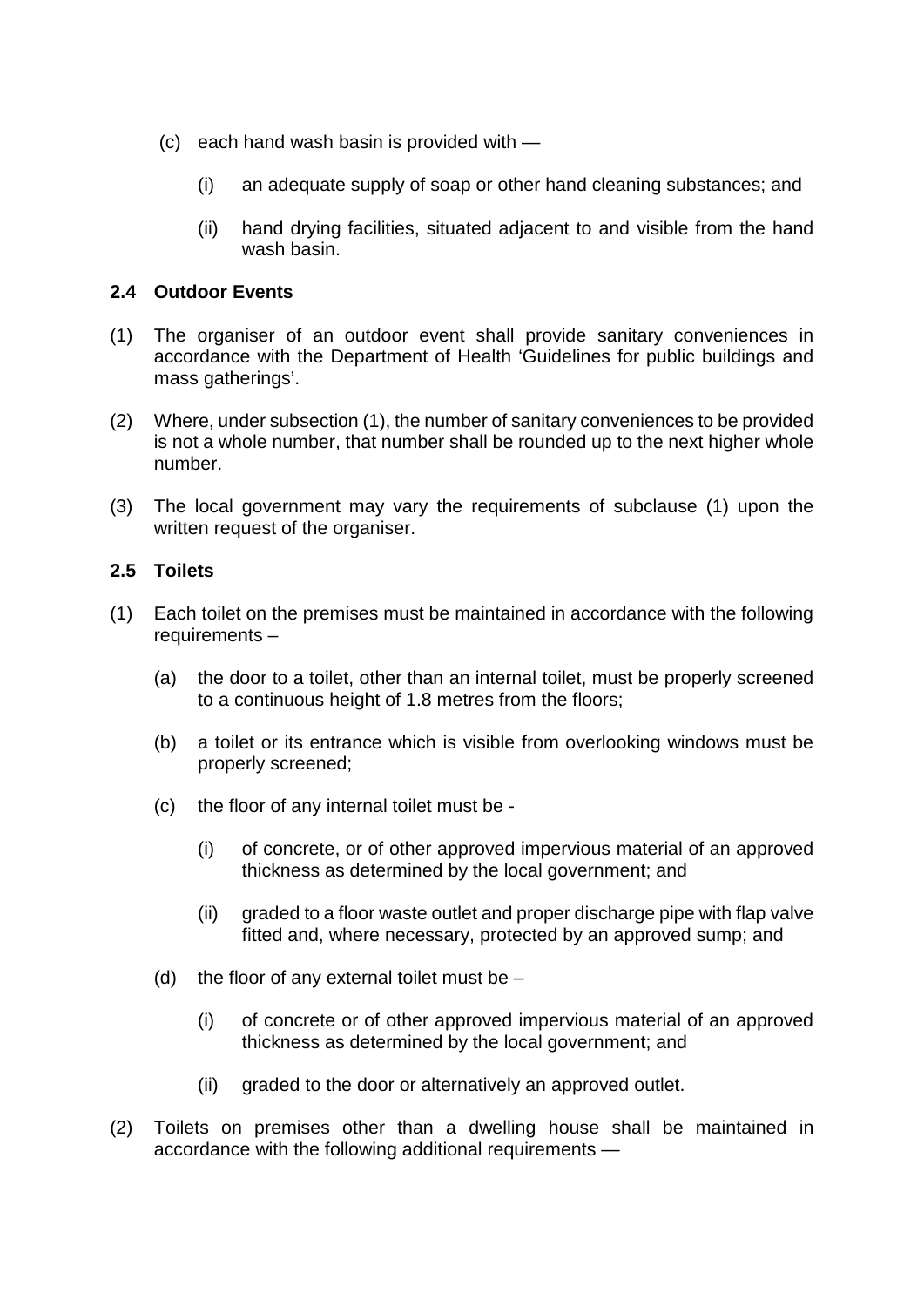- (a) toilet for the exclusive use of males shall not adjoin any toilet for the exclusive use of females unless the toilets are separated by a wall extending from floor to ceiling and have a Sound Transmission Class of not less than 50 as required by AS/NZS ISO 717.1:2004; and
- (b) where more than 1 toilet is provided on the premises, the entrance to each toilet shall bear a suitable sign indicating for which sex its use is intended.

## <span id="page-14-0"></span>**2.6 Temporary Works**

A person who undertakes temporary work at any place must –

- (a) provide and maintain for the use of persons engaged, whether as employees or as independent contractors or otherwise, temporary sanitary conveniences in accordance with the *Health (Temporary Sanitary Conveniences) Regulations 1997*; and
- (b) remove the temporary sanitary conveniences at the conclusion of the work or at an earlier time in accordance with a direction from an Environmental Health Officer and ensure the site is left clean.

## <span id="page-14-1"></span>**2.7 Maintenance of Sanitary Conveniences and Fittings**

- (1) The occupier of premises shall
	- (a) keep clean, in good condition and repair; and
	- (b) whenever required by an Environmental Health Officer, effectively disinfect and clean,

all sanitary conveniences including sanitary fittings in or on the premises.

- (2) The owner of premises shall—
	- (a) keep or cause to be kept in good repair; and
	- (b) maintain an adequate supply of water to,

all sanitary conveniences including sanitary fittings in or on the premises.

## <span id="page-14-2"></span>**2.8 Ventilation of Toilets**

- (1) A toilet in any premises shall be ventilated in accordance with the *Sewerage (Lighting, Ventilation and Construction) Regulations 1971* and the Building Code.
- <span id="page-14-3"></span>(2) A mechanical ventilation system provided under subclause (1) must be maintained in good working order and condition.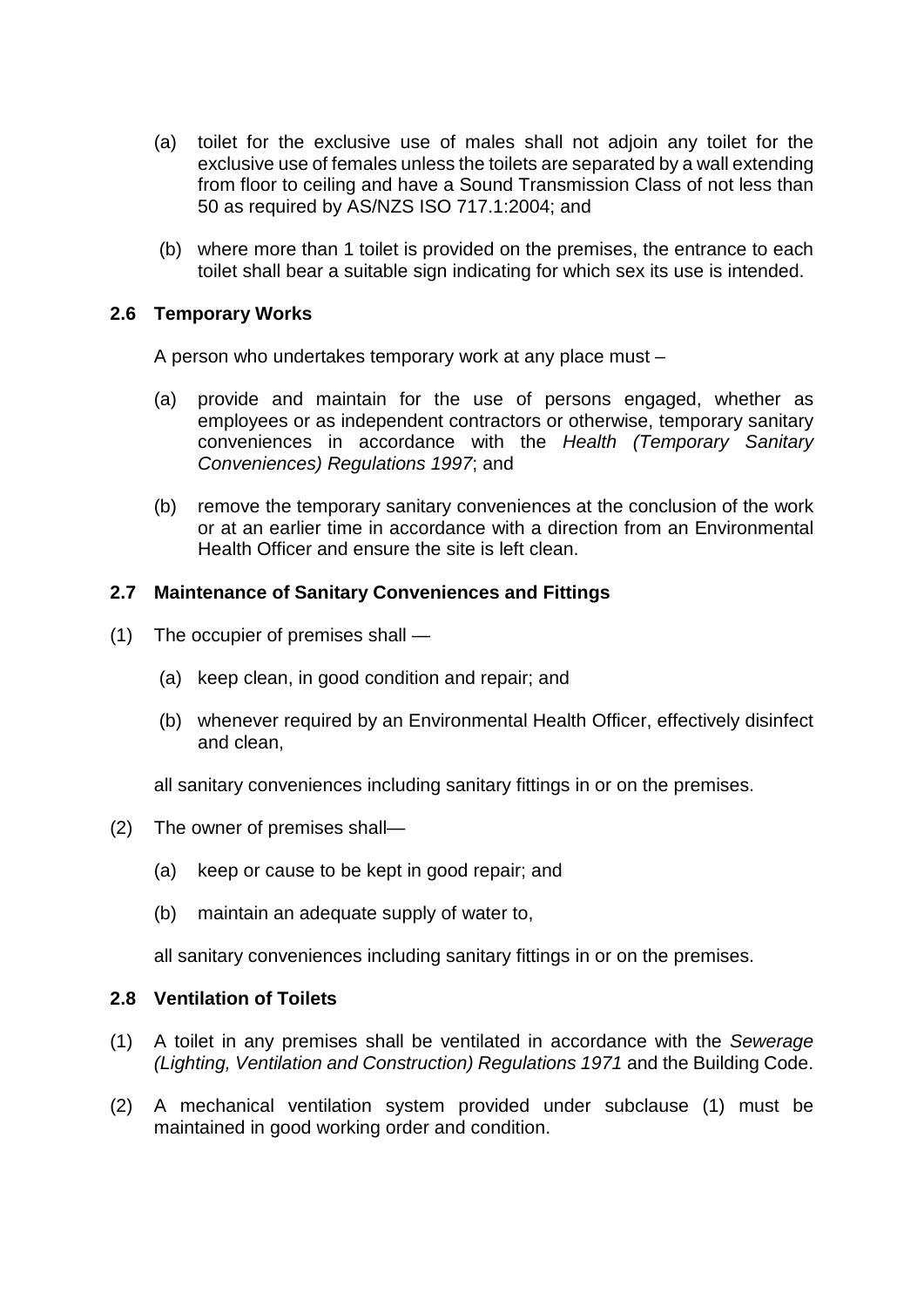# **2.9 Public Sanitary Conveniences**

- (1) A person shall not—
	- (a) foul;
	- (b) damage or vandalise; or
	- (c) write on or otherwise deface,

a public sanitary convenience or sanitary fixtures or fittings or the premises in or on which the sanitary convenience is located.

(2) A person shall not live or sleep in or on the premises in which a public sanitary convenience is located or use it for a purpose other than that for which it was intended.

## <span id="page-15-0"></span>**2.10 Lighting**

The owner and occupier of premises in which a sanitary convenience or a public sanitary convenience is located shall provide and maintain adequate electric lighting for persons using the convenience.

#### <span id="page-15-1"></span>**2.11 Installation**

- (1) Every sanitary convenience shall be installed in accordance with the requirements of the *Water Services Act 2012*, and shall have an adequate supply of water.
- (2) Each temporary sanitary convenience must be installed in accordance with the requirements of the *Health (Temporary Sanitary Conveniences) Regulations 1997*.
- <span id="page-15-2"></span>(3) Each toilet and plumbing fixture must be connected into the public sewer, unless otherwise approved by the local government.

*Division 2—Bathrooms, Laundries and Kitchens*

#### <span id="page-15-3"></span>**2.12 Bathrooms**

- (1) A person shall not use or occupy, or permit to be used or occupied, a dwelling house without a bathroom that —
	- (a) is adequately lined with an impervious material and has a ceiling that complies with the requirements of the Building Code;
	- (b) complies with the *Health Act (Laundries and Bathrooms) Regulations*; and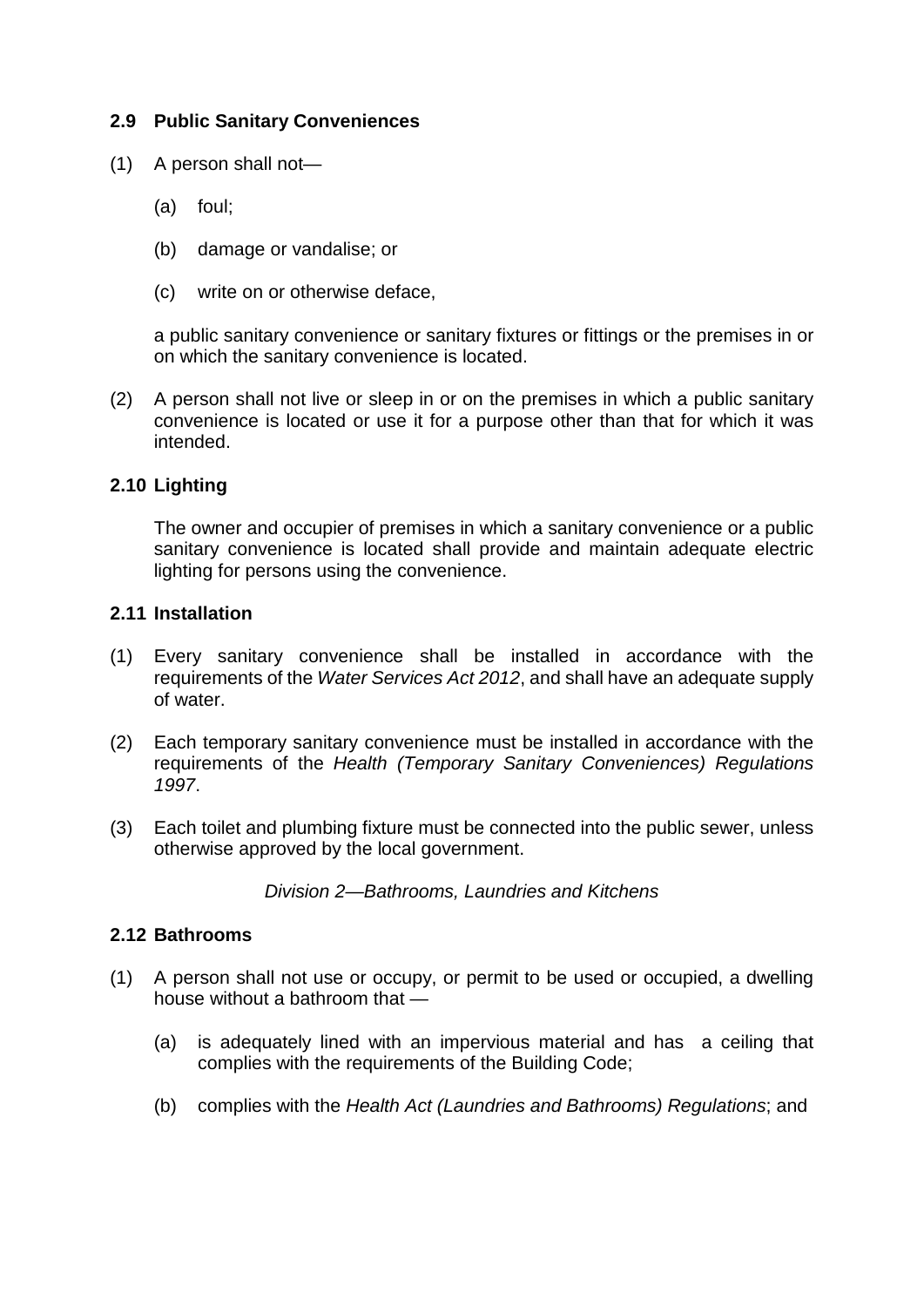- (c) is equipped with
	- (i) a hand wash basin; and
	- (ii) either a shower in a shower recess or a bath.
- (2) All baths, showers, hand wash basins and similar fittings shall be provided with an adequate supply of hot and cold water.
- (3) The floor of the bathroom must be properly surfaced, with an even fall to a floor waste, suitably trapped and discharging to –
	- (a) the sewer of a licensed water service operator; or
	- (b) a proper discharge pipe with flap valve fitted and, where necessary, protected by an approved sump.

#### <span id="page-16-0"></span>**2.13 Laundries**

- (1) A person shall not use or occupy, or permit to be used or occupied, a dwelling house without a laundry that –
	- (a) is properly enclosed and roofed;
	- (b) is adequately lined with an impervious material;
	- (c) has a floor of concrete or other approved impervious material of an approved thickness as determined by the local government;
	- (d) is properly surfaced, with an even fall to a floor waste, suitably trapped and discharging to –
		- (i) the sewer of a licensed water service operator; or
		- (ii) a proper discharge pipe with flap valve fitted and, where necessary, protected by an approved sump;
	- (e) is not a room in which food is stored, prepared, served or consumed; and
	- (f) is provided with adequate ventilation.
- (2) The laundry referred to in subclause (1) must conform to the provisions of the Building Code and the *Health Act (Laundries and Bathrooms) Regulations*.

## <span id="page-16-1"></span>**2.14 Washing or keeping of clothes in kitchens**

A person must not in any kitchen or other place where food is kept –

(a) wash or permit to be washed any clothing or bedding; or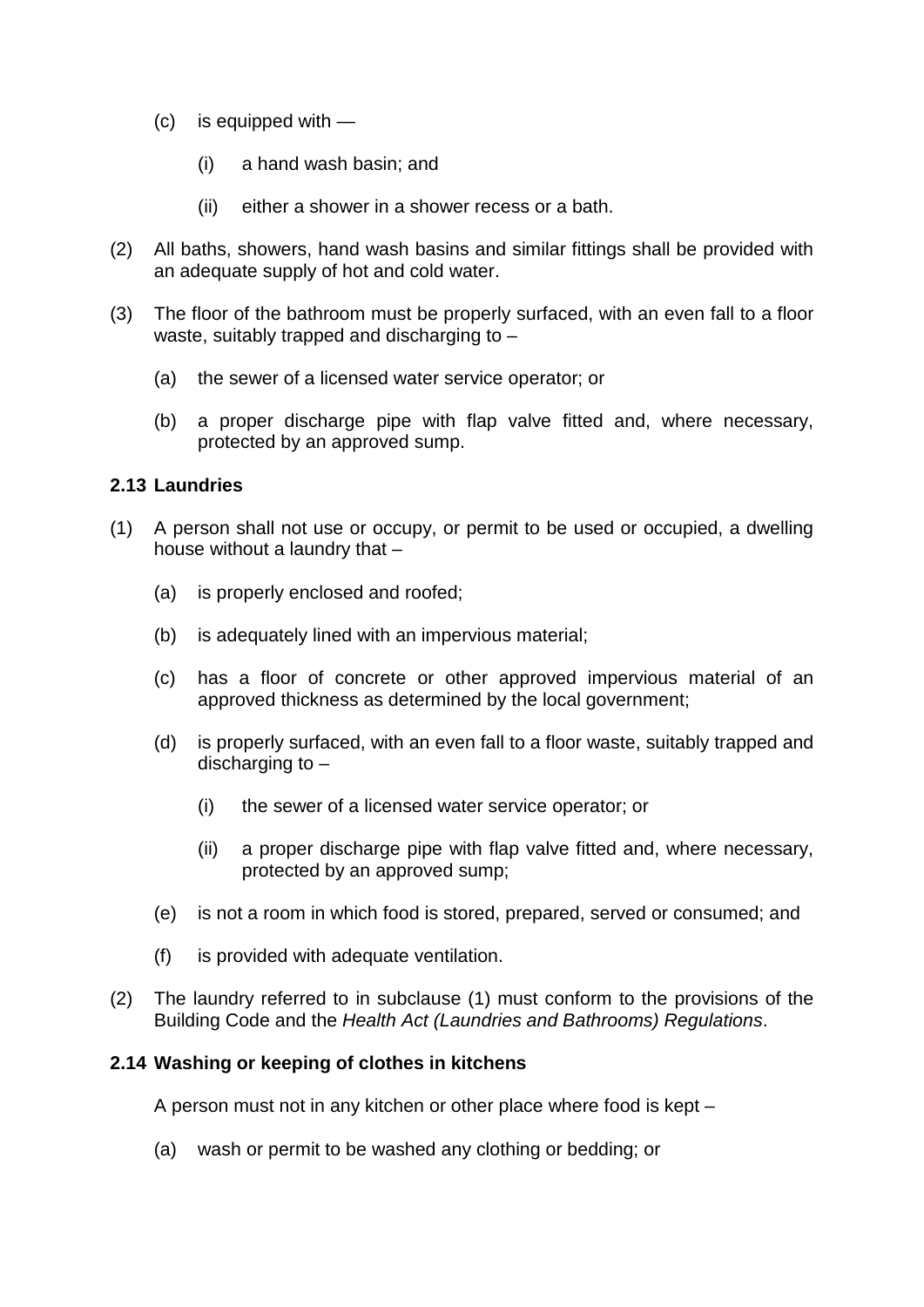(b) keep or permit to be kept any soiled clothing or bedding.

## <span id="page-17-0"></span>**2.15 Kitchens**

- (1) In this clause, a *cooking facility* includes a stove, oven, facility or appliance used for or in connection with the cooking of food.
- (2) A person shall not use or occupy, or permit to be used or occupied, a dwelling house without a kitchen equipped with cooking facilities and a sink supplied with hot and cold water which are adequate in the opinion of an Environmental Health Officer.
- (3) The occupier of a dwelling house shall ensure that the cooking facilities and sink are kept clean, in good order and repair and fit for use.
- (4) A cooking facility shall
	- (a) be installed in accordance with AS/NZS 3350.2:1999 and the Manufacturers' Specifications; and
	- (b) not be installed or used in any room other than a kitchen.
- (5) Where mechanical extraction is provided in a kitchen, the exhaust air must be  $-$ 
	- (a) carried to the outside air as directly as practicable; and
	- (b) ducted throughout.
- <span id="page-17-1"></span>(6) Mechanical ventilation shall be maintained in good working order and condition.

## **Part 3—Housing and General**

#### *Division 1—Maintenance of dwelling houses*

#### <span id="page-17-3"></span><span id="page-17-2"></span>**3.1 Dwelling house maintenance**

The owner or occupier of a dwelling house shall maintain the dwelling house and any appurtenant buildings in sound condition and fit for use and, in particular, shall —

- (a) maintain all roofs, guttering and downpipes in sound weatherproof condition;
- (b) maintain any footings, foundations and walls, either external or internal, in a sound condition;
- (c) replace any missing, broken, decayed or termite-eaten timber or other deteriorated material in any verandah, roof, walls, steps, handrails, floors or their supports with material of sound quality;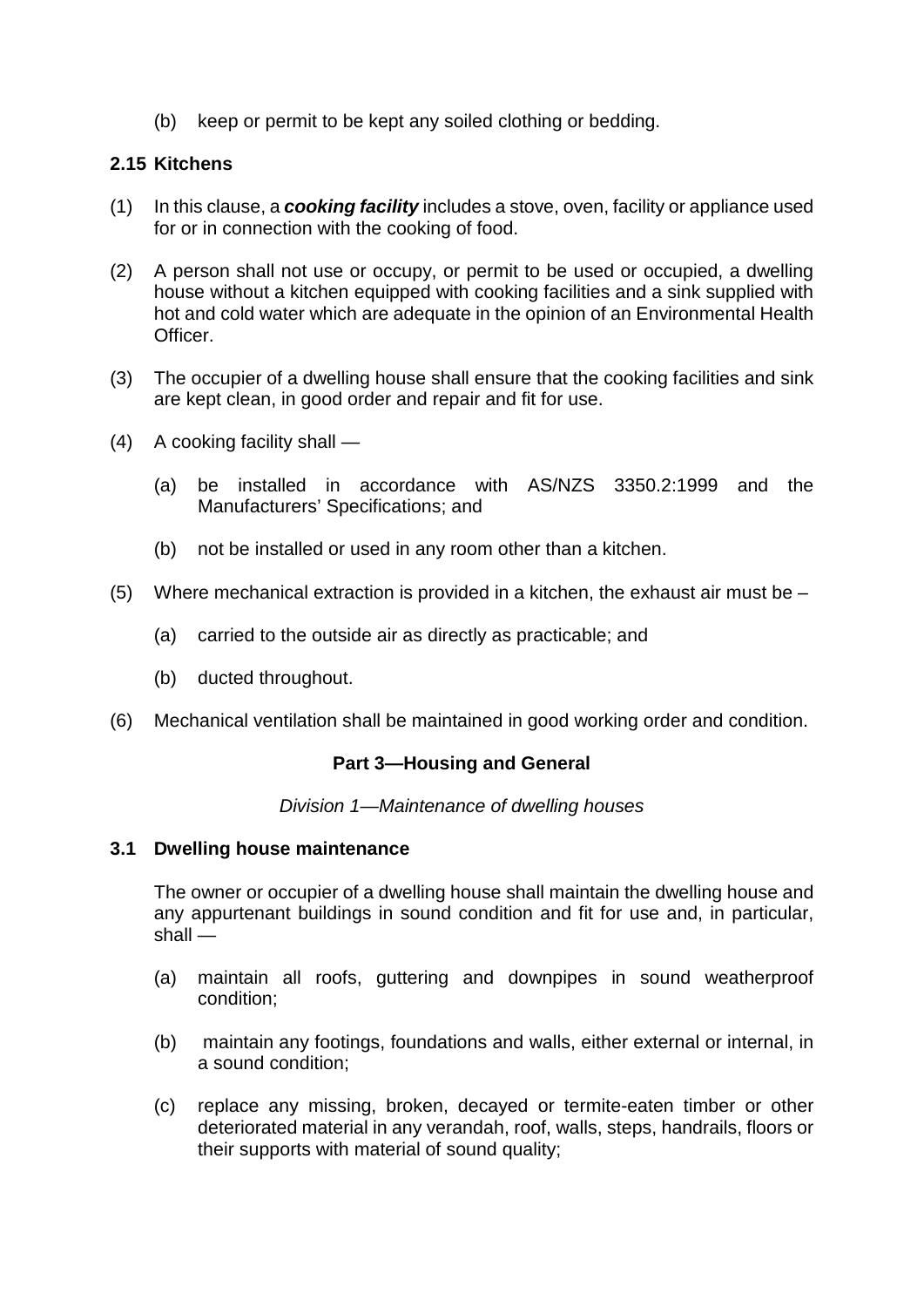- (d) comply with the directions of an Environmental Health Officer to treat the premises for the purpose of destroying any termites;
- (e) maintain any brick, stone, mortar or cement work in a sound condition;
- (f) maintain, repair or replace any flashings or ant caps, which are missing or defective;
- (g) maintain all ventilators in good order and repair;
- (h) maintain all floors even and level in surface and free from cracks and gaps;
- (i) maintain all ceilings, internal wall finishes, skirtings, architraves and other fixtures and fittings complete and with smooth unbroken surfaces;
- (j) maintain all doors and windows in good working order and weatherproof condition;
- (k) retain all natural lighting free from any obstruction which would reduce the natural lighting, below the ratio of 10% of the floor area;
- (l) maintain all pipes, fittings and fixtures connected with water supply, drainage or sewerage so that they comply in all respects with the provisions of the *Country Areas Water Supply Act 1947*, *Water Services Act 2012* and any other legal requirements to which they are subject; and
- (m) maintain all electric wiring, gas services and fittings to comply in all respects with the requirements of the energy provider.

## <span id="page-18-0"></span>**3.2 Maintenance of guttering and downpipes and disposal of rainwater**

The owner or occupier of a house shall –

- (a) maintain all guttering, downpipes and drains on the premises in a good state of repair, clean and free from obstruction; and
- (b) not permit any rainwater from the premises to discharge onto or over a footpath, street, or other property, and ensure stormwater is disposed of directly into an appropriate water tank, drain or soak well or directly onto a paved surface provided the surface has an adequate fall away from any building structure.

## *Division 2—Ventilation of houses*

## <span id="page-18-2"></span><span id="page-18-1"></span>**3.3 Exemption for short term hostels and recreational campsites**

This Division shall not apply to short term hostels and recreational campsites referred to in Part 9.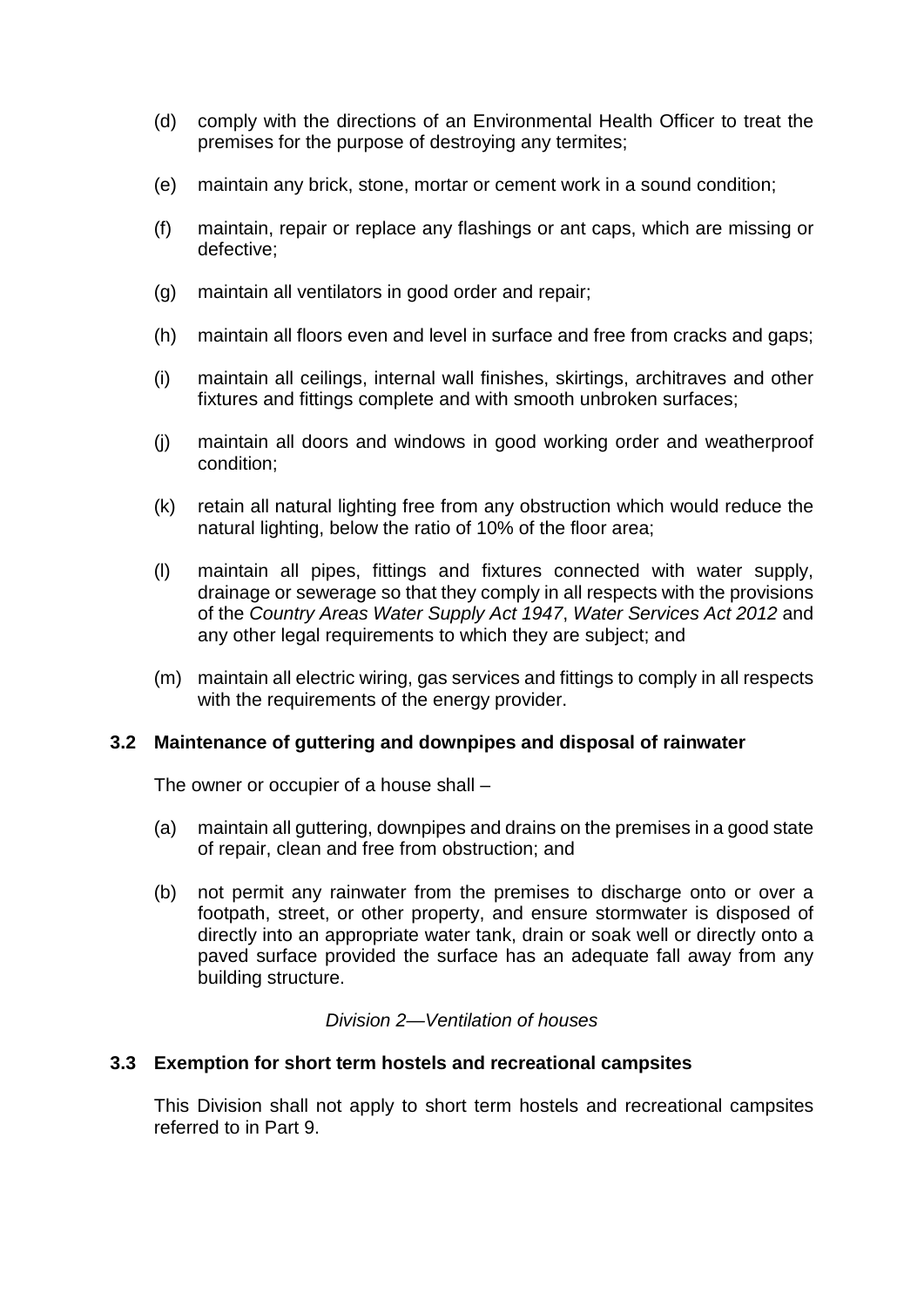# <span id="page-19-0"></span>**3.4 Overcrowding**

The owner or occupier of a house shall not permit —

- (a) a room in the house that is not a habitable room to be used for sleeping purposes; or
- (b) a habitable room in the house to be used for sleeping purposes unless—
	- (i) for every person over the age of 10 years using the room there is at least 14 cubic metres of air space per person; and
	- (ii) for every person between the ages of 1 and 10 years there is at least 8 cubic metres of air space per person; or
- (c) any garage or shed to be used for sleeping purposes.

## <span id="page-19-1"></span>**3.5 Calculating sufficient space**

For the purpose of clause 3.4, in calculating the space required for each person —

- (a) each room shall be considered separately and sufficient space shall be allowed in each room for the number of persons present in the room at any 1 time; and
- (b) a deduction shall be made for the space occupied by furniture, fittings and projections of the walls into a room.

# <span id="page-19-2"></span>**3.6 Ventilation**

- (1) A person shall not use or occupy, or permit to be used or occupied, a house unless the house is properly ventilated.
- (2) For the purpose of subclause (1) a house shall be deemed to be properly ventilated if it complies with the Building Code, including the provision of —
	- (a) natural ventilation; or
	- (b) a mechanical ventilation or air-conditioning system complying with AS 1668.2-2012.
- (3) The owner of a house provided with a mechanical ventilation or air-conditioning system shall ensure that the system is —
	- (a) maintained in good working condition and in accordance with AS/NZS 3666.2:2011; and
	- (b) in use at all times the house is occupied, if it is a house without approved natural ventilation.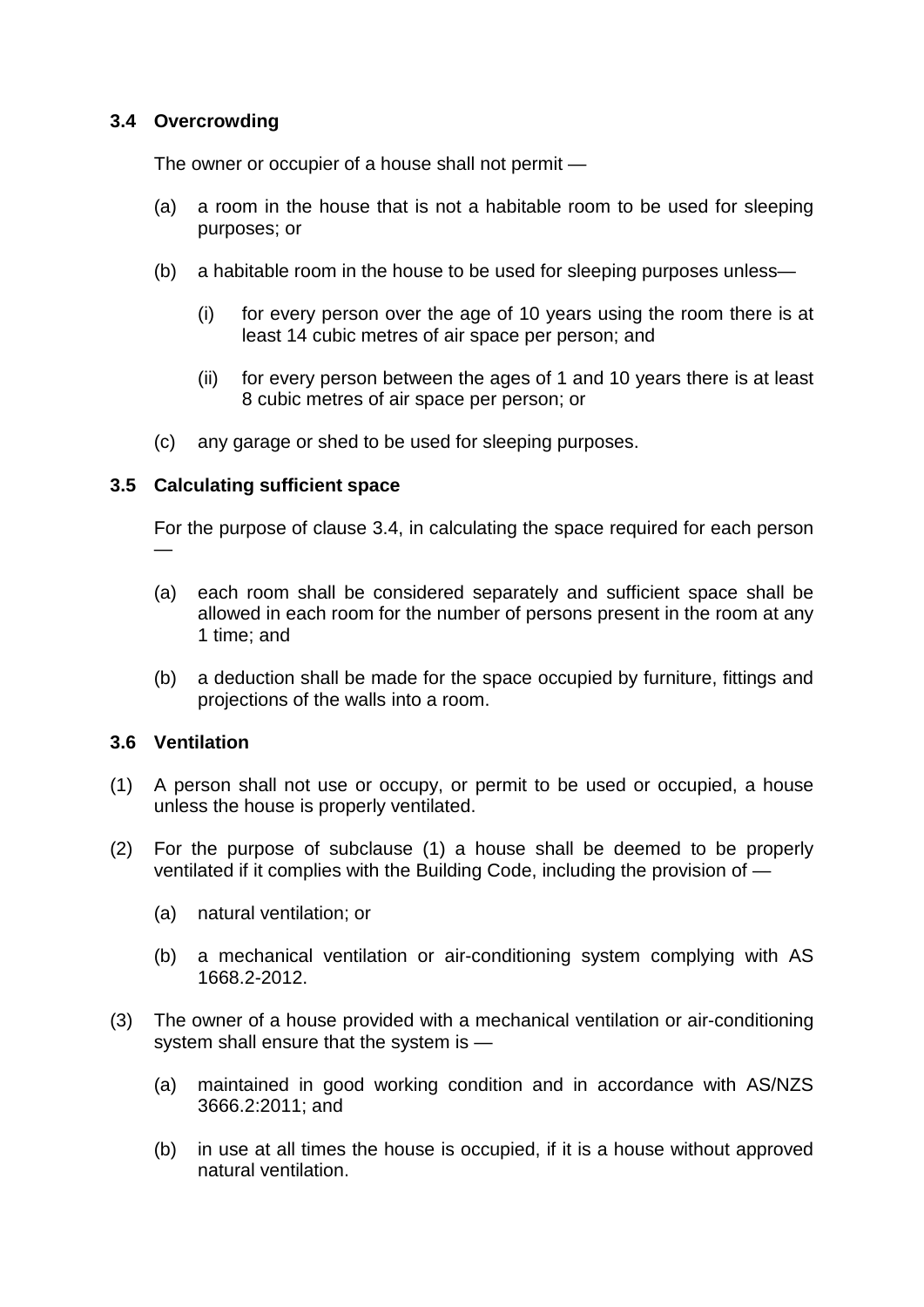- (4) If, in the opinion of the Environmental Health Officer, a house is not properly ventilated, the local government may by notice require the owner of the house to —
	- (a) provide a different, or additional method of ventilation; or
	- (b) cease using the house until it is properly ventilated.
- (5) The owner shall comply with a notice under subclause (4).

## <span id="page-20-0"></span>**3.7 Sub-floor ventilation**

The owner or occupier of a house shall make provision for sub-floor ventilation by ensuring that air bricks and other openings are kept clear of refuse, vegetation, building materials, dirt and the like.

## *Division 3—Water supply*

#### <span id="page-20-2"></span><span id="page-20-1"></span>**3.8 Water supply**

- (1) The owner of a house shall ensure that it is connected with a separate and independent water supply from the mains of a licensed water service operator or a water supply to the satisfaction of the local government.
- (2) The water supply shall at all times deliver an adequate supply of drinking water to each tap in the house, or on the site on which the house is located.
- (3) The water supply to toilets, or for garden use, may be from an alternative source, not necessarily drinking water.

#### <span id="page-20-3"></span>**3.9 Rain water tanks**

The owner or occupier of a house for which part of the water supply is drawn from a rain water tank shall —

- (a) maintain in a clean condition
	- (i) the roof forming the catchment for the tank; and
	- (ii) the guttering and downpipes appurtenant to the roof;
- (b) ensure that each rain water tank is fitted with a tight fitting mosquito proof cover which shall not be removed at any time except for the purpose of cleaning, repairing or maintaining the tank;
- (c) annually clean any tank the water from which is used for human consumption; and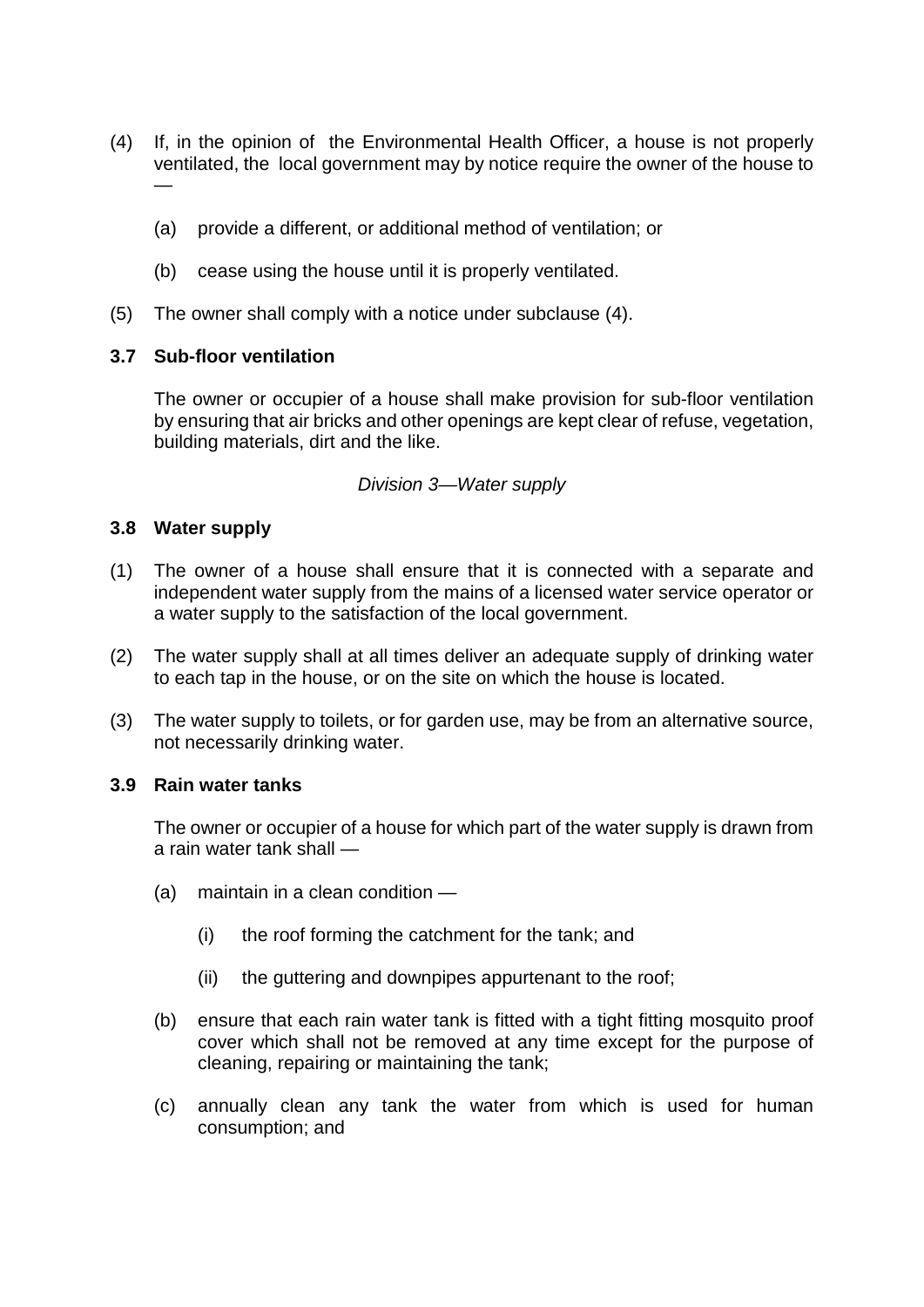(d) when directed by an Environmental Health Officer, empty, clean and disinfect any tank upon the premises, the water from which is used for human consumption.

#### <span id="page-21-0"></span>**3.10 Wells**

The owner or occupier of any premises shall not use or permit for human consumption the use of the water of any bore or well unless the bore or well is —

- (a) at least 30 metres from any soak well or other possible source of pollution unless otherwise approved by the Chief Health Officer; and
- (b) covered with a tight-fitting cover without openings of any sort other than those essential for the insertion of a pump.

#### <span id="page-21-1"></span>**3.11 Pollution**

A person shall not deposit on or under any land, any sewage, offensive matter or any other thing which may pollute or render unfit for human consumption, water from a well or other underground source.

*Division 4—Secondhand furniture, bedding and clothing*

#### <span id="page-21-3"></span><span id="page-21-2"></span>**3.12 Prohibition on sale**

A person shall not offer for sale or sell any secondhand furniture, bedding or clothing, which is filthy or infested with vectors of disease.

#### <span id="page-21-4"></span>**3.13 Prohibition on possession**

A dealer in secondhand furniture, bedding or clothing shall not have on any premises used for the operation of the business any secondhand furniture, bedding or clothing which is filthy or infested with vectors of disease.

#### *Division 5 — Morgues*

#### <span id="page-21-6"></span><span id="page-21-5"></span>**3.14 Requirement for licence**

A person other than the State, must not own or operate a morgue unless it is licensed by the local government under this Division.

#### <span id="page-21-7"></span>**3.15 Application for licence**

- (1) A person who is required to obtain a licence under this Division must apply for the licence in accordance with subclause (2).
- (2) An application for a licence must be  $-$ 
	- (a) made in writing in the form approved by the local government; and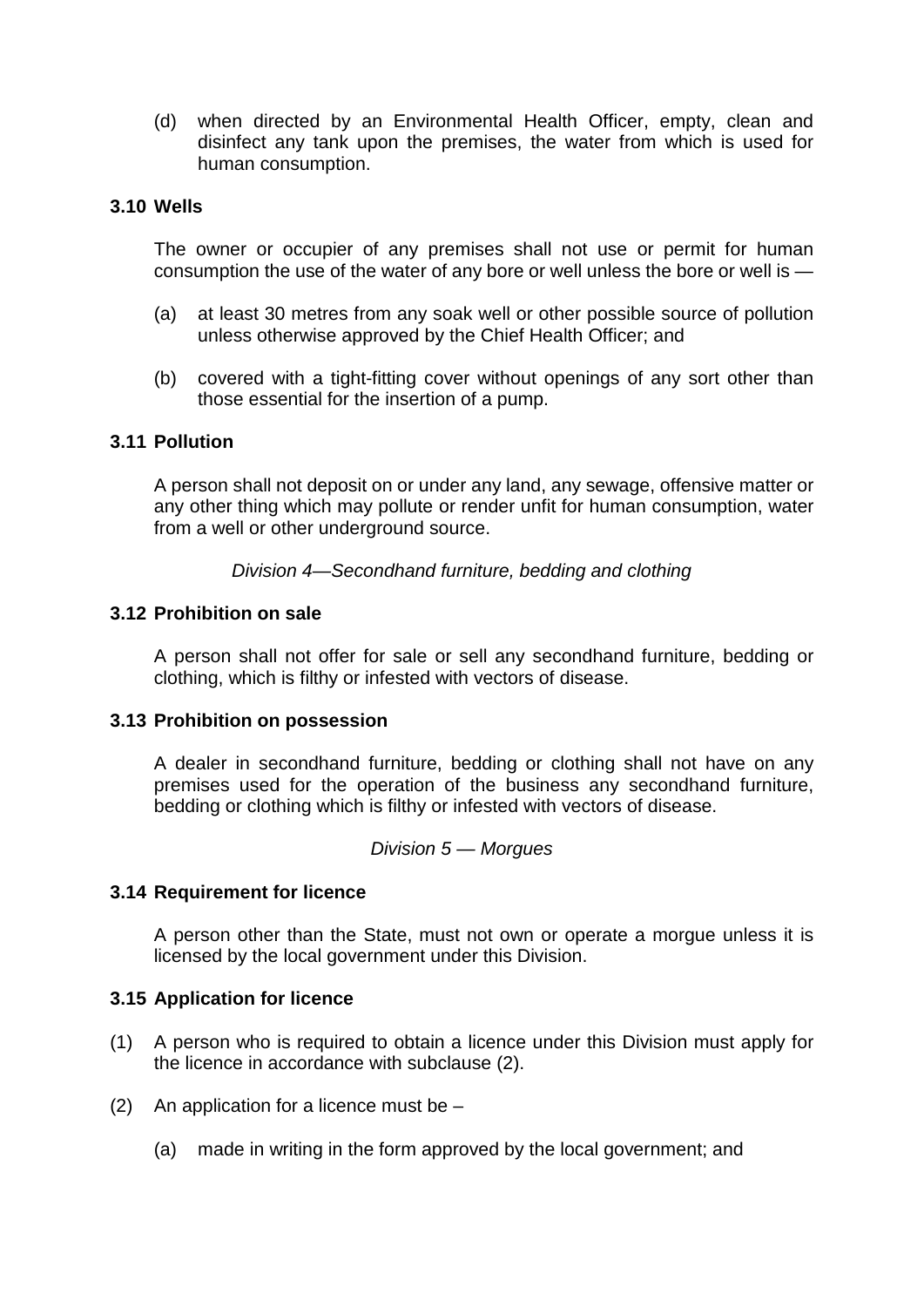- (b) forwarded to the CEO together with
	- (i) the fee as fixed from time to time by resolution of the local government under section 344C of the Act; and
	- (ii) a floor plan and specifications of the morgue which must include the following details –
		- (a) the use of each room;
		- (b) the structural finish of each wall, floor and ceiling;
		- (c) the position and type of each fitting and fixture; and
		- (d) all ventilation inlets and outlets.
- (3) Before determining an application for a licence, the local government may require an applicant –
	- (a) to provide additional information reasonably related to the application; and
	- (b) to give local public notice of the application.
- (4) The local government may refuse to consider an application for a licence which is not in accordance with subclause (2) or where the requirements of subclause (3) have not been satisfied.

#### <span id="page-22-0"></span>**3.16 Decision on application for licence**

- (1) The local government may
	- (a) approve an application for a licence unconditionally or subject to any conditions; or
	- (b) refuse to approve an application for a licence.
- (2) A licence is not to be granted by the local government in respect of any premises unless –
	- (a) provision has been made for the keeping of bodies of the dead at a temperature not exceeding zero degrees Celsius;
	- (b) the walls are constructed of stone or brickwork or other material as approved by the local government;
	- (c) the interior surface of all walls is covered with glazed tiles or is rendered impervious so as to be non-absorbent and washable;
	- (d) all floors are constructed of some impervious material, having a fall to an outlet discharging over a trapped gully;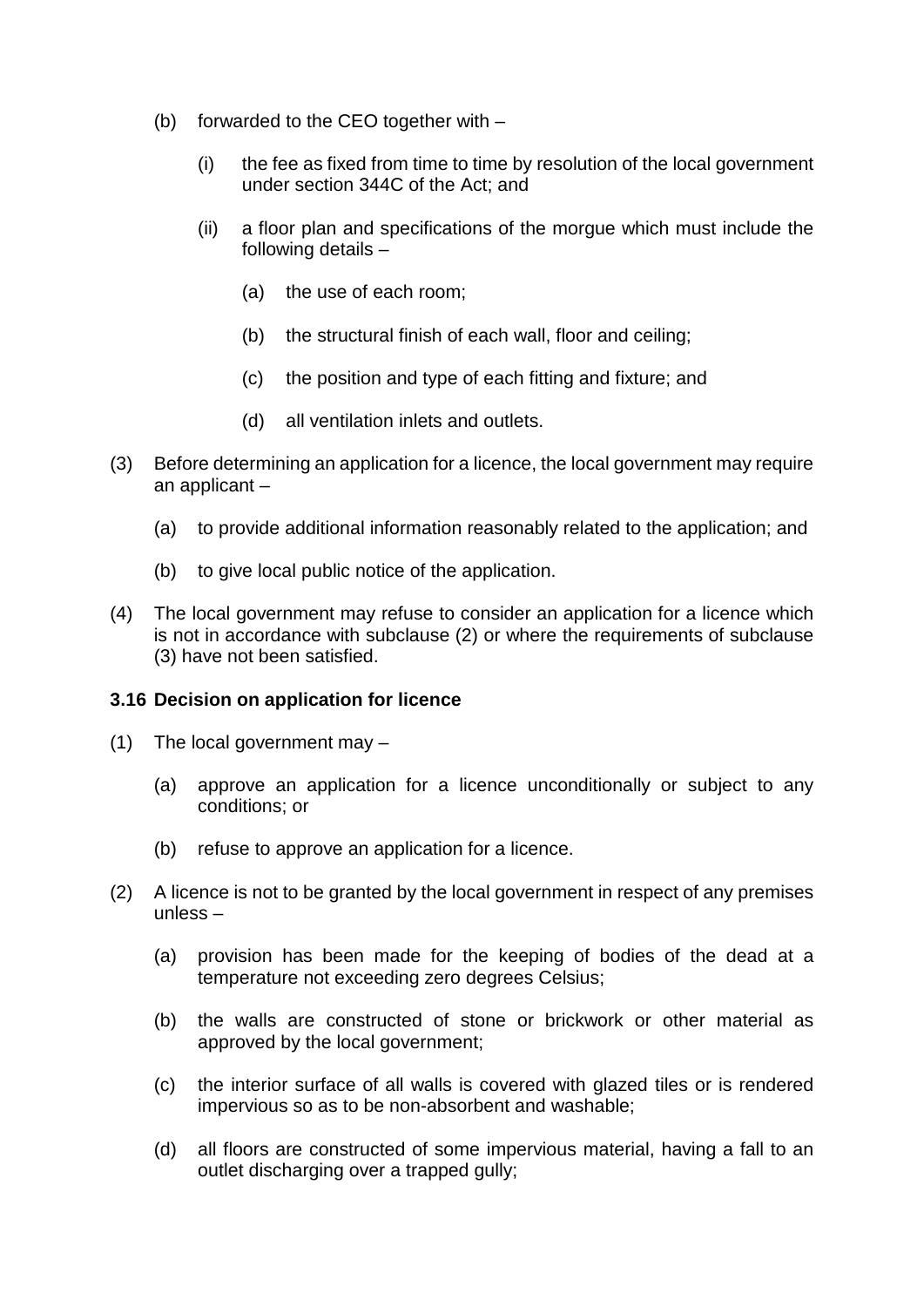- (e) the premises are adequately ventilated by direct communication with the outside air; and
- (f) the premises comply with the zoning and development provisions of the local planning scheme.
- (3) If the local government approves an application for a licence, it is to issue to the applicant a Certificate of Licence in the form approved by the local government.
- (4) If the local government refuses to approve an application for a licence, it is to give written notice of that refusal to the applicant.
- (5) The local government may, at any time, amend a condition of approval and the amended condition takes effect when written notice of it is given to the licence holder.

#### <span id="page-23-0"></span>**3.17 Inspection of morgues**

An Environmental Health Officer may conduct an annual inspection of a morgue.

#### <span id="page-23-1"></span>**3.18 Cancellation of a licence**

- (1) Subject to subclause (3), the local government may, at any time, cancel the licence of a morgue for any reason which, in the opinion of the local government, justifies the cancellation.
- (2) Without limiting the generality of subclause (1), the local government may cancel a licence on any 1 or more of the following grounds –
	- (a) that the morgue has not, to the satisfaction of the local government, been kept free from vectors of disease or in a clean, wholesome and sanitary condition;
	- (b) that the owner or occupier of the morque has  $-$ 
		- (i) been convicted of an offence against this local law, or any other written law, in respect of a morgue;
		- (ii) not complied with a requirement of this Part; or
		- (iii) not complied with a condition of the licence;
	- (c) that the local government, having regard to a report from the Police Service, is satisfied that the owner or occupier is not a fit and proper person; or
	- (d) that, by reason of alterations or additions or neglect to repair and renovate, the condition of the morgue is such as to render it, in the opinion of the local government, unfit to remain licensed.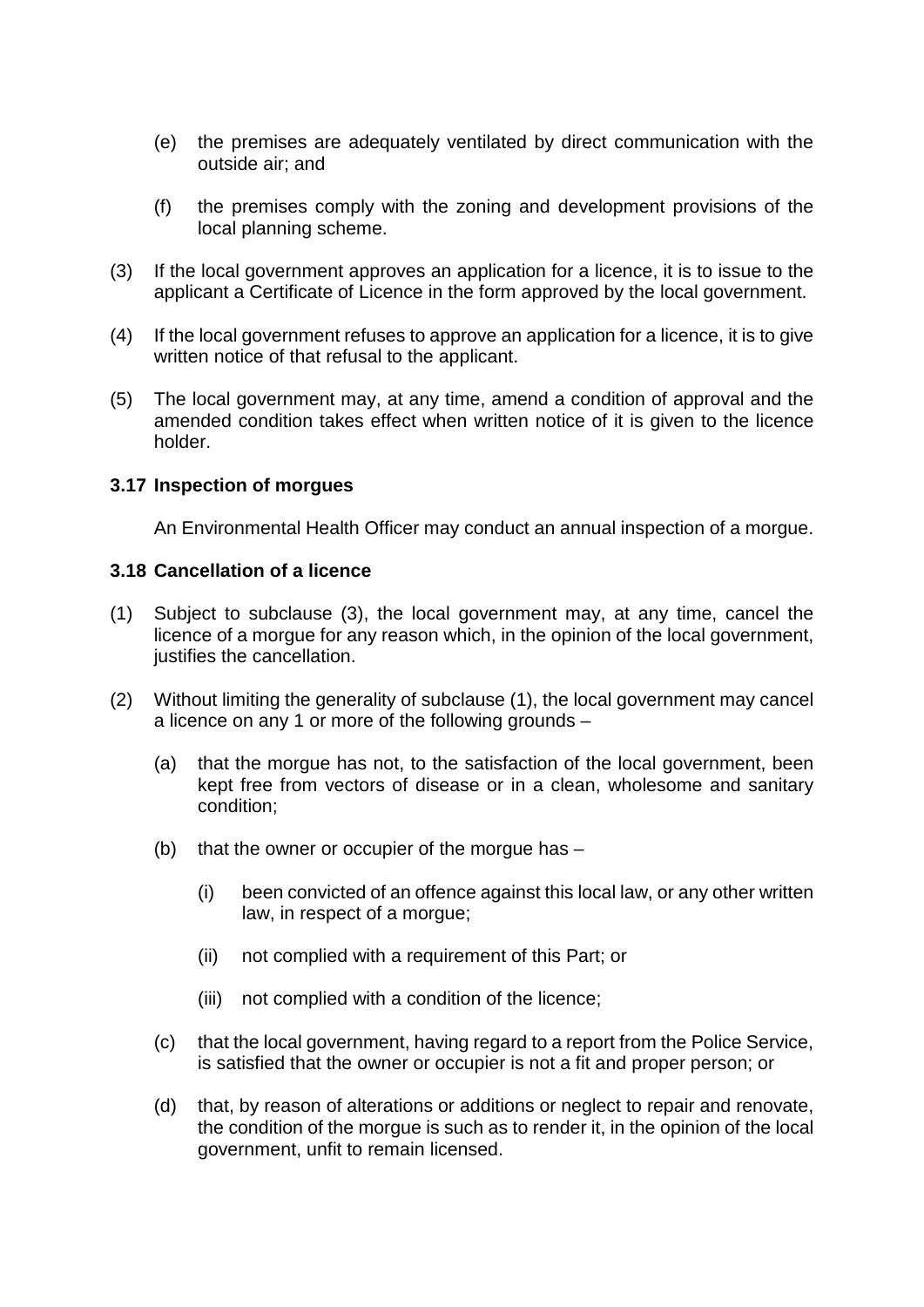- (3) Before cancelling the licence for a morgue under this clause, the local government must give notice to the owner or occupier requiring him or her, within a time specified in the notice, to show cause why the licence should not be cancelled.
- <span id="page-24-0"></span>(4) If the local government cancels the licence for a morgue, it must give the owner or occupier notice of the cancellation and the licence is to be revoked as from the date on which the notice is served on the owner or occupier.

# **Part 4 — Liquid Refuse and Waste**

#### *Division 1—Liquid refuse*

## <span id="page-24-2"></span><span id="page-24-1"></span>**4.1 Interpretation**

In this division, unless the context otherwise requires —

*liquid refuse* includes swimming pool discharges, all washings from windows, vehicles and carpet cleaning, overflow, bleed off, condensate and drainage from air conditioning equipment including cooling towers and evaporative coolers and other liquid used for cooling purposes; and

*liquid waste* means bathroom, kitchen, scullery and laundry wastes, the contents of septic tanks, all washings from animal and poultry pens and any other domestic or trade wastes that are discharged by means of a drain to a receptacle for drainage.

## <span id="page-24-3"></span>**4.2 Deposit of liquid refuse**

A person shall not deposit or cause or permit to be deposited liquid refuse or liquid waste -

- (a) on a street;
- (b) in a stormwater disposal system; or
- (c) on any land or place other than a place or depot duly authorised for that purpose.

#### <span id="page-24-4"></span>**4.3 Disposal of liquid waste**

- (1) The owner or occupier of premises shall
	- (a) provide, by 1 of the methods prescribed in this clause, for the disposal of all liquid waste produced on the premises; and
	- (b) at all times maintain in good working order and condition any apparatus used for the disposal of liquid waste.
- (2) Liquid waste shall be disposed of by 1 of the following methods —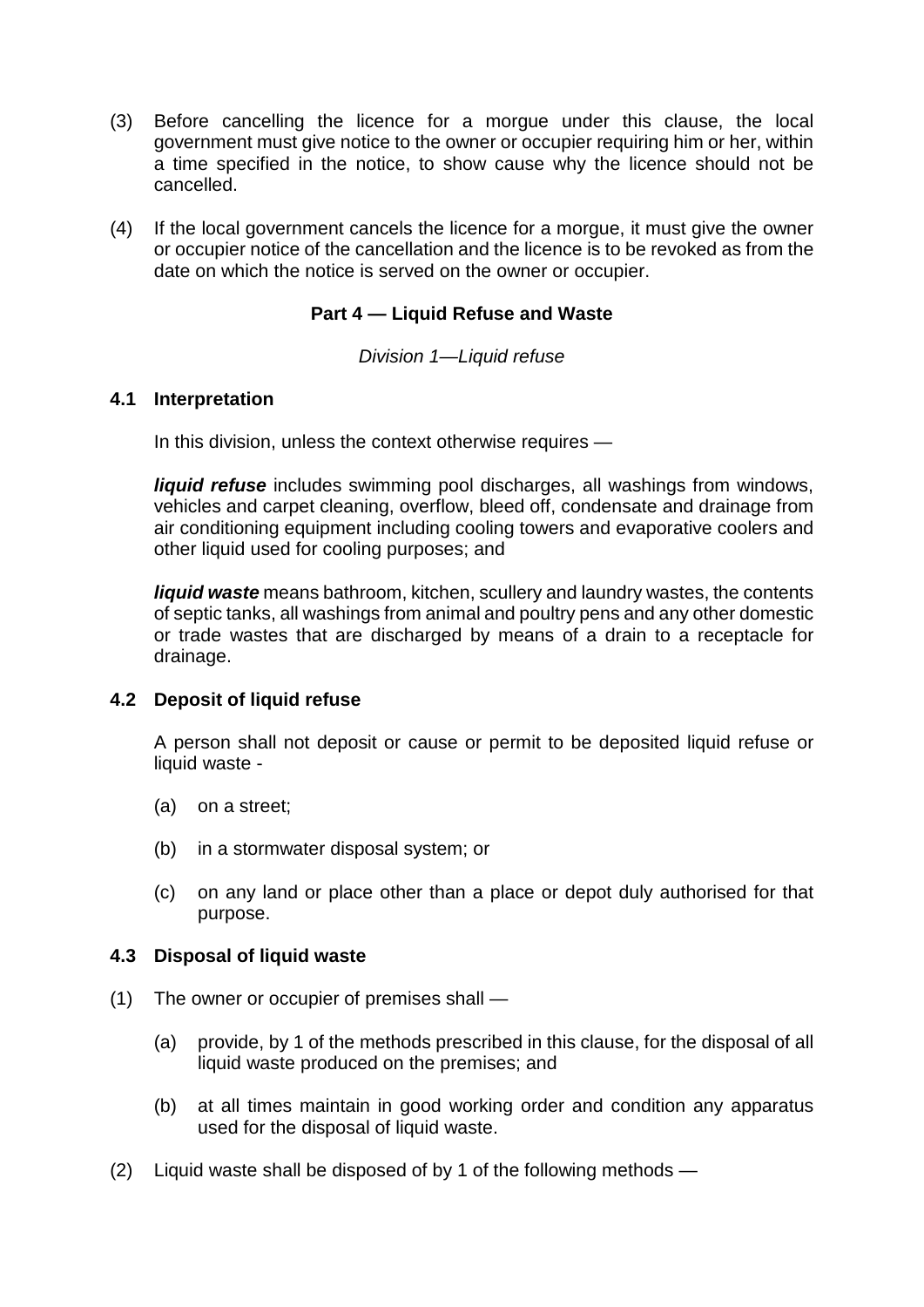- (a) discharging it into the sewerage system of a licensed water service operator in a manner approved by the licensed water service operator;
- (b) discharging it into an apparatus for the treatment of sewage and disposal of effluent and liquid waste approved by the Chief Health Officer or the local government; and
- (c) collection and disposal at an approved liquid waste disposal site in a manner approved by the local government.

*Division 2—Transport of butchers' waste*

## <span id="page-25-1"></span><span id="page-25-0"></span>**4.4 Interpretation**

In this Division, unless the context otherwise requires, *butchers' waste* includes animal skeletons and rib cages from a boning room and the inedible products of an abattoir.

## <span id="page-25-2"></span>**4.5 Restriction of vehicles**

A person shall not use, for the transport of butchers' waste —

- (a) a vehicle or container not approved by the local government; or
- (b) a vehicle used for the transport of food or drugs; or
- (c) anything intended to be used for the packing or handling of food or drugs.

## <span id="page-25-3"></span>**4.6 Transport of butchers' waste**

- (1) A person shall not transport butchers' waste other than in
	- (a) a compartment complying with the following specifications—
		- (i) all internal surfaces to be constructed of an approved, smooth, impervious material not less than 910 millimetres high;
		- (ii) all joints to be sealed and made watertight;
		- (iii) the loading doors, if any, to be watertight and kept closed at all times except when loading; and
		- (iv) the top to be completely covered by a tarpaulin or other impervious material approved by the local government, carried over, and secured to the outside of the walls at least 300 millimetres from the top so as to keep the load out of sight of the public; or
	- (b) a sealed container fitted with a lid, which can be tightly closed.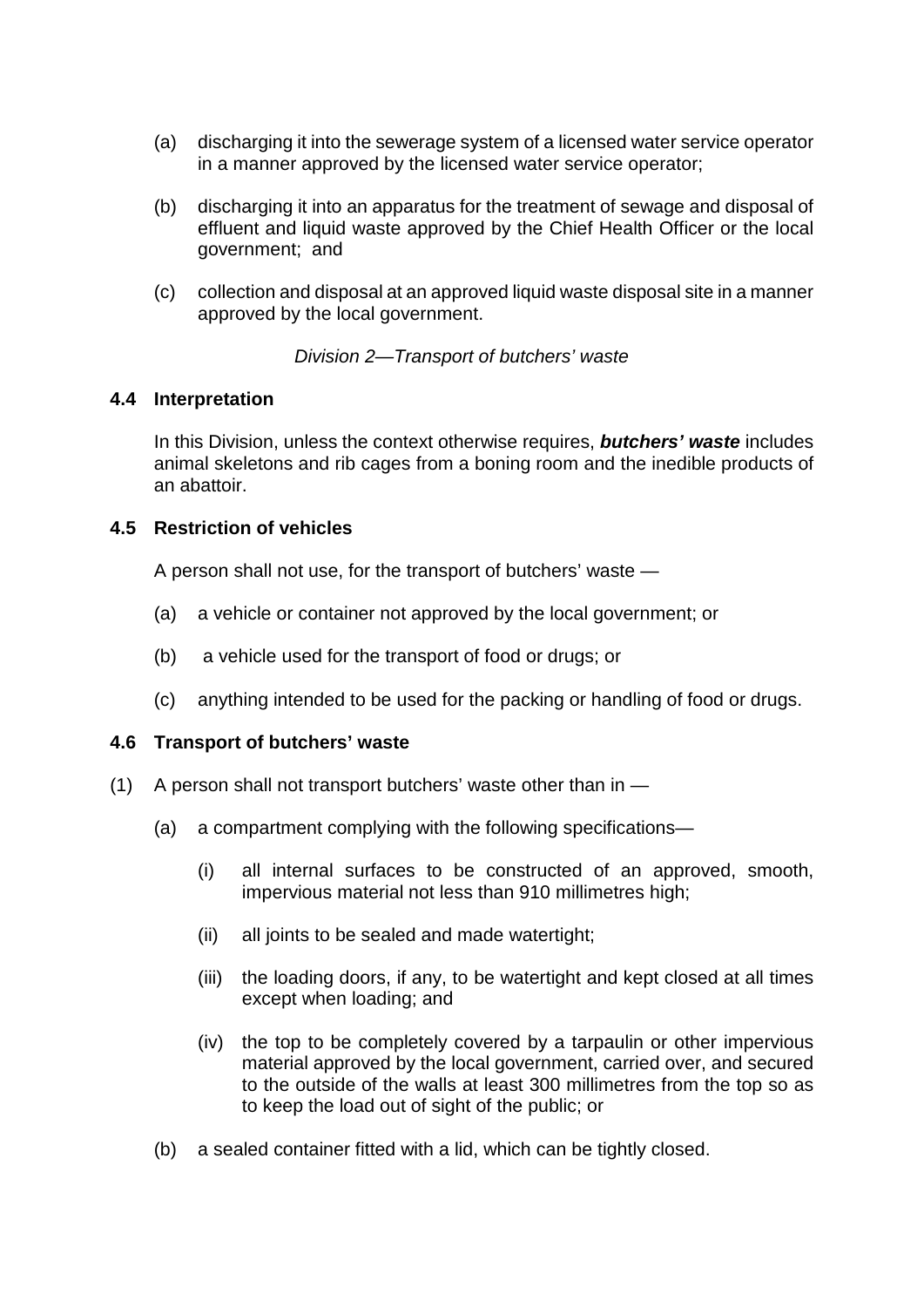- (2) A person shall not transport any butchers' waste in a vehicle unless the vehicle and its fittings, including the compartment or container referred to in this clause, are —
	- (a) maintained in good order and condition; and
	- (b) thoroughly cleaned at the conclusion of each day's work.
- (3) A person shall not load, transport, or unload butchers' waste in a manner that is or may be offensive due to —
	- (a) the sight of animal skeletons, bones, offal or waste matter;
	- (b) the odour of putrefaction, offal or waste matter; or
	- (c) the presence of blood and particles of flesh or fat dropping onto the surface of the street pavement or ground.

## **Part 5—Nuisances**

#### <span id="page-26-1"></span><span id="page-26-0"></span>**5.1 Interpretation**

In this Division, unless the context otherwise requires—

*fertiliser* includes manure; and

*public vehicle* means a vehicle used by a public or private corporation that provides a service to the public.

## <span id="page-26-2"></span>**5.2 Footpaths etc, to be kept clean**

An owner or occupier of premises must keep any footpath, pavement, area or right of way immediately adjacent to the premises clean and clear from refuse and other obstacles which –

- (a) are or have been in the possession or control of the owner or occupier; and
- (b) the owner or occupier has caused or allowed to be on the footpath, pavement, area or right of way.

## <span id="page-26-3"></span>**5.3 Escape of smoke etc.**

An owner or occupier of premises shall take reasonable steps to not cause or permit the escape of smoke, dust, fumes, offensive or foul odours, liquid waste or liquid refuse from the premises in such quantity or of such a nature as to cause or to be a nuisance.

#### <span id="page-26-4"></span>**5.4 Public vehicles to be kept clean**

The owner or person in control of a public vehicle shall —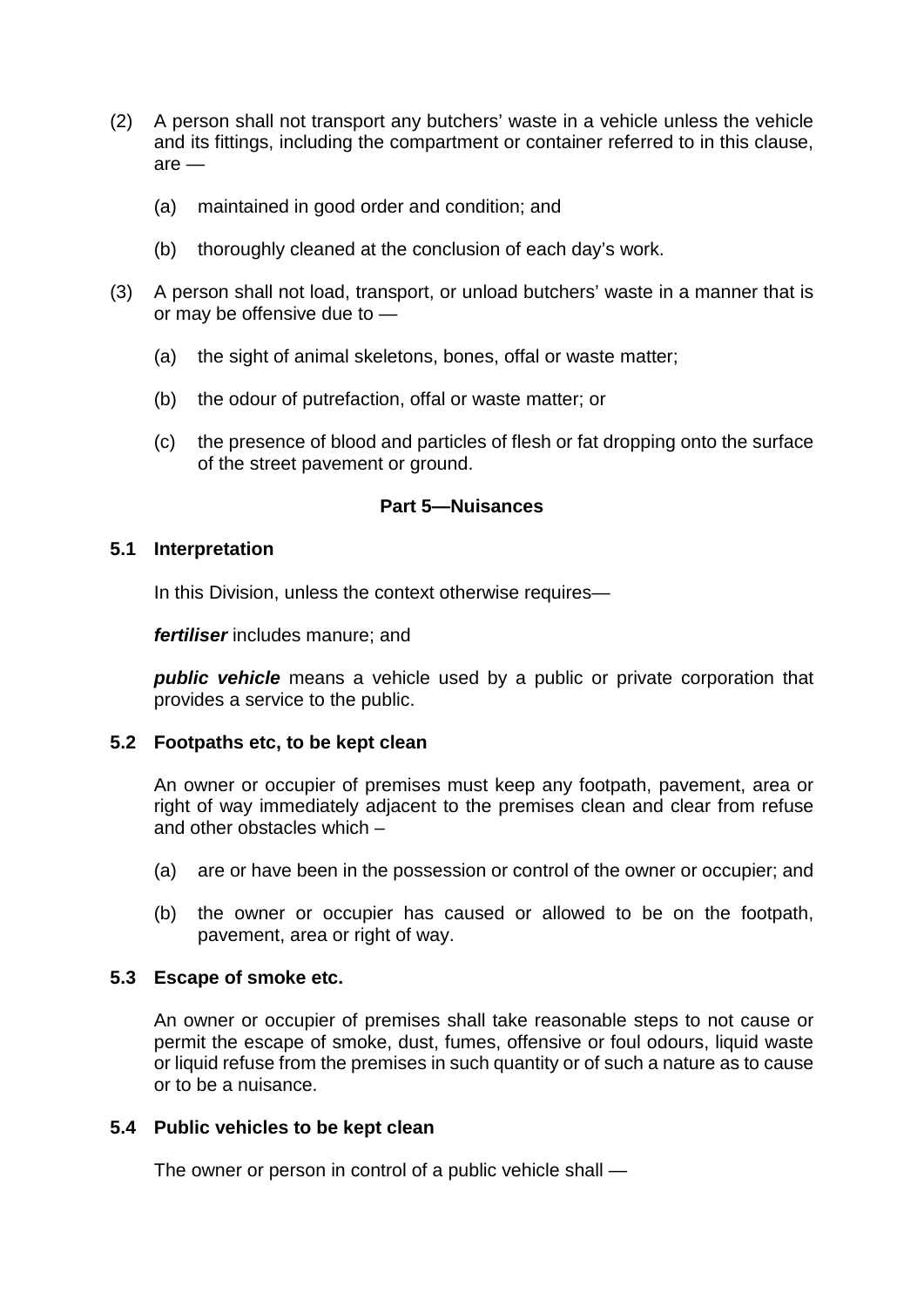- (a) maintain the vehicle at all times
	- (i) in a clean condition; and
	- (ii) free from vectors of disease; and
- (b) whenever directed to do so by an Environmental Health Officer, thoroughly clean and disinfect the vehicle as directed.

## <span id="page-27-0"></span>**5.5 Prohibition against spitting**

A person shall not spit on a footpath, street or public place.

#### <span id="page-27-1"></span>**5.6 Transportation, use and storage of offal, blood or other offensive material**

- (1) A person shall not transport or store offal or blood, for the purpose of being used as manure, unless it has been sterilised by steam and properly dried.
- (2) No person shall remove any offensive matter unless such offensive matter is carried in sealed containers to prevent the escape of any of the contents thereof, or the emission of any offensive odours therefrom.
- (3) Every person using any sealed containers or vehicle in the removal of any offensive matter shall keep such container or vehicle in a thoroughly clean condition and in good repair.

## <span id="page-27-2"></span>**5.7 Use or storage of fertiliser**

An owner or occupier of premises shall not use or keep for the purpose of use as fertiliser, any—

- (a) pig manure, within 200m of townsite boundaries, or within townsites, unless it has been effectively treated to the satisfaction of the Environmental Health Officer:
- (b) human faeces; or
- (c) urine.

## <span id="page-27-3"></span>**5.8 Storage and dispatch of artificial fertiliser**

An owner or occupier of premises where artificial fertiliser is stored in bulk for sale shall—

- (a) keep all artificial fertiliser in a building—
	- (i) of which all internal surfaces are constructed of durable and nonabsorbent materials finished internally with a smooth surface;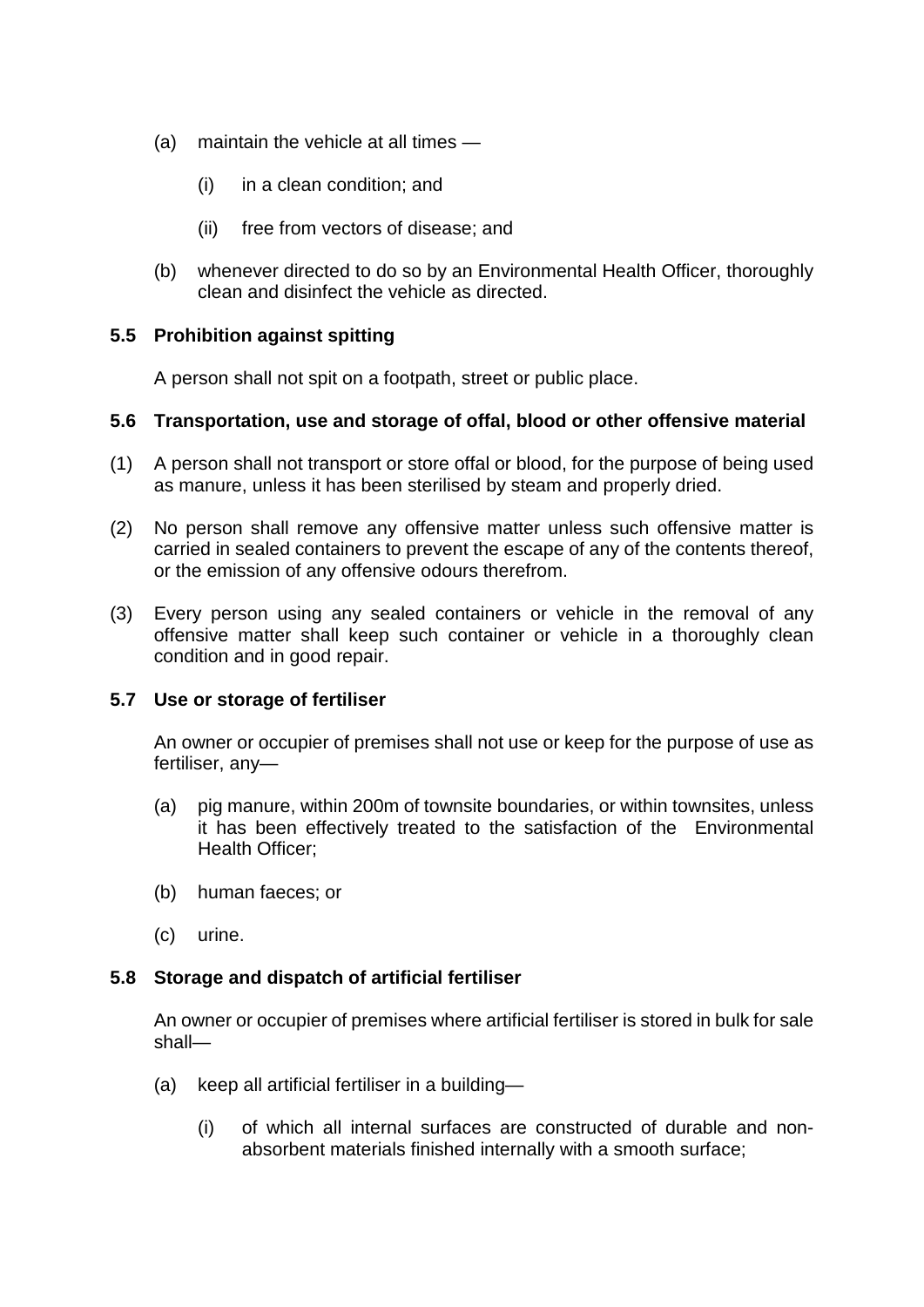- (ii) that protects it from the absorption of moisture; and
- (iii) that is adequately ventilated:
- (b) take adequate measures to prevent the emission of dust or offensive effluvia from the building; and
- (c) ensure that all artificial fertiliser despatched from the premises is handled and loaded in such a manner as to prevent any nuisance arising during transit.

# <span id="page-28-0"></span>**5.9 Storage of fertiliser in a dwelling house**

The owner or occupier of a dwelling house where fertiliser or compost is stored or used shall—

- (a) prevent the escape of odours, dust or particles of fertiliser or compost;
- (b) treat the fertiliser or compost in such a manner as to effectively prevent it attracting or being a breeding place for flies or other vectors of disease; and
- (c) store only such amounts of fertiliser or compost—
	- (i) as can be readily used within a reasonable period; or
	- (ii) as may be directed by an Environmental Health Officer.

## **Part 6 – Keeping Animals**

#### *Division 1—General provisions*

#### <span id="page-28-3"></span><span id="page-28-2"></span><span id="page-28-1"></span>**6.1 Interpretation**

In this Division, unless the context otherwise requires—

*animal* includes cats, dogs, rabbits and ferrets or the like; and

*bird* includes galahs, parrots, budgerigars, finches, pigeons and doves or the like.

#### <span id="page-28-4"></span>**6.2 Cleanliness**

—

An owner or occupier of premises, in or on which an animal or bird is kept shall

- (a) keep the premises free from excrement, filth, food waste and all other matter which is or is likely to become offensive or injurious to health or to attract rats or other vectors of disease;
- (b) dispose of excrement, filth, food waste or other matter in an approved manner;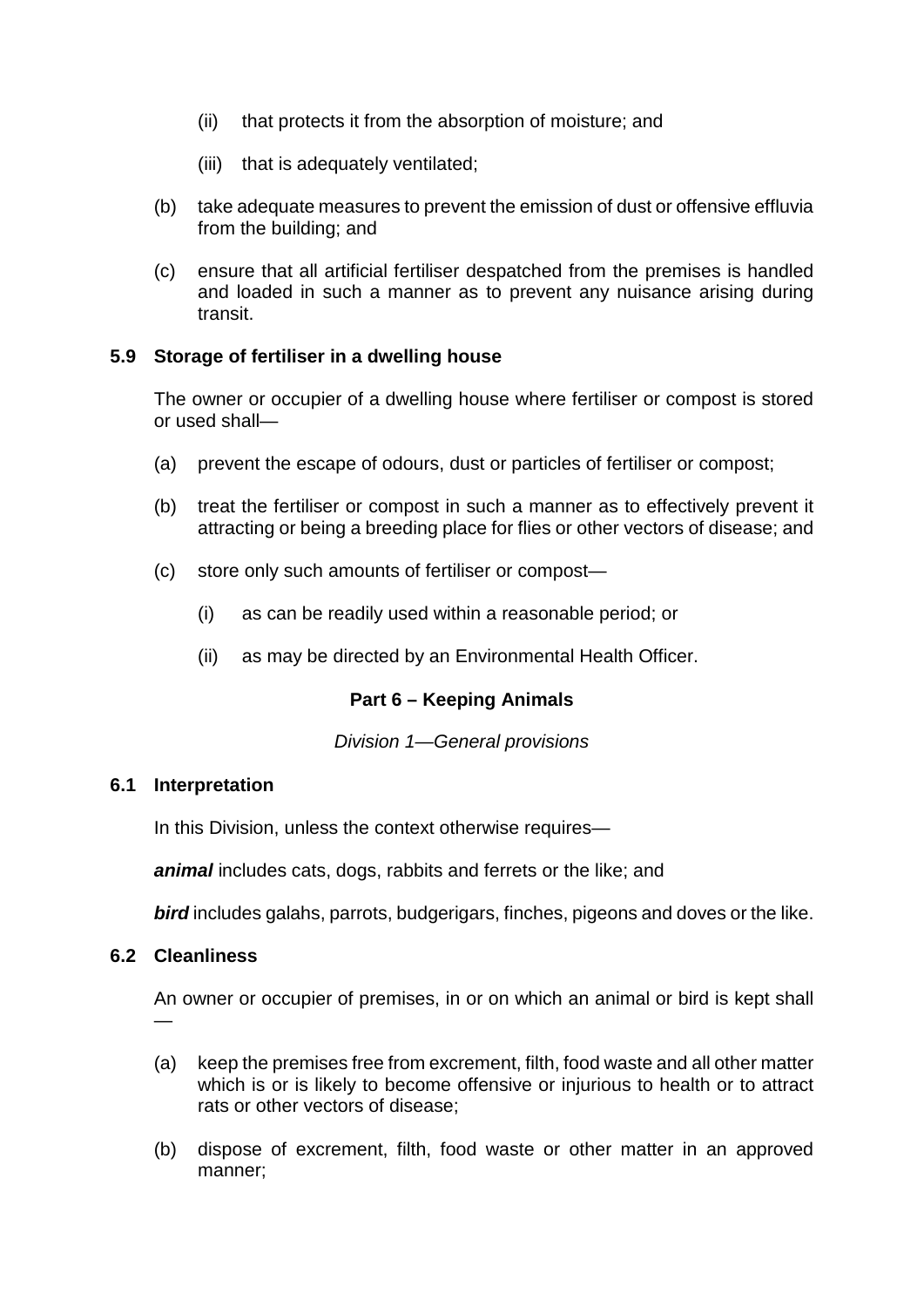- (c) when so directed by an Environmental Health Officer, clean and disinfect the premises;
- (d) keep the premises, so far as possible, free from flies or other vectors of disease by spraying with a residual insecticide or other effective means; and
- (e) ensure the animal or bird kept is not causing a nuisance or is injurious, offensive or dangerous to health.

## <span id="page-29-0"></span>**6.3 Vehicles used for transporting of animals and birds**

Unless transporting a pet animal or bird, no person having the control or management of any vehicle in which animals or birds are being or have been transported or confined shall allow such vehicle to stand within a townsite until the vehicle has been thoroughly cleaned.

*Division 2 – Limit on number of animals kept*

#### <span id="page-29-2"></span><span id="page-29-1"></span>**6.4 Limit on numbers**

A person must not keep animals, or permit animals to remain on any property in such numbers that they are, or are likely to be, a nuisance, injurious or dangerous to health.

#### <span id="page-29-3"></span>**6.5 Animal enclosures**

- (1) A person shall not keep or cause or permit to be kept any animals or birds on premises which are not effectively drained.
- (2) The owner or occupier of premises where animals or birds are kept shall, when directed by the local government, pave, grade and drain the floors of all structures and the surface of the ground of all enclosures used for the keeping of animals or birds.
- (3) The owner or occupier of a premises where a rabbit is kept must ensure that each rabbit is kept in a suitable enclosure that effectively prevents it from escaping.

#### <span id="page-29-4"></span>**6.6 Slaughter of animals**

- (1) Subject to subclause (2) a person shall not slaughter any animal within the district.
- (2) Subclause (1) does not apply to
	- (a) euthanasia of animals by veterinarians or other duly authorised persons;
	- (b) slaughter of animals for the purposes of pet meat and game meat operations;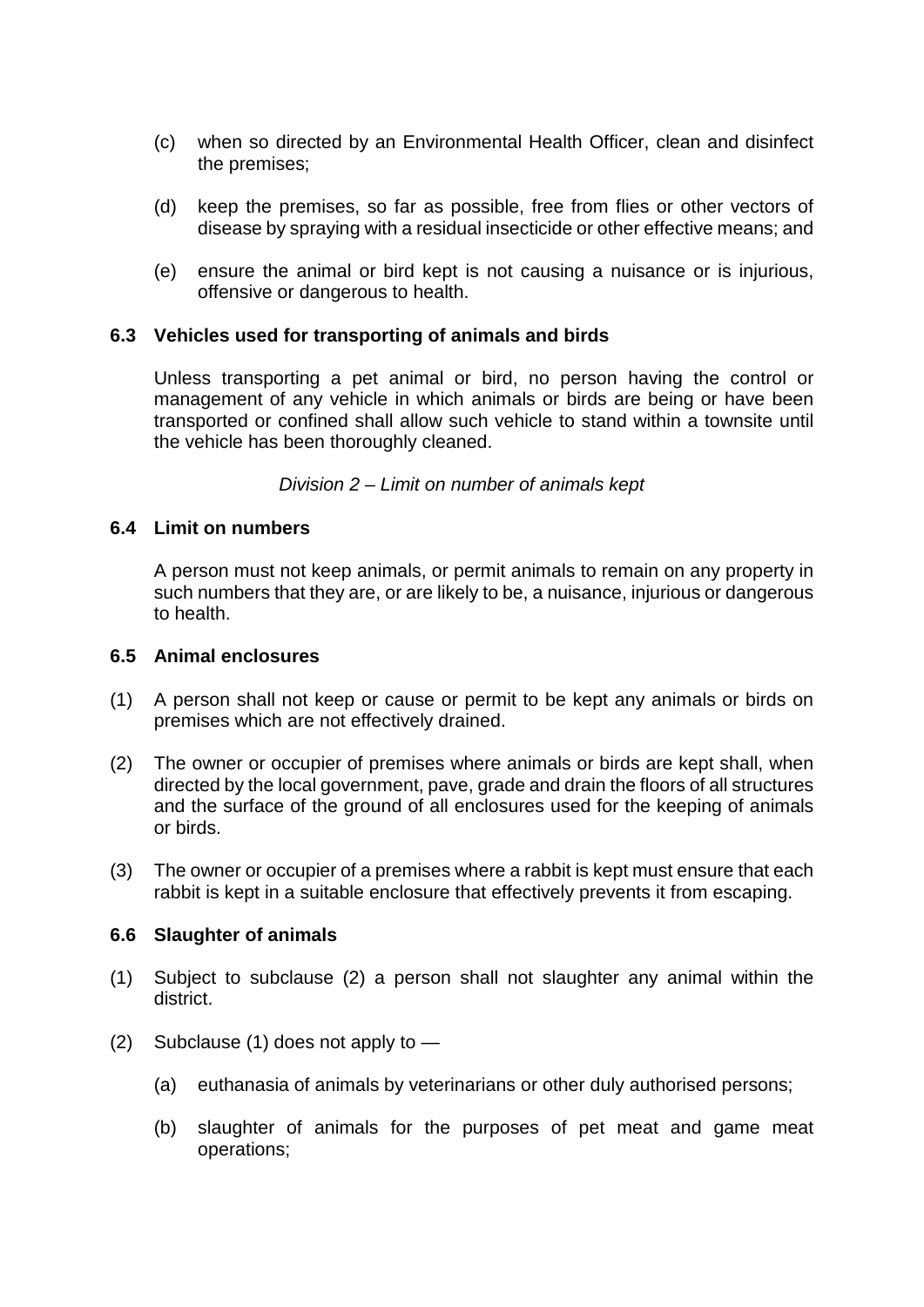- (c) slaughter of animals for human consumption in abattoirs approved by the local government;
- (d) farming or grazing property occupiers preparing meat for their own consumption; and
- (e) slaughter of animals at a knackery approved and licensed by the local government.

## <span id="page-30-0"></span>**6.7 Disposal of dead animals**

- (1) An owner or operator of a veterinary practice where dead animals are kept for more than 12 hours, shall refrigerate the carcass prior to its removal and disposal, at an approved disposal site.
- (2) An owner or occupier of premises, other than a veterinary practice, on which there is a dead animal shall immediately remove the carcass for its disposal at an approved disposal site.
- (3) An owner, or a person having the care of, any animal that dies or is killed in a public or private place shall immediately remove the carcass and arrange for its disposal at an approved disposal site.
- (4) The requirements of subclauses (2) and (3) shall not limit the practice of farmers, pastoralists and the like of disposing of carcasses on rural land in a manner that is not likely to pollute or be dangerous or injurious to health.

*Division 3 - Keeping of large animals*

#### <span id="page-30-2"></span><span id="page-30-1"></span>**6.8 Interpretation**

In this Division, unless the context otherwise requires -

*approved animal* includes a horse, cow or large animal the subject of an approval by the local government under clause 6.9;

*cow* includes an ox, calf, or bull;

*horse* includes an ass, mule, donkey or pony; and

*large animal* includes a pig, sheep, goat, deer or camel, cow, horse, llama, emu, ostrich, alpaca, kangaroo or the like, including miniature species of the same animal.

## <span id="page-30-3"></span>**6.9 Conditions for keeping of an animal**

- (1) An owner or occupier of premises within a townsite shall not keep
	- (a) any large animal, other than a sheep or goat;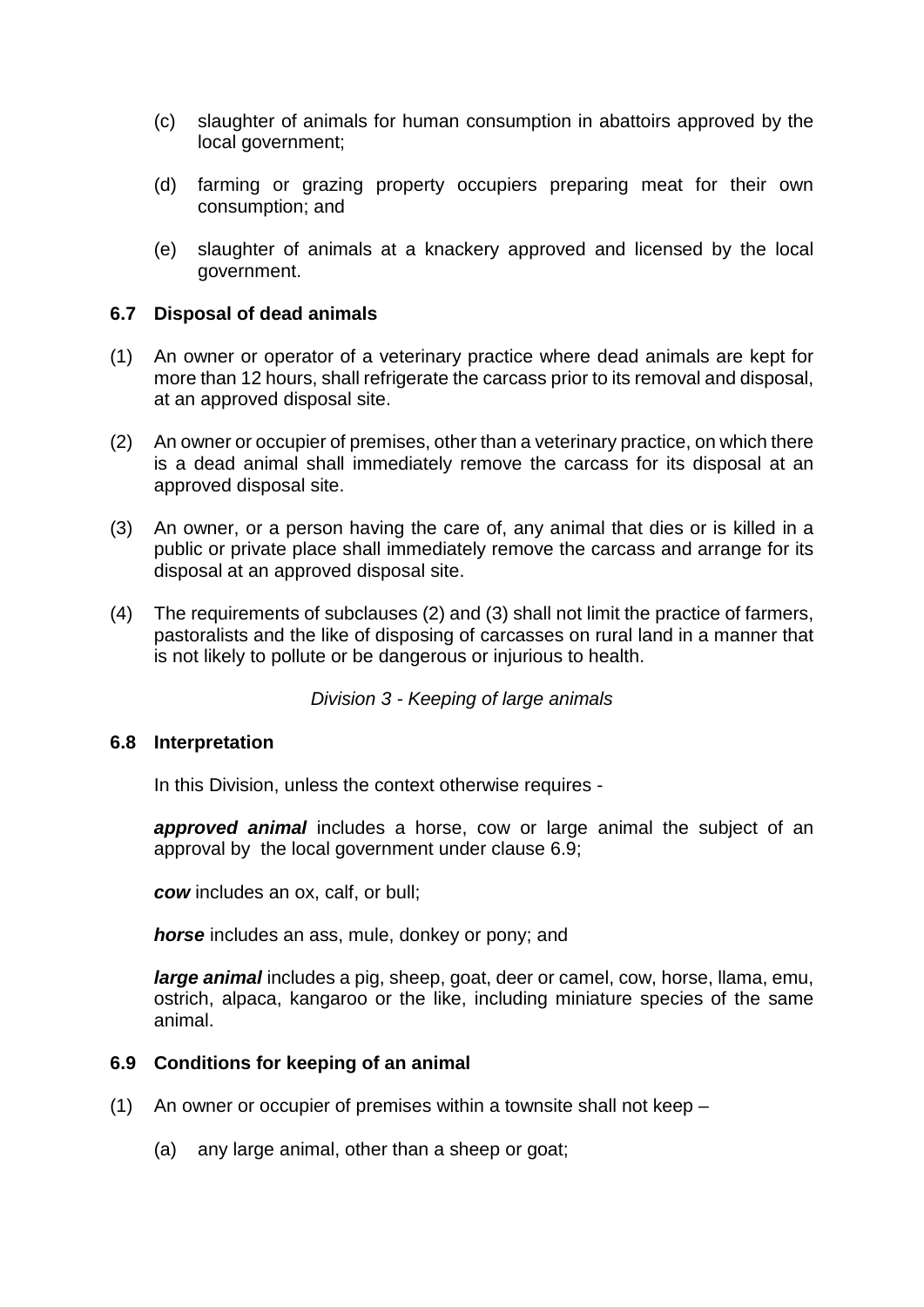- (b) more than 3 sheep; or
- (c) more than 3 goats,

on those premises without approval of the local government.

- (2) An owner or occupier of premises shall not keep within a townsite an approved large animal or specified number of sheep or goats unless -
	- (a) subject to subclause (4), the premises has an area of not less than 0.2 hectares of alienated land; and
	- (b) the approved animal does not approach within 20 metres of a dwelling or place where food is stored, manufactured, processed, served or exposed for sale.
- (3) The owner or occupier wanting to keep more than the above number of animals, on a block of land 0.2 hectares or larger and within a townsite, can do so only by obtaining the written approval of the local government. The approval will stipulate the maximum number of animals that may be kept. The number of animals will be calculated using the following rate -
	- (a) 4 large animals and 2 of their offspring up to the age of 12 months; or
	- (b) 12 sheep or 12 goats per 0.2 hectares or part thereof.
- (4) The local government may approve the keeping of a large animal on a premises that has an area of less than 0.2 hectares within a townsite, subject to conditions as deemed appropriate by the local government.

## <span id="page-31-0"></span>**6.10 Stables**

- (1) The owner or occupier of premises within a townsite who has an approved animal shall provide for its use a stable, which shall not be situated within 20 metres of a dwelling house or other premises.
- <span id="page-31-1"></span>(2) The owner or occupier of any premises on which a stable is located shall -
	- (a) maintain the stable in a clean condition and when so directed by an Environmental Health Officer, clean, wash and disinfect it;
	- (b) keep all parts of the stable so far as possible, free from flies or other vectors of disease by spraying with a residual insecticide or other effective means; and
	- (c) when so ordered by an Environmental Health Officer, spray the stable or such parts as may be directed, with a residual insecticide.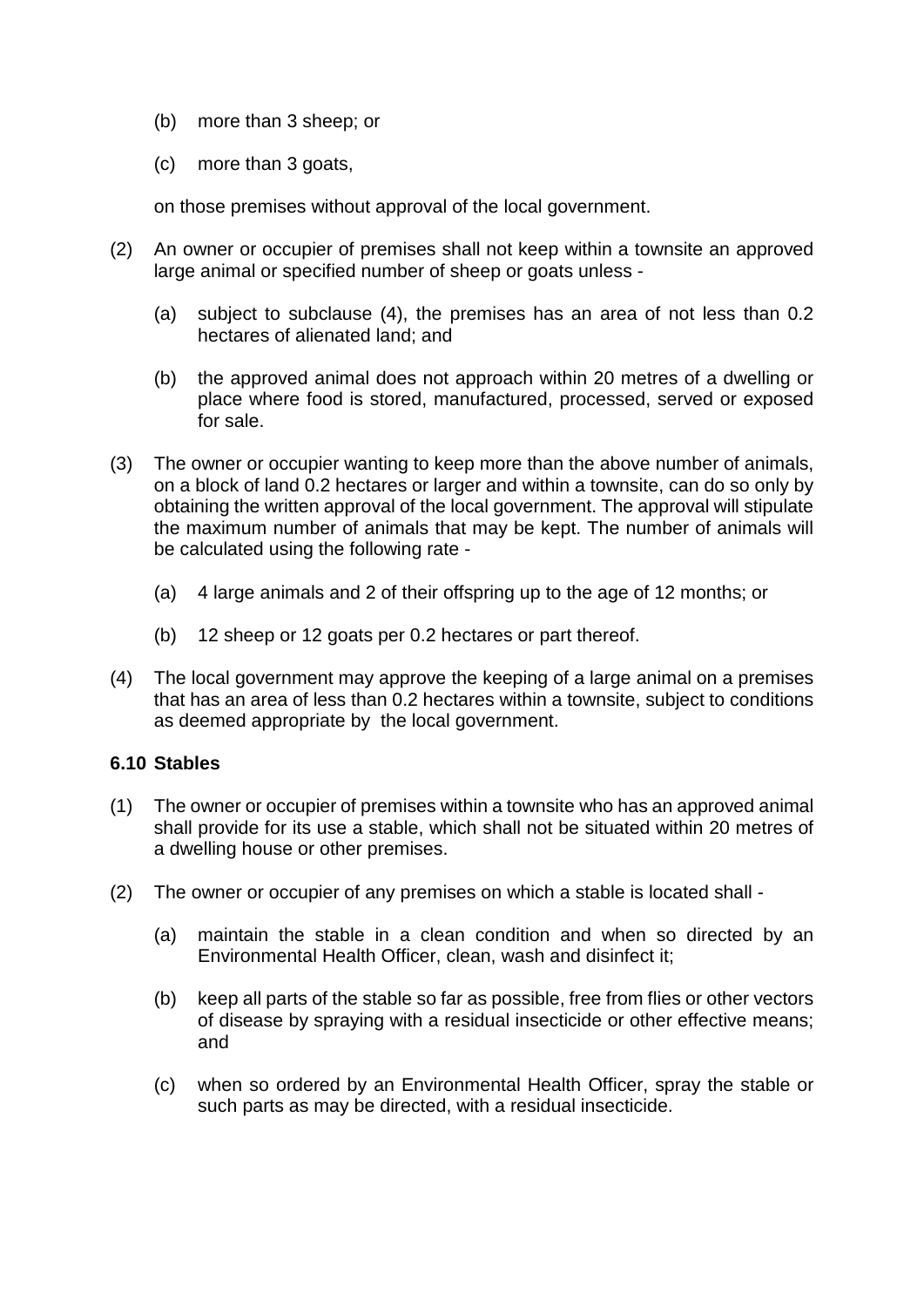#### **6.11 Manure receptacle**

An owner or occupier of premises on which an approved animal is kept shall -

- (a) provide, in a position convenient to the stable, a receptacle for manure which is constructed of smooth, impervious, durable, easily cleanable materials and provided with a tight-fitting cover, and with no part of the receptacle base being lower than the surface of the adjoining ground;
- (b) keep the lid of the receptacle closed except when manure is being deposited or removed;
- (c) cause the receptacle to be emptied at least once a week and as often as may be necessary to prevent it becoming offensive or a breeding place for flies or other vectors of disease;
- (d) keep the receptacle so far as possible free from flies or other vectors of disease by spraying with a residual insecticide or other effective means; and
- (e) cause all manure produced on the premises to be collected daily and placed in the receptacle or comply with such other arrangements as approved by an Environmental Health Officer.

## *Division 4 - Keeping of poultry and pigeons*

#### <span id="page-32-1"></span><span id="page-32-0"></span>**6.12 Interpretation**

In this Division, unless the context otherwise requires *poultry* includes bantams, ducks and other domestic fowls.

#### <span id="page-32-2"></span>**6.13 Limitation on numbers of poultry and pigeons**

An owner or occupier of premises within a townsite shall not keep a combined total of more than 12 poultry and pigeons, without the approval of the local government, on any 1 lot of land.

## <span id="page-32-3"></span>**6.14 Conditions for keeping poultry in limited numbers**

A person who keeps poultry or permits poultry to be kept shall ensure that -

- (a) no poultry is able to approach within 9 metres of a dwelling house, public building or premises where people are employed or where food is stored, prepared, manufactured or sold;
- (b) all poultry is kept in a properly constructed and securely fastened structure or enclosure;
- (c) the structure is in a yard having an otherwise unobstructed area of at least 30 square metres;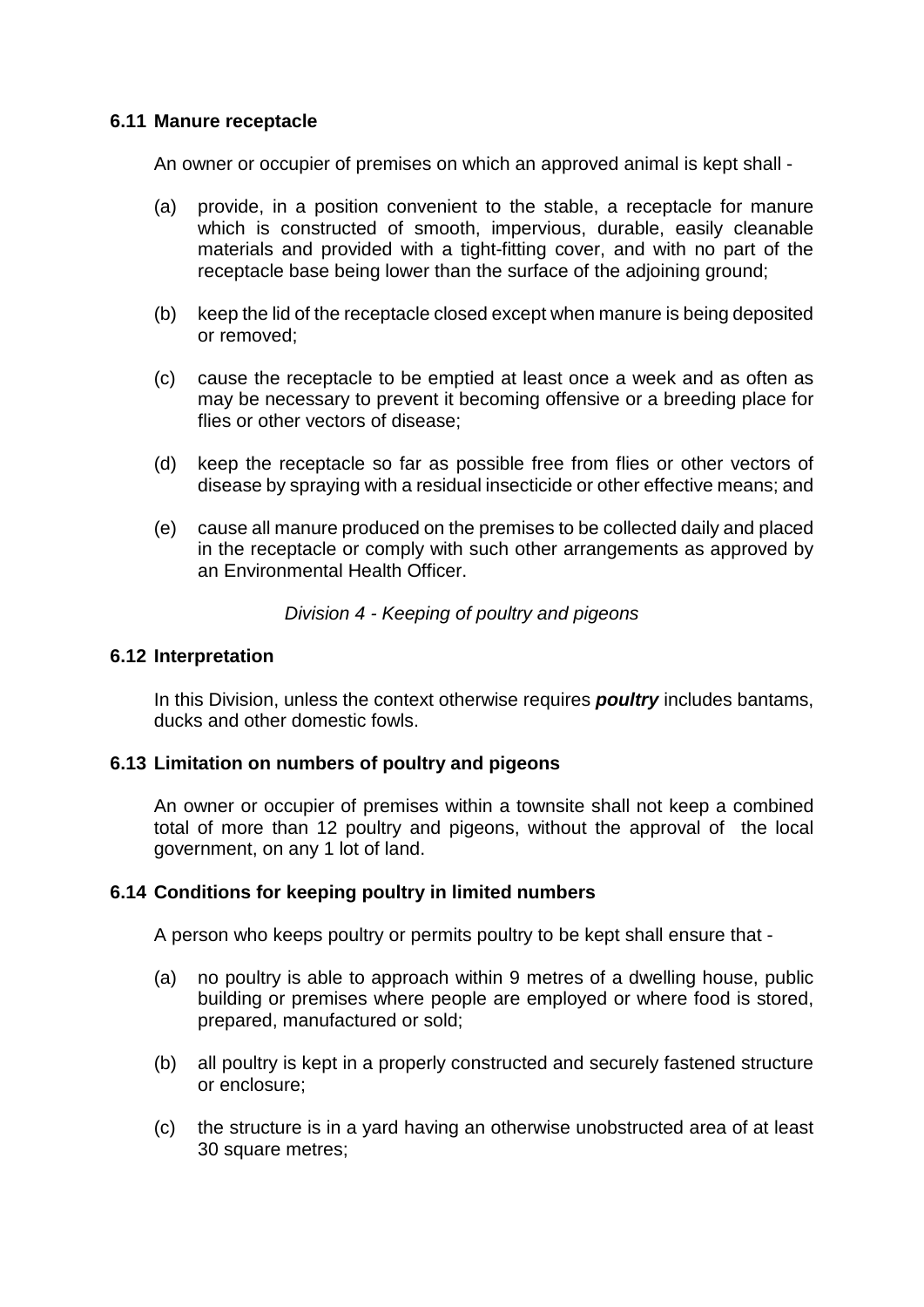- (d) no poultry are able to approach within 9 metres of a street other than a right of way unless, in the case of land at the junction of 2 or more streets, the local government has approved a lesser distance;
- (e) no poultry is able to approach within 1.2 metres of any side or rear boundary of the premises; and
- (f) all enclosures or cages within which poultry are kept shall be maintained at all times in a clean condition and shall be disinfected or otherwise dealt with in a way as directed by an Environmental Health Officer.

# <span id="page-33-0"></span>**6.15 Roosters, geese, turkeys, peafowl and gamebirds**

- (1) An occupier of premises within a townsite shall not, without the written approval of the local government, keep or permit to be kept on those premises, any one or more of the following fowl -
	- (a) a rooster;
	- (b) a goose or gander;
	- (c) a turkey;
	- (d) a peacock or peahen; or
	- (e) a gamebird (includes emus and ostriches).
- (2) The local government may, upon written application, grant approval with or without conditions to the owner or occupier of premises to keep any 1 or more birds as specified in subclause (1).
- (3) A person who has been granted approval under this clause to keep a bird may keep the bird on the premises only while he or she is the occupier thereof.
- (4) The local government may revoke an approval granted under this clause if it is of the opinion that the keeping of the birds specified in the approval is causing a nuisance or is injurious, offensive or dangerous to health.

## <span id="page-33-1"></span>**6.16 Pigeons or doves**

A person who keeps, or permits to be kept, pigeons or doves shall ensure that -

- (a) none are able to approach within 9 metres of a dwelling, public building or premises where people are employed or where food is stored, prepared, manufactured or sold; and
- (b) except where registered homing pigeons are freed for exercise, the pigeons or doves are kept in a properly constructed pigeon loft or dovecote that -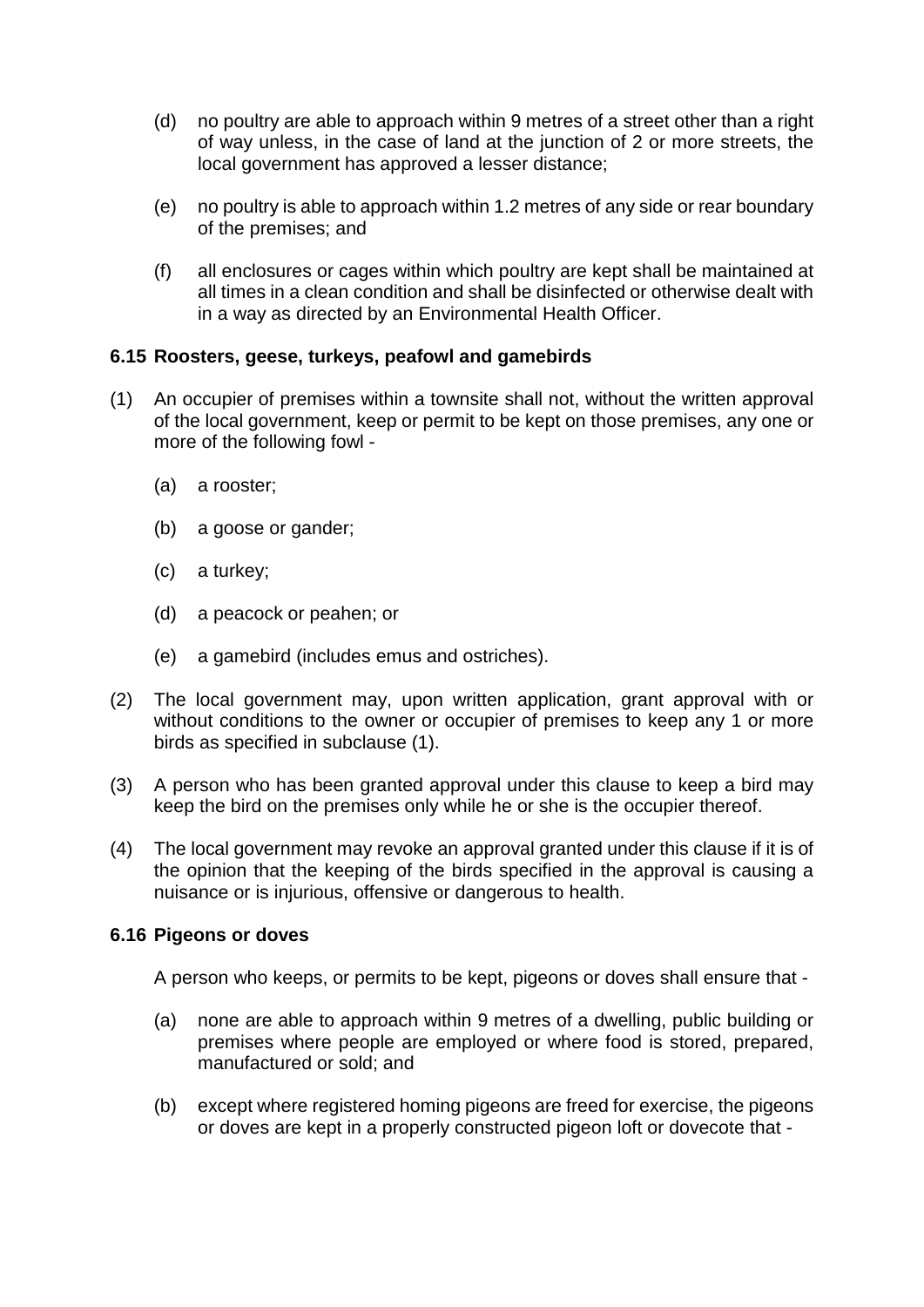- (i) is in a yard having an otherwise unobstructed area of at least 30 square metres; and
- (ii) does not allow them to approach within 1.2 metres of any side or rear boundary of the premises; and
- (iii) is maintained in such a manner so as not to create a nuisance by the emission of dust, effluvia or odours.

## <span id="page-34-0"></span>**6.17 Removal of non-conforming structure or enclosure**

- (1) If a structure or enclosure is used for the keeping of poultry, pigeons or doves contrary to the provisions of clauses 6.14 and 6.16, the local government may direct the owner or occupier to remove it.
- (2) An owner or occupier shall comply with a direction from the local government under this clause.

# <span id="page-34-1"></span>**6.18 Restrictions on pigeon nesting or perching**

- (1) A local government may order an owner or occupier of a premises in or on which pigeons are, or are in the habit of, nesting or perching to take reasonable steps to prevent them continuing to do so.
- (2) An owner or occupier shall comply with a local government order made under this clause.

## <span id="page-34-2"></span>**6.19 Restrictions on feeding wild birds**

A person must not feed a pigeon, dove, seagull, ibis, raven or other wild bird, so as to cause a nuisance or be injurious or dangerous to health.

#### *Division 5 – Feedlots*

#### <span id="page-34-4"></span><span id="page-34-3"></span>**6.20 Interpretation**

In this Division, unless the context otherwise requires –

*animal* includes sheep, lambs, goats, deer, cattle and buffalo;

*birds* includes roosters, hens, geese, turkeys, ducks, poultry, emus and ostriches; and

*feedlot* means a confined area with watering and feeding facilities where animals or birds are held and fed for the purpose of weight gain.

## <span id="page-34-5"></span>**6.21 Premises to be approved**

(1) No premises shall be used as a feedlot unless approved by the local government.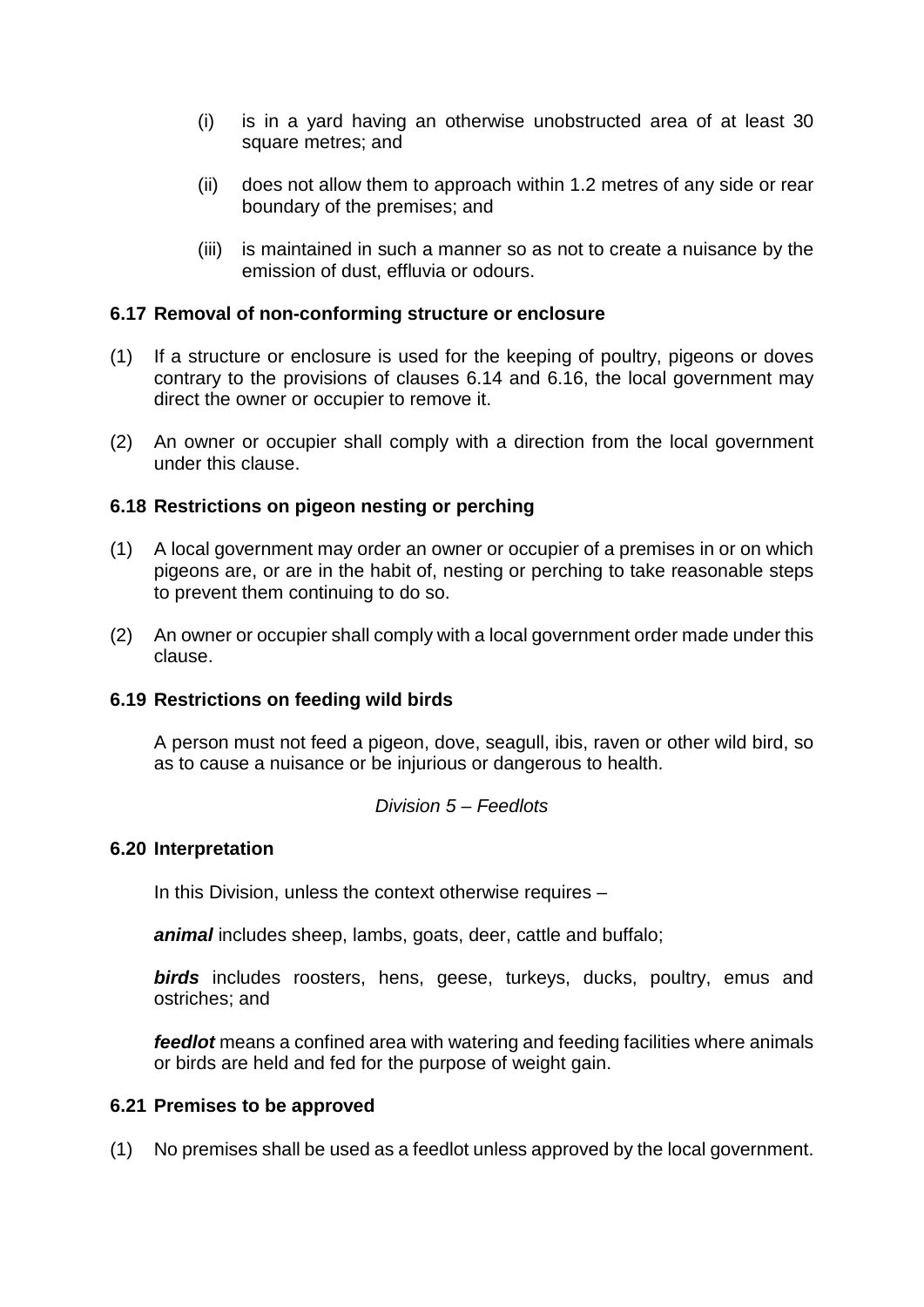- (2) Subject to subclause (3), no premises shall be approved as a feedlot by the local government unless every portion of such feedlot complies with the minimum separation distances listed in Schedule 1.
- (3) Sites unable to satisfy the separation requirements may be approved at the discretion of the local government, if the local government is satisfied that approving the feedlot will not give rise to a health nuisance.

## <span id="page-35-0"></span>**6.22 Site conditions**

- (1) The owner or occupier of the approved feedlot must ensure the premises
	- (a) is sited on gently sloping land, no greater than 1:20 but not less than 1:100;
	- (b) is sited on soils composed of sandy loam soils with sufficient infiltration to avoid surface ponding and run-off;
	- (c) has a minimum groundwater clearance of 3 metres;
	- (d) drainage diverts all uncontaminated stormwater from the general waste stream; and
	- (e) has solid and liquid waste disposal arrangements that are not offensive or injurious to health.
- (2) The owner or occupier of the approved feedlot must take reasonable measures to prevent the discharge of dust which may involve –
	- (a) reducing the stocking rate immediately to a level that does not cause the discharge of dust;
	- (b) stabilisation of the soil surface to a level that does not cause the discharge of dust; or
	- (c) provision of adequate windbreaks to effectively prevent the discharge of dust.

*Division 6 – Piggeries*

#### <span id="page-35-2"></span><span id="page-35-1"></span>**6.23 Interpretation**

In this Division, unless the context otherwise requires –

*intensive piggery* means pigs are housed, fed and watered in breeding and growing pens in sheds; and

<span id="page-35-3"></span>*piggery* in relation to premises shall include any portion of premises to which the pigs have access.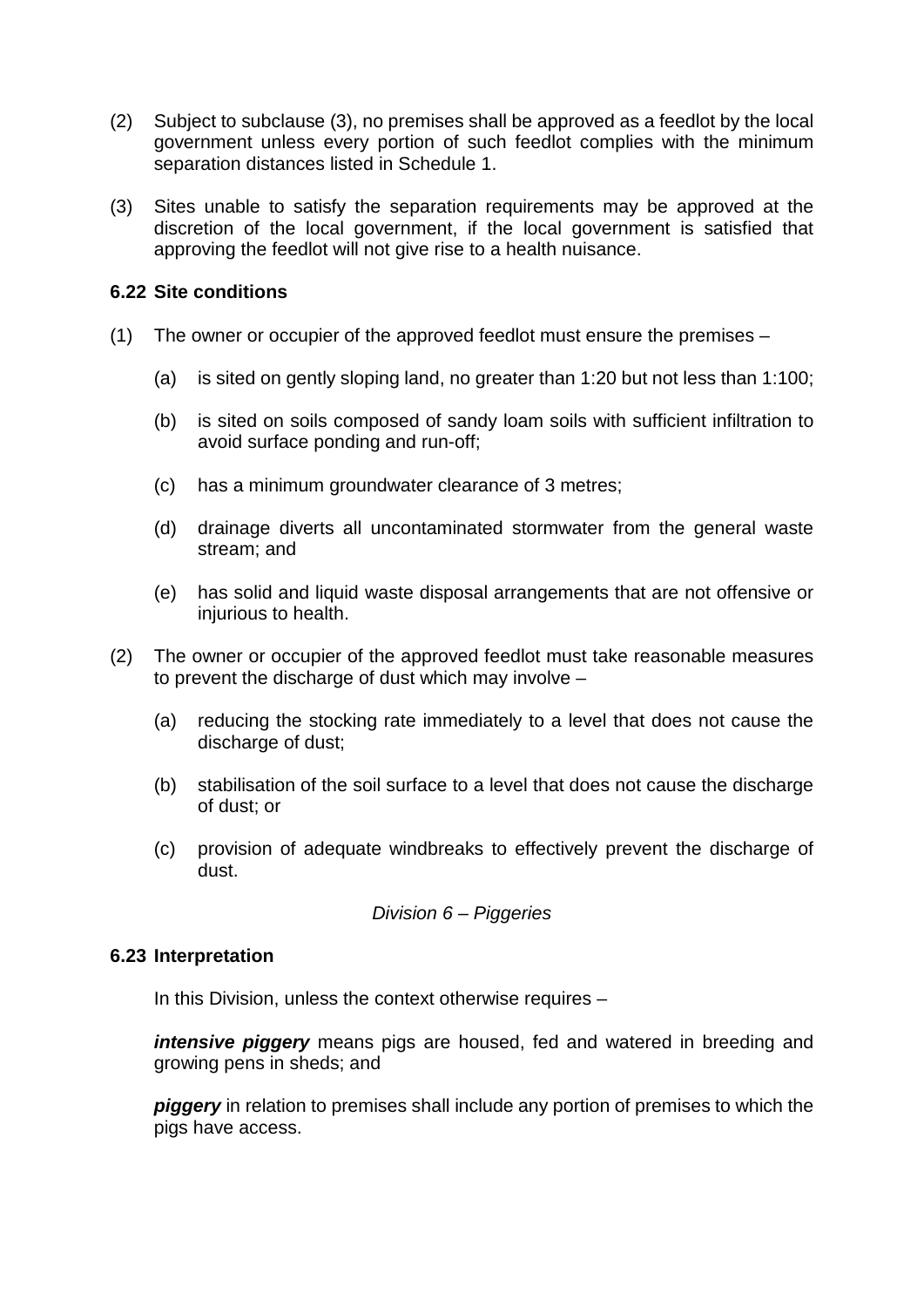## **6.24 Premises to be approved**

- (1) No premises shall be used as a piggery unless approved by the local government.
- (2) Subject to subclause (3), no premises shall be approved as a piggery by the local government unless every portion of such piggery complies with the minimum separation distances listed in Schedule 2; or if it is an intensive piggery, the minimum separation distances listed in Schedule 3.
- (3) Sites unable to satisfy the separation requirements may be approved at the discretion of the local government, if the local government is satisfied that approving the piggery will not give rise to a health nuisance.

# **6.25 Site conditions**

The owner or occupier of premises must take reasonable measures to prevent the discharge of dust which may involve –

- (a) reducing the stocking rate immediately to a level that does not cause the discharge of dust;
- (b) stabilisation of the soil surface to a level that does not cause the discharge of dust; or
- (c) provision of adequate windbreaks to effectively prevent the discharge of dust.

# **Part 7—Pest Control**

*Division 1—Flies*

## **7.1 Interpretation**

In this Division, unless the context otherwise requires *flies* means any of the 2 winged insects constituting the order Diptera commonly known as flies, excluding stable fly (Stomoxys calcitrans).

## **7.2 Fly breeding matter not to be left on premises unless covered or treated**

An owner or occupier of premises shall not place, throw or leave, or permit or cause to be placed, thrown or left in, on or about the premises any matter or thing which is liable to attract or be a breeding place for flies, unless that matter or thing is covered, protected, treated or dealt with in such a manner as to effectively prevent it from attracting or being a breeding place for flies.

## **7.3 Measures to be taken by an occupier**

An owner or occupier of premises shall ensure that —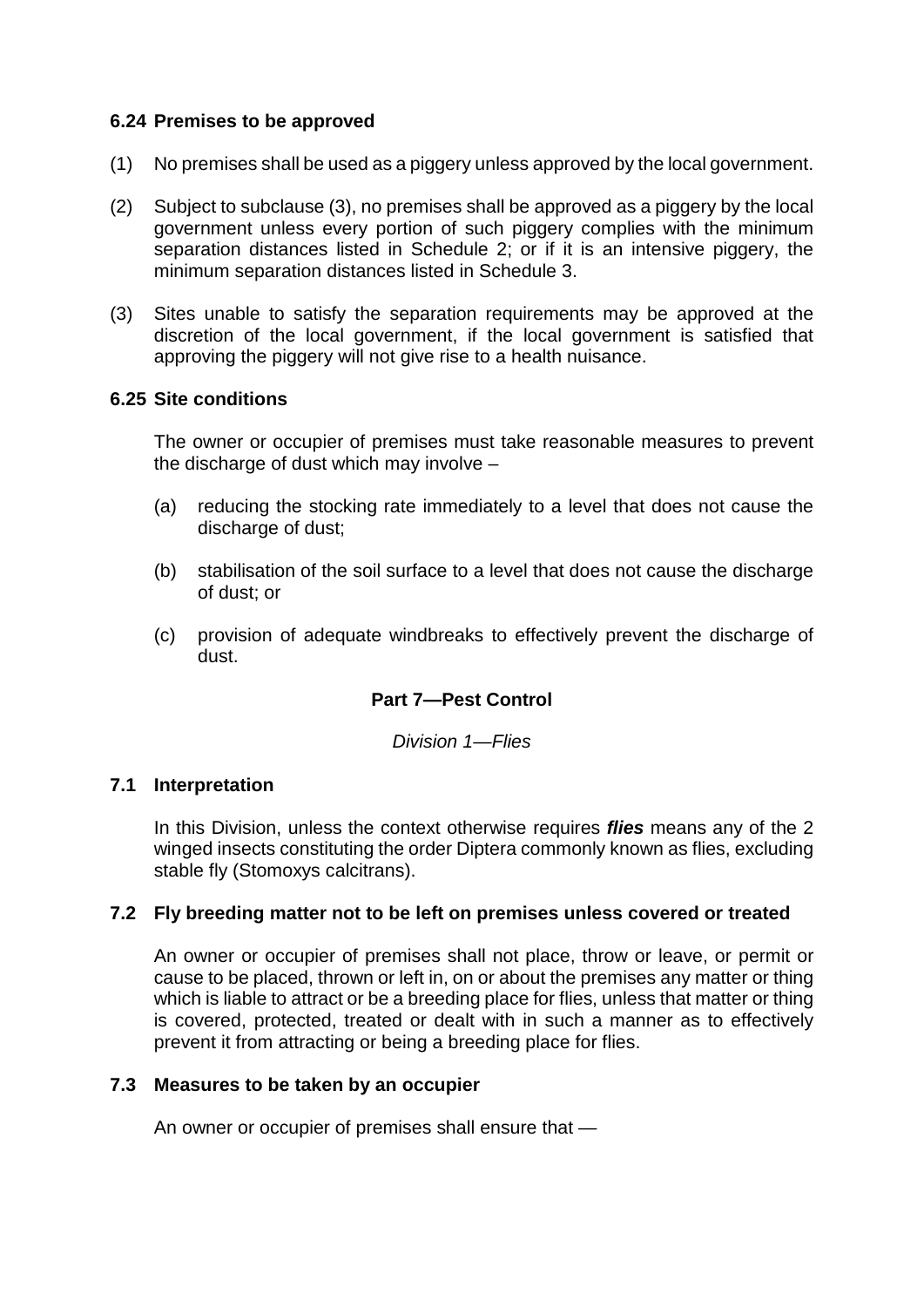- (a) rubbish receptacles are kept clean and tightly sealed at all times except when refuse is being deposited or emptied;
- (b) food scraps and uneaten pet food are wrapped tightly and deposited in a rubbish receptacle without delay;
- (c) lawn clippings used on gardens as mulch are raked out thinly;
- (d) fertilisers are dug well into the soil;
- (e) compost heaps are kept well covered;
- (f) barbecues are kept clean and free from food scraps;
- (g) anything that is buried and may attract or be a breeding place for flies is covered with at least 100 millimetres of soil; and
- (h) excrement from pets is collected and properly disposed of without delay.

#### **7.4 Officer may give notice directing measures to be taken**

Where in the opinion of an Environmental Health Officer flies are prevalent or are breeding on any premises, the Environmental Health Officer may give to the owner or occupier of the premises notice in writing directing him or her to take, within the time specified in the notice, such measures as in the opinion of the Environmental Health Officer are necessary to —

- (a) control the prevalence;
- (b) effect the eradication; or
- (c) effectively prevent the breeding;

of flies.

## **7.5 Local government may execute work and recover costs**

- (1) Where—
	- (a) a person is required under this Division or directed by a notice given under clause 7.4, to execute any work; and
	- (b) that person fails or neglects to comply with the requirement,

the local government may execute the work and may recover from that person the cost of executing the work, in addition to any penalty for which that person may be liable under this local law.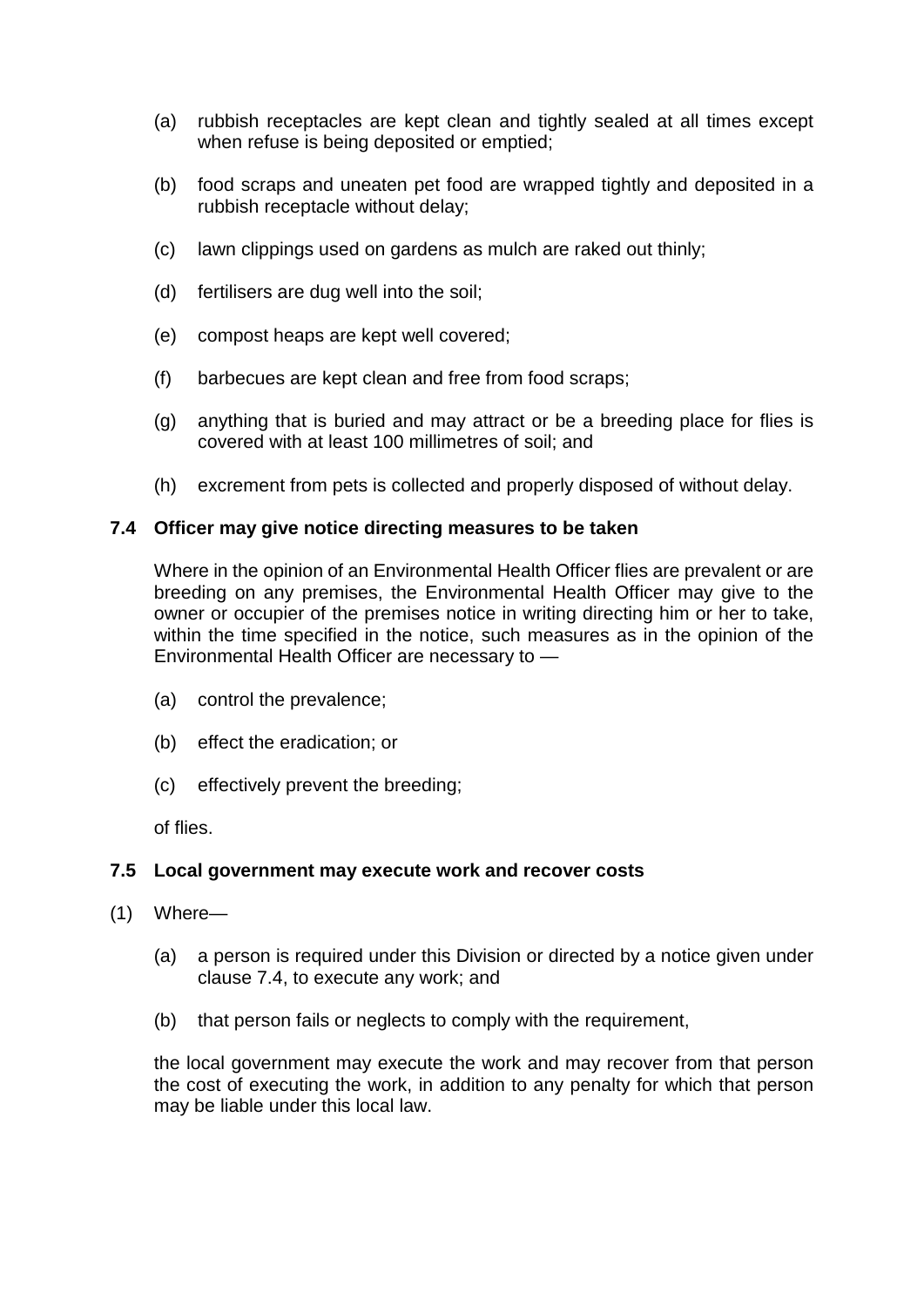- (2) The costs and expenses incurred by the local government in the execution of a power under subclause (1), may be recovered in a court of competent jurisdiction from the person referred to in subclause (1).
- (3) The local government shall not be liable to pay compensation or damages of any kind to the person referred to in subclause (1) in relation to any action taken by the local government under this clause, except to the extent the person has suffered loss or damage because the action taken by the local government was negligent or in breach of its duty.

## *Division 2—Mosquitoes*

## **7.6 Interpretation**

In this Division, unless the context otherwise requires *mosquitoes* means any of the 2 winged insects constituting the family Diptera Culicidae commonly known as mosquitoes.

# **7.7 Measures to be taken to prevent mosquitoes breeding**

- (1) An owner or occupier of premises shall ensure that the premises are kept free from possible mosquito breeding sites and shall —
	- (a) follow any direction or notice of an Environmental Health Officer for the purpose of —
		- (i) controlling the prevalence of mosquitoes;
		- (ii) eradication of mosquitoes; or
		- (iii) effectively preventing the breeding of mosquitoes; and
	- (b) assist an Environmental Health Officer to locate any possible mosquito breeding sites that may be present in or about the premises.
- (2) An owner or occupier of any premises where water is kept in a horse trough, poultry drinking vessel or other receptacle shall —
	- (a) frequently change the water; and
	- (b) keep the water clean and free from vegetable matter and slime.
- (3) An owner or occupier of premises where a septic tank is installed shall ensure the fixture is in a sound condition at all times, and that mesh having openings no larger than 1.2 millimetres covers any educt vent to the system.
- (4) An owner or occupier of land shall cause all drains and channels in or on the land to be kept in good order and free from obstruction.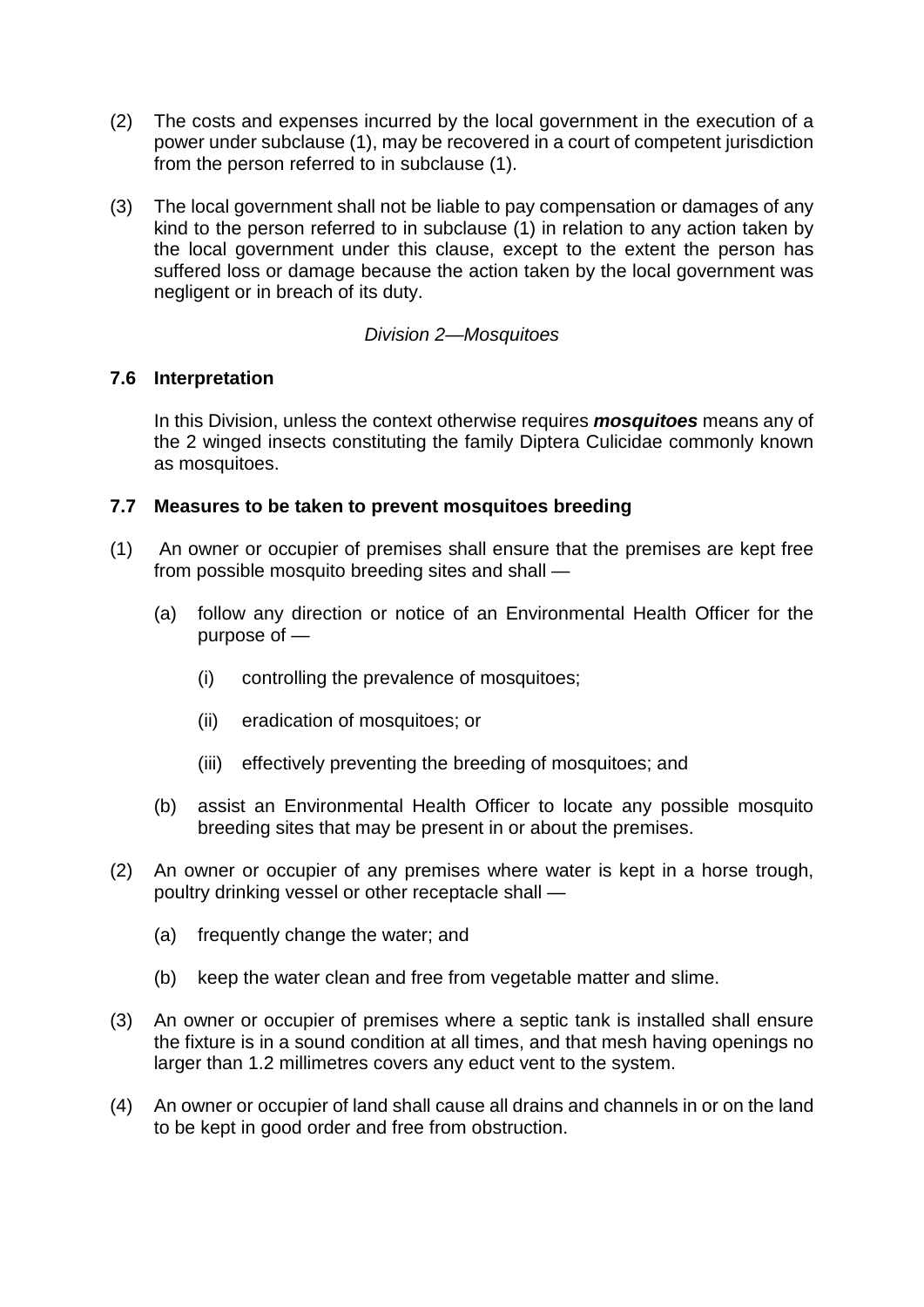# **7.8 Local government may execute work and recover costs**

- (1) Where
	- (a) a person is required under this Division or directed by a notice given under clause 7.7 to execute any work; and
	- (b) that person fails or neglects to comply with the requirement,

the local government may execute the work, and recover from that person the cost of executing the work, in addition to any penalty for which that person may be liable under this local law.

- (2) The costs and expenses incurred by the local government in the execution of a power under subclause (1) may be recovered in a court of competent jurisdiction from that person.
- (3) The local government is not liable to pay compensation or damages of any kind to the person referred to in subclause (1) in relation to any action taken by the local government under this clause, other than compensation or damages for loss or damage suffered because the local government acted negligently or in breach of duty.

#### *Division 3—Rodents*

## **7.9 Interpretation**

In this Division, unless the context otherwise requires *rodents* means those animals belonging to the order *Rodentia* and includes rats, mice and rabbits but does not include animals kept as pets in an enclosure designed for the purpose of keeping as pet animals of that kind.

## **7.10 Measures to be taken to eradicate rodents**

- (1) An owner or occupier of premises shall at all times take reasonable measures to eradicate any rodents in or on the premises.
- (2) An owner or occupier of premises, whenever there are indications of the presence of rodents in, on or about the premises, and while such indications continue, must –
	- (a) take reasonable measures to keep the premises free from rodents including –
		- (i) protecting stored foodstuffs;
		- (ii) removing accumulated refuse or a potential rodent food source;
		- (iii) using a rodenticide bait or a properly baited trap if found to be effective; and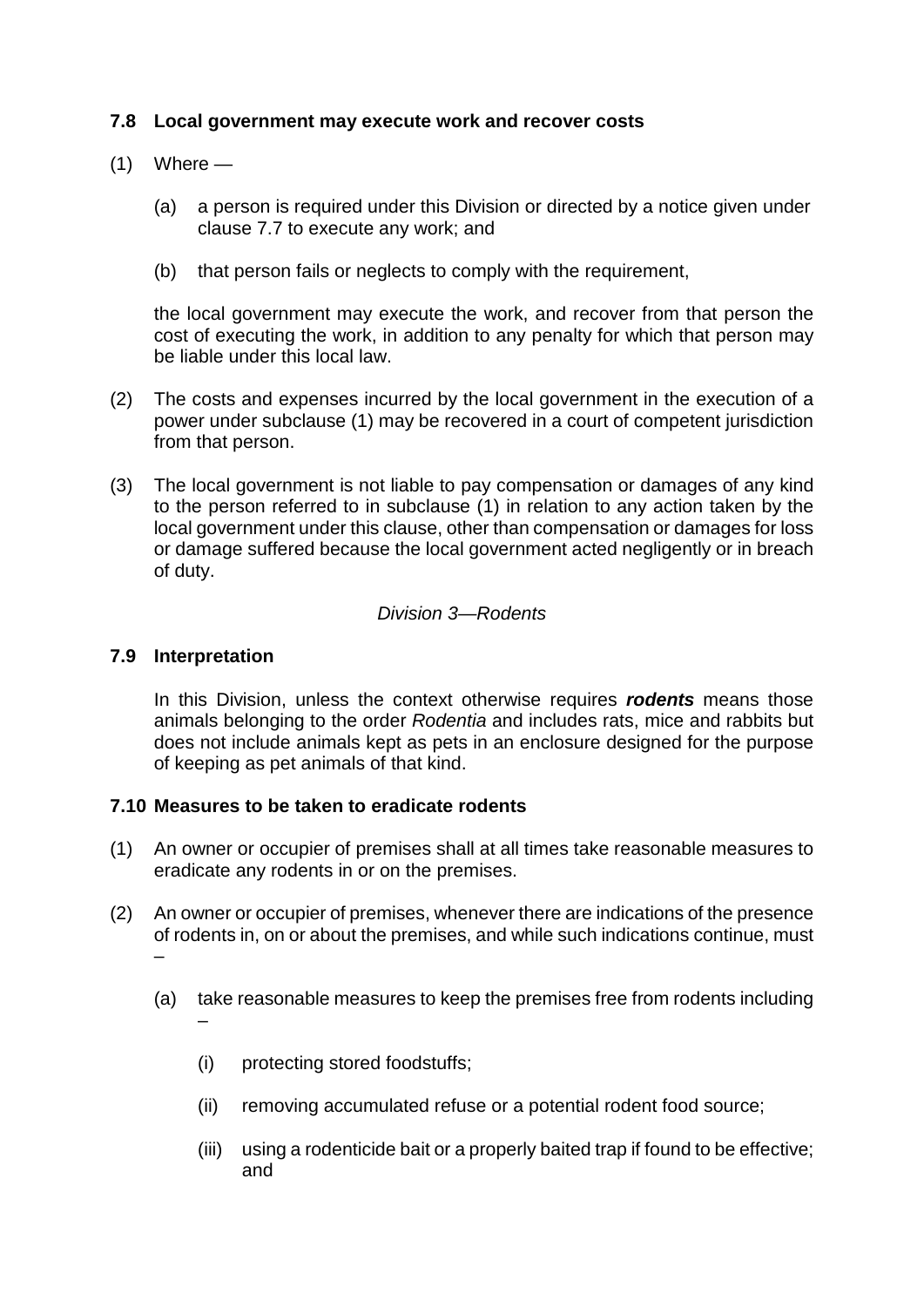- (iv) minimising rodent access to water on the premises;
- (b) inspect daily each rodenticide bait or trap used and, whenever a rodent is found, must –
	- (i) if it is not already dead, kill it immediately; and
	- (ii) dispose of the carcass in such a manner as will not create a nuisance; and
- (c) take reasonable measures for the eradication of rodents.
- (2) An owner or occupier shall within the time specified comply with any direction given by an Environmental Health Officer under this clause.

## **7.11 Food and wastes to be kept in rodent proof receptacles**

No person shall store, or allow to be stored, on any premises, any food, refuse or other waste matter unless it is contained in a rodent proof receptacle or a compartment which is kept effectively protected against access by rodents.

#### **7.12 Restrictions on the keeping of rodents**

A person or body who keeps rodents shall —

- (a) at all times ensure that all live rodents are kept in the effective control of a person or in locked cages; and
- (b) if a rodent escapes, forthwith take all reasonable steps to recapture or destroy the rodent.

#### **7.13 Food premises etc., to be cleaned after use**

An owner or occupier of a food premises, theatre or place of entertainment, whether indoor or outdoor, shall cause the premises to be cleaned immediately after the last occasion on which the premises has been used on that day or, if the use extends after midnight, then immediately after that use.

## **7.14 Restrictions on materials affording harbourage for rodents**

- (1) An owner or occupier of premises must cause
	- (a) any part of the premises; or
	- (b) any material, sewer, pipe or other thing in or on the premises,

that might afford access or harbourage to rodents to be altered, repaired, protected, removed or otherwise dealt with so as to prevent it being used as access for, or harbourage of, rodents.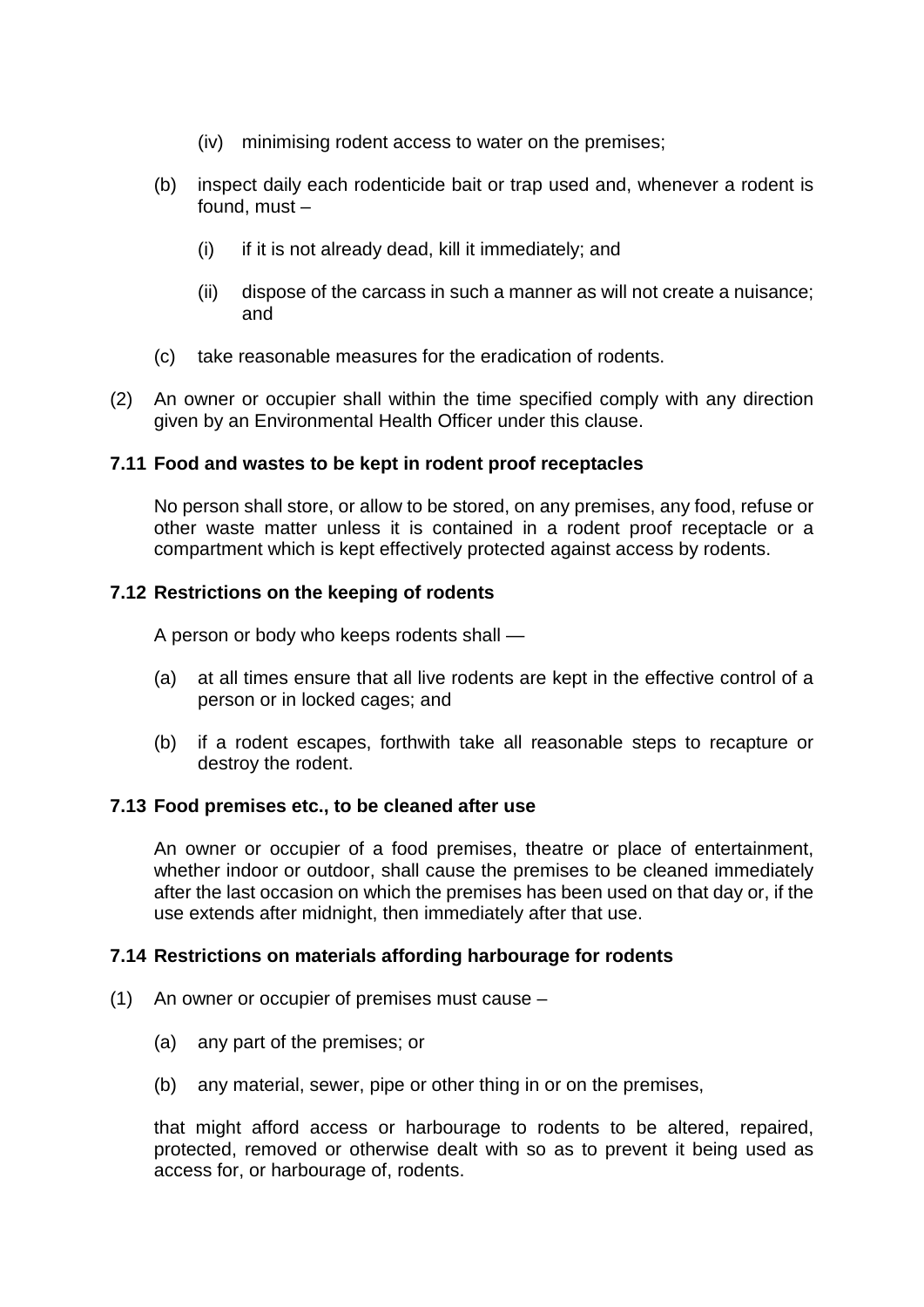- (2) An Environmental Health Officer may direct, orally or in writing, an owner or occupier of premises to take whatever action that, in the opinion of the Environmental Health Officer, is necessary or desirable to prevent or deter the presence of rodents in or on the premises.
- (3) An owner or occupier must, within the time specified, comply with a direction given by an Environmental Health Officer under this clause.

#### *Division 4—Cockroaches*

#### **7.15 Interpretation**

In this Division, unless the context otherwise requires *cockroach* means any of the various orthopterous insects commonly known as cockroaches.

#### **7.16 Measures to be taken to eradicate cockroaches**

- (1) An owner or occupier of premises shall take reasonable measures to eradicate any cockroaches in or on the premises.
- (2) An Environmental Health Officer may direct, orally or in writing, an owner or occupier of premises to take whatever action that, in the opinion of the Environmental Health Officer, is necessary or desirable to prevent or deter the presence of cockroaches in or on the premises.
- (3) An owner or occupier shall within the time specified comply with any direction given by an Environmental Health Officer under this clause.

## *Division 5—Argentine Ants*

#### **7.17 Interpretation**

In this Division, unless the context otherwise requires *Argentine Ant* means an ant belonging to the species *Limepithema humile* (formerly *Iridomyrmex humilis)* and commonly known as an Argentine Ant.

#### **7.18 Measures to be taken to keep premises free from Argentine Ants**

An owner or occupier of premises shall ensure that the premises are kept free from Argentine Ant colonies and shall—

- (a) take all steps to locate any nests, if Argentine Ants are noticed in, on or about the premises;
- (b) properly treat all nests of Argentine Ants with an approved residual based insecticide; and
- (c) whenever required by an Environmental Health Officer—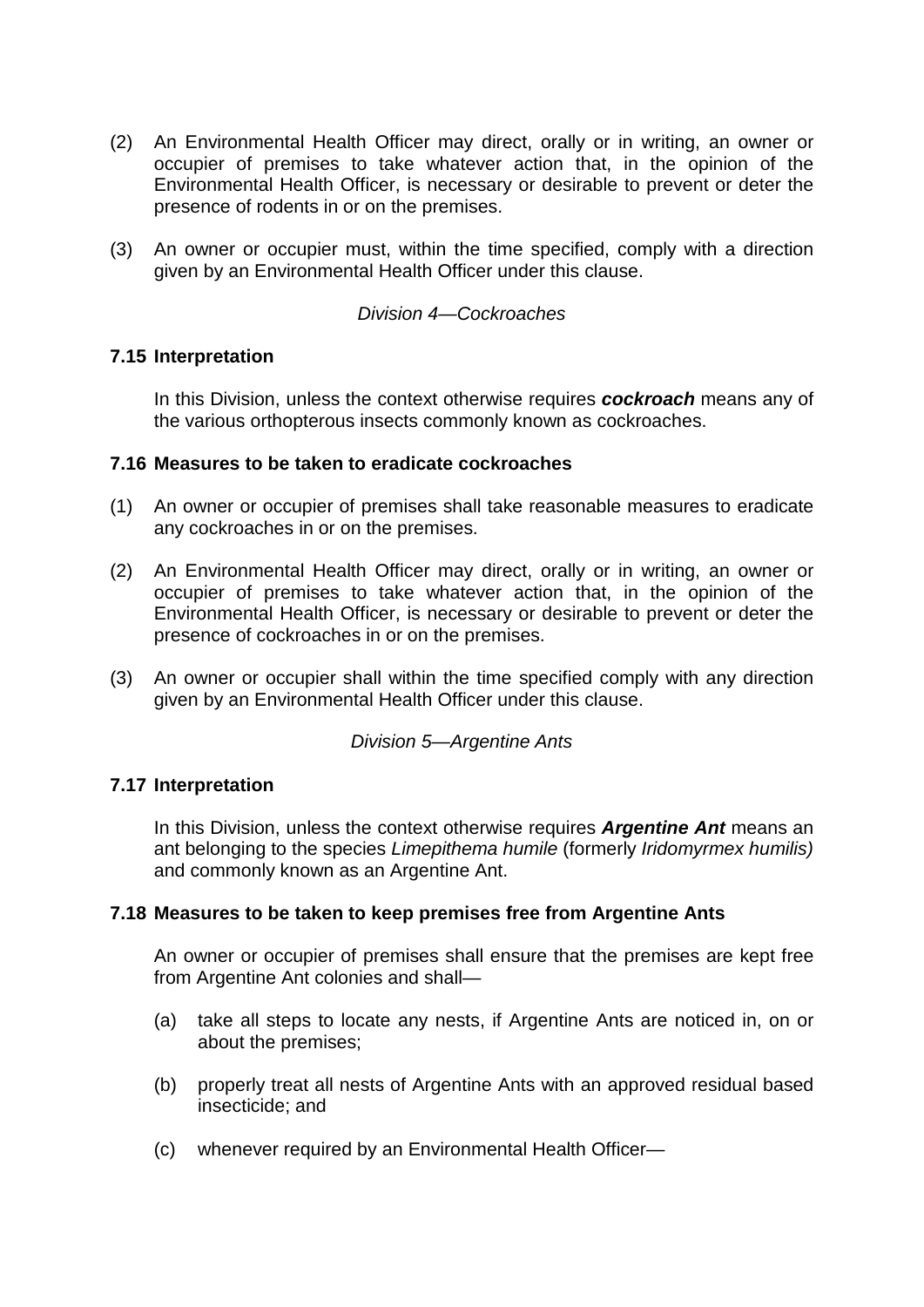- (i) treat any area or infestation with an insecticide referred to in subclause (b); and
- (ii) remove any objects, including timber, firewood, compost or pot plants in accordance with a direction from the Environmental Health Officer.

*Division 6—European Wasps*

#### **7.19 Interpretation**

In this Division, unless the context otherwise requires *European Wasp* means a wasp belonging to the species *Vespula germanica* and commonly known as a European Wasp.

#### **7.20 Measures to be taken to keep premises free from European Wasp nests**

An owner or occupier of premises shall ensure that the premises are kept free from European Wasp nests and shall —

- (a) follow any direction of an Environmental Health Officer for the purpose of destroying the wasps and their nest; and
- (b) assist an Environmental Health Officer to trace any nest that may be present in, on or about the premises.

*Division 7—Arthropod vectors of disease*

## **7.21 Interpretation**

In this Division, unless the context otherwise requires —

*arthropod vectors of disease* includes —

- (a) fleas (*Siphonaptera*);
- (b) bedbugs (*Cimex lectularius*);
- (c) crab lice (*Phthirus pubis*);
- (d) body lice (*Pediculus humanus var. corporis*); and
- (e) head lice (*Pediculus humanus var. capitis*).

#### **7.22 Responsibility of the owner or occupier**

The owner or occupier of premises shall —

(a) keep the premises and any person residing in or on the premises free from any arthropod vectors of disease; and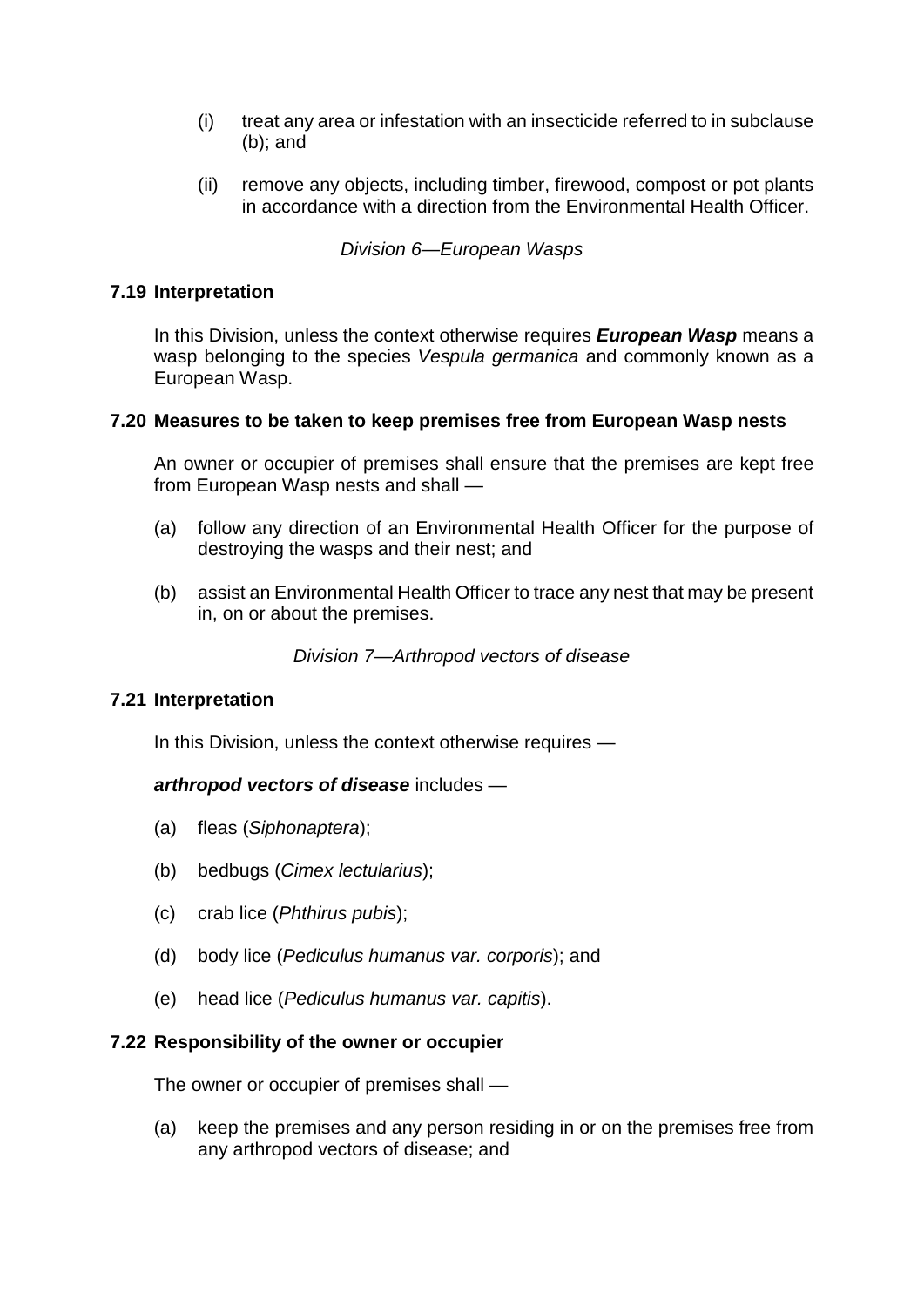(b) comply with the direction of an Environmental Health Officer to treat the premises, or anything on the premises, for the purpose of destroying any arthropod vectors of disease.

# **Part 8—Infectious Diseases**

*Division 1—General provisions*

#### **8.1 Purpose of exercise of powers**

The powers under this Part are to be exercised for the purpose of preventing or controlling the spread of an infectious disease.

#### **8.2 Requirements for an owner or occupier to clean, disinfect and disinfest**

- (1) The local government or an Environmental Health Officer may, by notice in writing, direct an owner or occupier of premises, within the time and in the manner specified in the notice, to clean, disinfect and disinfest —
	- (a) the premises; or
	- (b) such things in or on the premises as are specified in the notice,

or both, to the satisfaction of an Environmental Health Officer.

(2) An owner or occupier shall comply with a notice given under subclause (1).

## **8.3 Environmental Health Officer may disinfect or disinfest premises**

- (1) Where the local government or an authorised person is satisfied that any case of infectious disease has occurred on any premises, the local government or the authorised person may direct an Environmental Health Officer, other local government officer or other person to disinfect and disinfest the premises or any part of the premises and anything in or on the premises.
- (2) An owner or occupier of premises shall permit, and provide access to enable, an Environmental Health Officer, other local government officer or other person to carry out the direction given under subclause (1).
- (3) The local government may recover, in a court of competent jurisdiction, the cost of carrying out the work under this clause from the owner or occupier of the premises in or on which the work was carried out.
- (4) The local government shall not be liable to pay compensation or damages of any kind to the owner or occupier of premises in relation to any action taken by the local government or any of its staff or employees under this clause, except to the extent the person has suffered loss or damage because the action taken by the local government or any of its staff or employees was negligent or in breach of duty.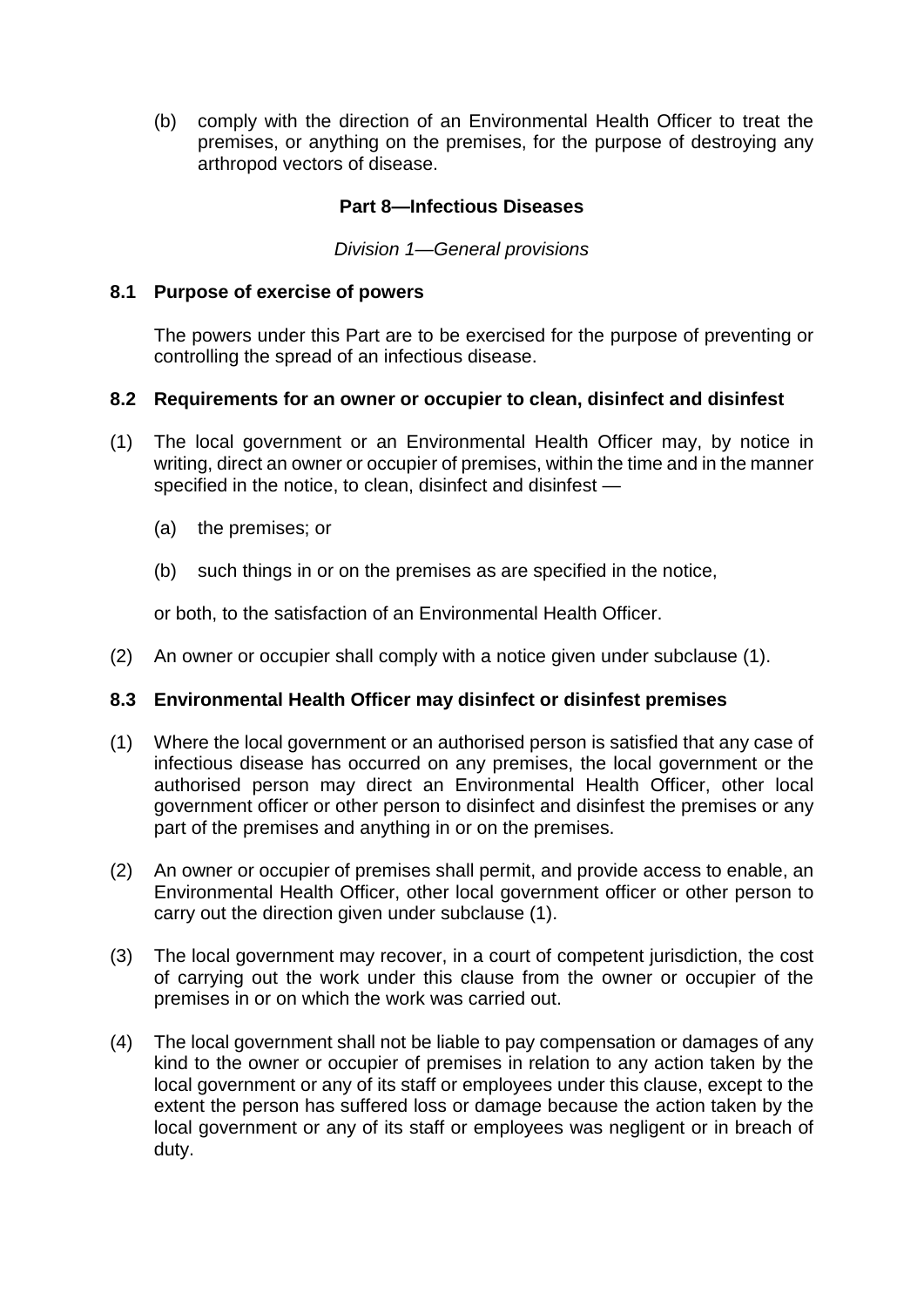# **8.4 Insanitary dwelling houses, premises and things**

- (1) An owner or occupier of any dwelling house or premises must maintain the dwelling house or premises free from any insanitary condition or thing.
- (2) If an Environmental Health Officer considers that a dwelling house, premises or thing is insanitary, he or she may, by notice in writing –
	- (a) direct an owner of the dwelling house, premises or thing, within the time and in the manner specified in the notice, to demolish or otherwise destroy the dwelling house, premises or thing; or
	- (b) direct an owner or occupier of the dwelling house, premises or thing, within the time and in the manner specified in the notice, to amend, clean or secure the dwelling house, premises or thing.
- (3) A person to whom a notice has been given under subclause (2) shall comply with the terms of the notice.

## **8.5 Authorised person may authorise disinfecting**

- (1) Where an authorised person believes that a person is or may be infected by an infectious disease, the authorised person may direct the person to have his or her body, clothing and effects disinfected at a place and in a manner directed by the authorised person.
- (2) A person shall comply with any direction of an authorised person under this clause.

# **8.6 Persons in contact with an infectious disease sufferer**

If a person in any dwelling house is, or is suspected of, suffering from an infectious disease, any occupant of the dwelling house or any person who enters or leaves the dwelling house—

- (a) shall obey such instructions or directions as the local government or an authorised person may issue; and
- (b) may be removed, at the direction of the local government or an authorised person, to isolation in an appropriate place to prevent or minimise the risk of the infection spreading, and if so removed, shall remain in that place until the authorised person otherwise directs.

## **8.7 Declaration of infected dwelling house or premises**

(1) To prevent or check the spread of infectious disease, the local government or an authorised person may from time to time declare any dwelling house or premises to be infected.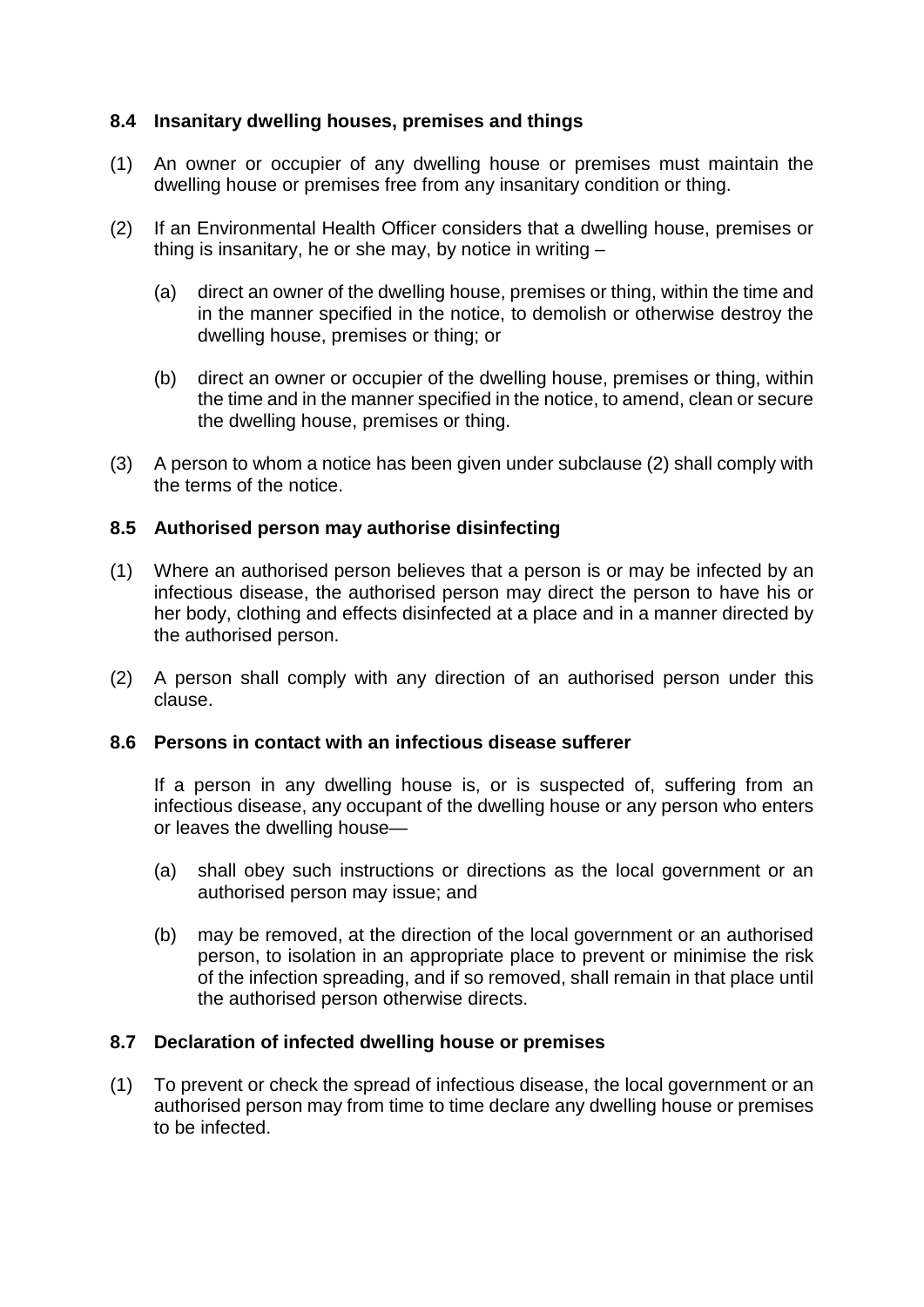(2) A person shall not enter or leave any dwelling house or premises declared to be infected without the written consent of an authorised person or an Environmental Health Officer.

# **8.8 Destruction of infected animals**

- (1) An Environmental Health Officer, upon being satisfied that an animal is or may be infected or is liable to be infected or to convey infection may, by notice in writing, direct that the animal be examined by a registered veterinary officer and all reasonable steps be taken to enable the condition to be controlled or eradicated or the animal destroyed and disposed of —
	- (a) in the manner and within the time specified in the notice; and
	- (b) by the person in whose possession, or upon whose premises, the animal is located.
- (2) A person who has in his or her possession or upon premises occupied by him or her, an animal that is the subject of a notice under subclause (1) shall comply with the terms of the notice.

# **8.9 Disposal of a body**

- (1) An occupier of premises in or on which is located the body of a person who has died of an infectious disease shall, subject to subclause (2), cause the body to be buried or disposed of in such manner, within such time and with such precautions as may be directed by an authorised person.
- (2) A body shall not be removed from premises where death occurred except to a cemetery or morgue.

## **8.10 Local government may carry out work and recover costs**

- $(1)$  Where
	- (a) a person is required under this Division or by a notice given under this Division, to carry out any work; and
	- (b) that person fails or neglects to comply with the requirement,

that person commits an offence and the local government may carry out the work or arrange for the work to be carried out by another.

(2) The costs and expenses incurred by the local government in the execution of a power under this clause may be recovered in a court of competent jurisdiction from the person referred to in subclause (1)(a).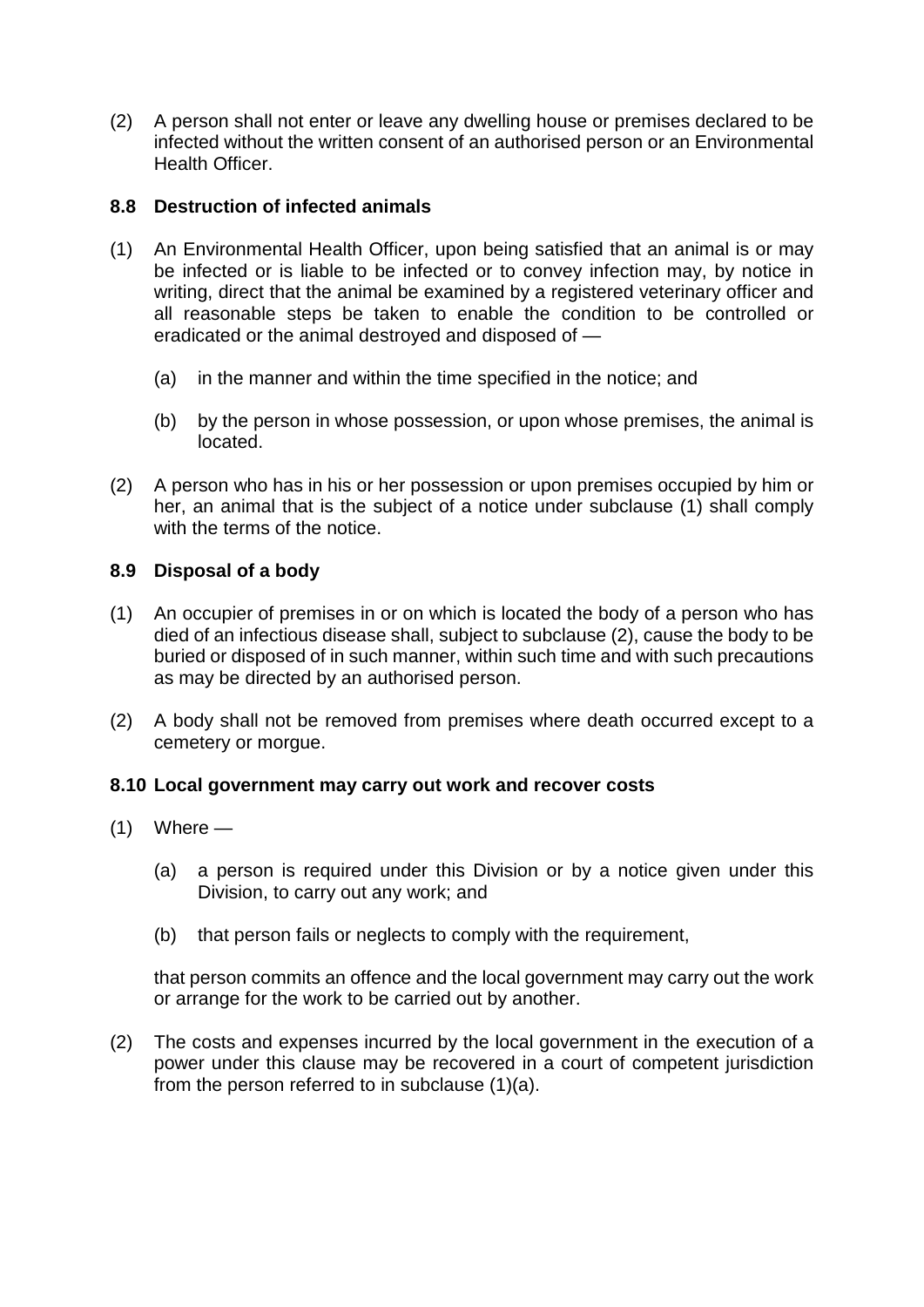(3) The local government shall not be liable to pay compensation or damages of any kind to the person referred to in subclause (1)(a) in relation to any action taken by the local government under this clause, except to the extent the person has suffered loss or damage because the action taken by the local government was negligent or in breach of its duty.

*Division 2—Disposal of used condoms and needles*

## **8.11 Disposal of used condoms**

- (1) An occupier of premises on or from which used condoms are produced shall ensure that the condoms are —
	- (a) placed in a sealed impervious container and disposed of in a sanitary manner; or
	- (b) disposed of in such a manner as may be directed by the local government.
- (2) A person shall not dispose of a used condom in a public place except in accordance with subclause (1).

#### **8.12 Disposal of used needles**

A person shall not dispose of a used hypodermic syringe or needle in a public place unless it is placed in an impenetrable, leak-proof container deposited in a refuse receptacle.

## **Part 9—Lodging-houses**

*Division 1—Registration*

#### **9.1 Interpretation**

(1) In this Part, unless the context otherwise requires —

*bed* means a single sleeping berth only. A double bed provided for the use of couples, shall have the same floor space requirements as 2 single beds;

**bunk** means a sleeping berth comprising 1 of 2 beds arranged vertically;

*certificate of registration* means a certificate of registration of a lodging-house issued under clause 9.4;

*dormitory* means a building or room utilised for sleeping purposes at a short term hostel or recreational campsite;

*keeper* means a person whose name appears on the register of keepers, in respect of a lodging-house, as the keeper of that lodging-house;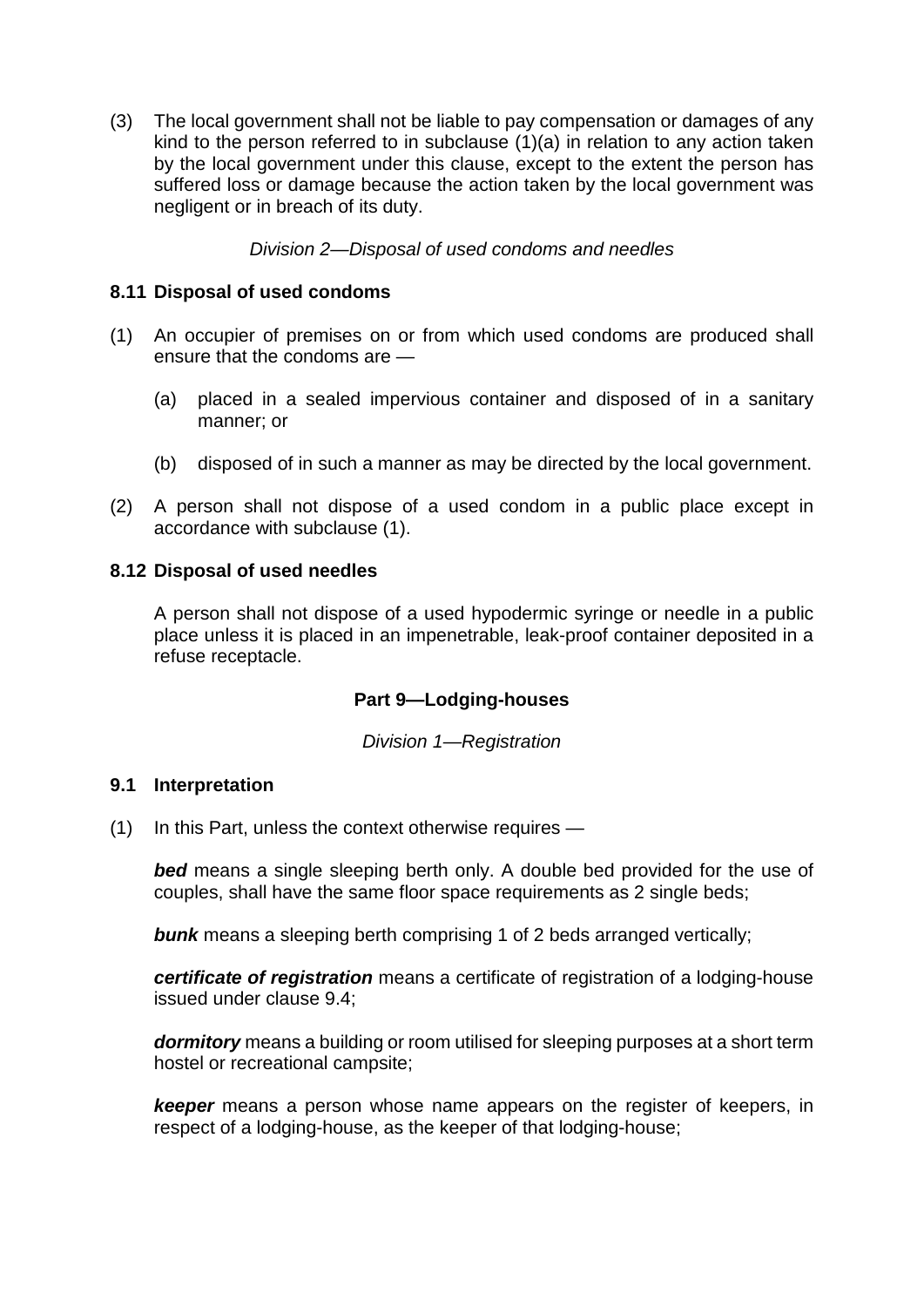*lodger* means a person who obtains, for hire or reward, board or lodging in a lodging-house;

*lodging-house* has the same meaning as is given to that expression in the Act;

*manager* means a person duly appointed by the keeper in accordance with this Division to reside in, and have the care and management of, a lodging-house;

*recreational campsite* means a lodging house —

- (a) situated on a campsite principally used for
	- (i) recreational, sporting, religious, ethnic or educational pursuits; or
	- (ii) conferences or conventions; and
- (b) where the period of occupancy of any lodger is not more than 14 consecutive days, and includes youth camps, youth education camps, church camps and riding schools;

*register of lodgers* means the register kept in accordance with section 157 of the Act and this Part;

*resident* means a person, other than a lodger, who resides in a lodging-house;

*serviced apartment* means a lodging-house in which each sleeping apartment, or group of sleeping apartments in common occupancy, is provided with its own sanitary conveniences and may have its own cooking facilities;

*short term hostel* means a lodging-house where the period of occupancy of any lodger is not more than 14 consecutive days and shall include youth hostels and backpacker hostels; and

*vectors of disease* means an arthropod or rodent that transmits, by biological or mechanical means, an infectious agent from a source or reservoir to a person, and includes fleas, bedbugs, crab lice, body lice and head lice.

(2) Where in this Part an act is required to be done or forbidden to be done in relation to any lodging-house, the keeper of the lodging-house has, unless the contrary intention appears, the duty of causing to be done the act so required to be done, or of preventing from being done the act so forbidden to be done, as the case may be.

## **9.2 Lodging-house not to be kept unless registered**

A person shall not keep or cause, suffer or permit to be kept a lodging-house unless—

(a) the lodging-house is constructed in accordance with the requirements of this Part;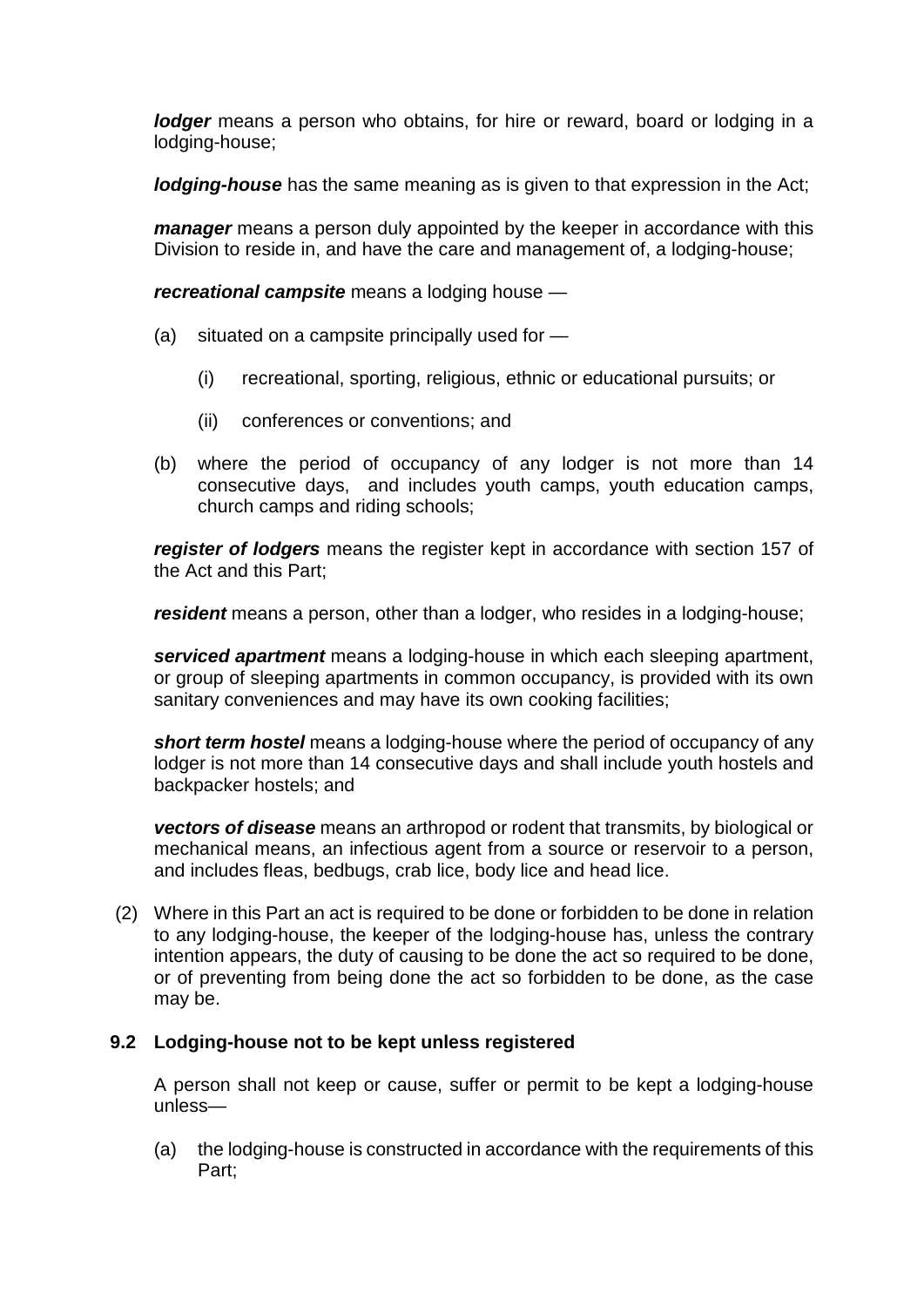- (b) the lodging-house is registered by the local government under clause 9.4;
- (c) the name of the person keeping or proposing to keep the lodging-house is entered in the register of keepers; and
- (d) when required by the local government either
	- (i) the keeper; or
	- (ii) a manager who, with the written approval of an Environmental Health Officer, has been appointed by the keeper to have the care and management of the lodging-house,

resides or intends to reside continuously in the lodging-house whenever there are 1 or more lodgers in the lodging-house.

# **9.3 Application for registration**

An application for registration of a lodging-house shall be —

- (a) in the form approved by the local government;
- (b) duly completed and signed by the proposed keeper; and
- (c) accompanied by
	- (i) the fee as fixed from time to time by the local government under section 344C of the Act; and
	- (ii) detailed plans and specifications of the lodging-house.

## **9.4 Approval of application**

The local government may approve, with or without conditions, an application under clause 9.3 by issuing to the applicant a certificate in the form approved by the local government.

## **9.5 Renewal of registration**

A person who keeps a lodging-house, which is registered under this Part, shall —

- (a) before 30 June in each year apply to the local government for the renewal of the registration of the lodging-house; and
- (b) pay the fee as fixed from time to time by the local government under section 344C of the Act, at the time of making each application for renewal.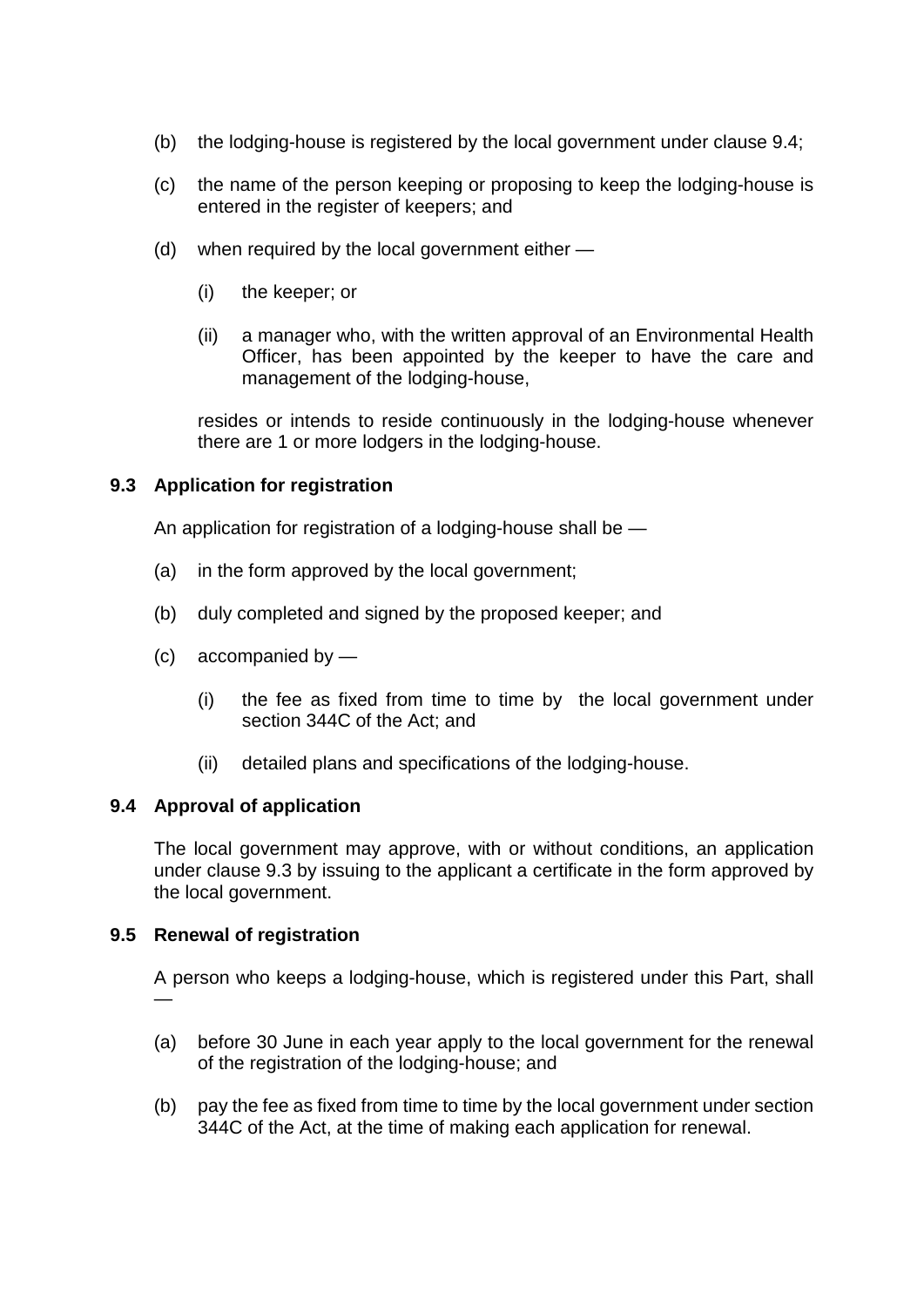## **9.6 Notification upon sale or transfer**

If the owner of a lodging-house sells or transfers or agrees to sell or transfer the lodging-house to another person, he or she shall, within 14 days of the date of sale, transfer or agreement, give to the local government written notice, in the form approved by the local government, of the full name, address and occupation of the person to whom the lodging-house has been, or is to be, sold or transferred.

## **9.7 Revocation of registration**

- (1) Subject to subclause (3), the local government may, at any time, revoke the registration of a lodging-house for any reason which, in the opinion of the local government, justifies the revocation.
- (2) Without limiting the generality of subclause (1), the local government may revoke a registration upon any 1 or more of the following grounds —
	- (a) that the lodging-house has not, to the satisfaction of local government, been kept free from vectors of disease or in a clean, wholesome and sanitary condition;
	- (b) that the keeper has
		- (i) been convicted of an offence against this local law in respect of the lodging-house;
		- (ii) not complied with a requirement of this Part; or
		- (iii) not complied with a condition of registration;
	- (c) that the local government, having regard to a report from the Police Service, is satisfied that the keeper or manager is not a fit and proper person; and
	- (d) that, by reason of alterations or additions or neglect to repair and renovate, the condition of the lodging-house is such as to render it, in the opinion of the Environmental Health Officer, unfit to remain registered.
- (3) Before revoking the registration of a lodging-house under this local law, the local government shall give notice to the keeper requiring him or her, within a time specified in the notice, to show cause why the registration should not be revoked.
- (4) Whenever the local government revokes the registration of a lodging-house, it shall give the keeper notice of the revocation and the registration shall be revoked as from the date on which the notice is served on the keeper.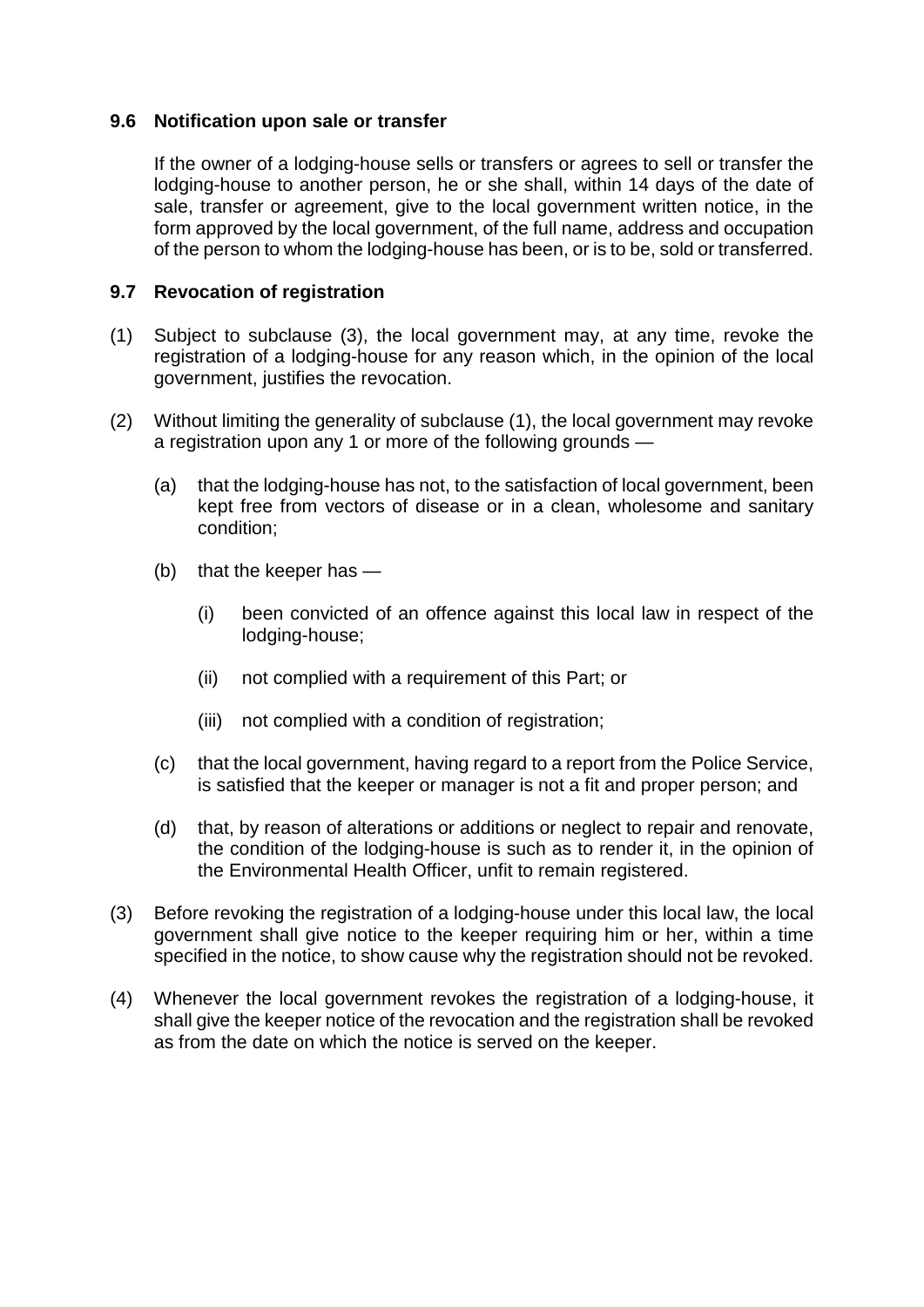#### **9.8 General construction requirements**

The general construction requirements of a lodging-house shall comply with the Building Code and the Act.

#### **9.9 Kitchen**

—

A keeper of a lodging-house shall provide in that lodging-house a kitchen which

- (a) has adequate—
	- (i) food storage facilities and cupboards to prevent contamination of food, or cooking or eating utensils, by dirt, dust, flies or other vectors of disease of any kind; and
	- (ii) refrigerator space for storage of perishable goods;
- (b) may be required by the local government to comply with any of the requirements of Standard 3.2.3 of the Food Standards Code; and
- (c) has a hand wash basin and a double bowl sink or dish washing facility, each provided with an adequate supply of hot and cold water.

## **9.10 Cooking facilities**

- (1) The keeper of a lodging-house where lodgers prepare their own meals must provide a kitchen with electrical, gas or other stoves and ovens approved by an Environmental Health Officer in accordance with Schedule 4.
- (2) The keeper of a lodging-house where meals are provided by the keeper or manager must provide a kitchen with cooking appliances of a number and type approved by an Environmental Health Officer.

## **9.11 Dining room**

The keeper of a lodging-house shall provide in that lodging-house a dining room —

- (a) located in close proximity to, or combined with, the kitchen;
- (b) the floor area of which shall be 0.5 square metres per person or not less than 10 square metres whichever is the greater; and
- $(c)$  which shall be  $-$ 
	- (i) adequately furnished to accommodate, at any 1 time, half of the number of lodgers; and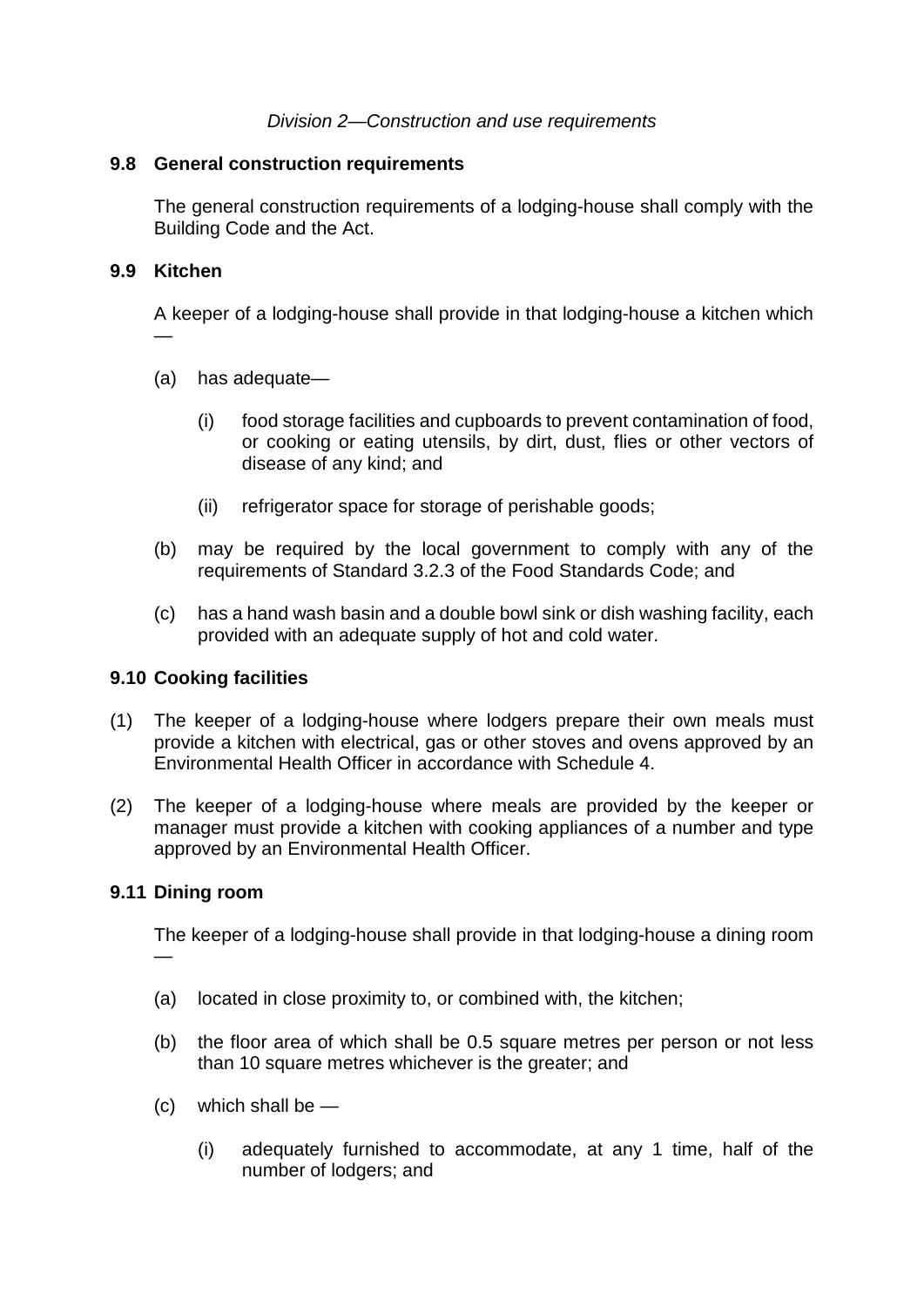(ii) provided with a suitable floor covering.

# **9.12 Lounge room**

-

The keeper of a lodging-house shall provide in that lodging-house a lounge room

- (a) with a floor area
	- (i) where the lounge room is not combined with a dining room not less than 0.6 square metres per person; or
	- (ii) where the lounge room is combined with a dining room not less than 1.2 square metres per person;

but in either case having a minimum of 13 square metres and;

- (b) which shall be
	- (i) adequately furnished to accommodate at any 1 time, half of the number of lodgers; and
	- (ii) provided with a suitable floor covering.

#### **9.13 Sanitary conveniences**

(1) In this clause, unless the context otherwise requires –

*communal bathroom* means a room which has more than 1 shower or more than 1 bath or any combination of more than 1 shower and 1 bath, whether or not they are divided by cubicles designed with the intention that the bathroom may be used by more than 1 person at any particular time;

*communal toilet* means a room which has more than 1 toilet with each toilet being divided from the other toilets with a cubicle surrounding it, whether or not the walls of that cubicle extend to the floor or the ceiling or both of the room;

*individual bathroom* means a room which has only 1 shower, or only 1 bath, or only 1 shower and 1 bath, and is designed to be used by only 1 person at any particular time; and

*individual toilet* means a room that has walls extending from the floor to the ceiling and contains a single toilet.

- (2) A keeper shall maintain in good working order and condition and in convenient positions on the premises—
	- (a) 1 or more communal toilets, or 1 or more individual toilets, or both; and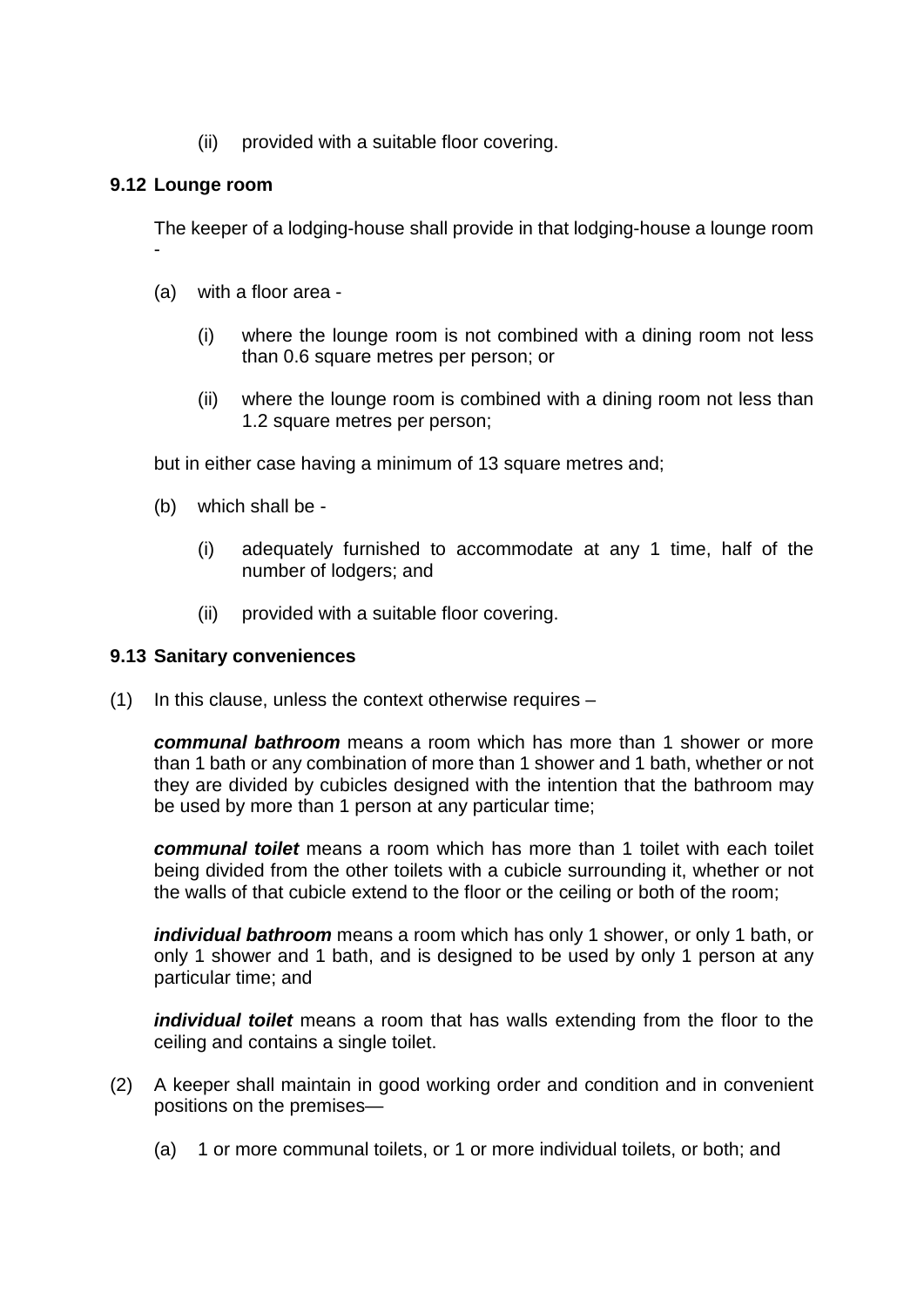(b) 1 or more communal bathrooms, or 1 or more individual bathrooms, or both, each fitted with a hand wash basin and either a shower or a bath,

in accordance with the requirements of the Building Code.

- (3) A bathroom or toilet, which is used as a private bathroom or toilet to the exclusion of other lodgers or residents, shall not be counted for the purposes of subclause  $(1).$
- (4) Each bath, shower and hand wash basin shall be provided with an adequate supply of hot and cold water.
- (5) The walls of each shower and bath shall be of an impervious material to a minimum height of 1.8 metres above the floor level.
- (6) Subject to subclause (8), each communal toilet and communal bathroom must
	- (a) be situated, separated and screened as to ensure privacy;
	- (b) be apportioned to each sex;
	- (c) have a distinct sign displayed in a prominent position denoting the sex for which the toilet or bathroom is provided; and
	- (d) be provided with adequate electric lighting.
- (7) Subject to subclause (8), each individual toilet and individual bathroom must
	- (a) be situated, separated and screened so as to ensure privacy;
	- (b) be fitted with a mechanism by which the door may be locked from inside the individual toilet or individual bathroom as approved by an Environmental Health Officer; and
	- (c) be provided with adequate electric lighting.
- (8) Subclauses 6(a), (b) and (c) and 7(a) and (b) do not apply to a serviced apartment.

## **9.14 Laundry**

(1) In this clause, unless the context otherwise requires –

*laundry unit* means a group of facilities consisting of –

- (a) a washing machine with a capacity of not less than 4 kilograms of dry clothing;
- (b) 1 wash trough of not less than 36 litres, connected to both hot and cold water; and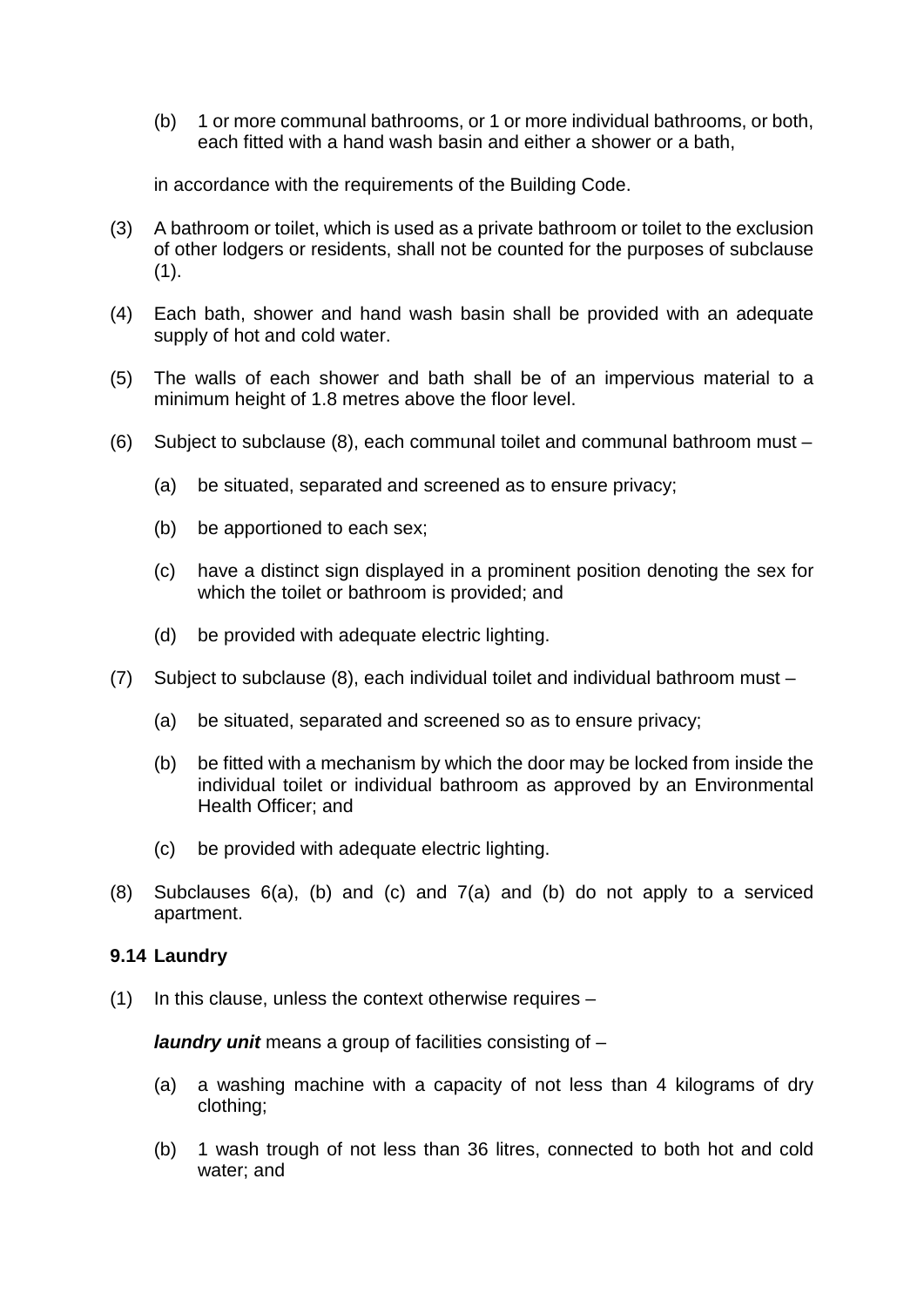(c) either an electric drying cabinet or not less than 30 metres of clothes line,

and for which a hot water system is provided that –

- (d) is capable of delivering 136 litres of water per hour at a temperature of at least 65 degrees Celsius for each washing machine provided with the communal facilities; and
- (e) has a delivery rate of not less than 18 litres per minute for each washing machine.
- (2) A keeper shall
	- (a) subject to subclause  $(2)$ 
		- (i) in the case of a recreational campsite, provide on the premises a laundry consisting of at least 1 45 litre stainless steel trough; and
		- (ii) in any other case, provide on the premises a laundry unit for each 15 lodgers;
	- (b) at all times maintain each laundry in a proper sanitary condition and in good repair;
	- (c) provide an adequate supply of hot and cold water to each wash trough, sink and washing machine; and
	- (d) ensure that the floor area of each laundry is properly surfaced with an impervious material with an even fall to a floor waste.
- (3) An Environmental Health Officer may approve the provision of a reduced number of laundry units if suitable equipment of a commercial type is installed.

## **9.15 Fire prevention and control**

- $(1)$  A keeper shall
	- (a) in each passage in the lodging-house provide an emergency light
		- (i) in such a position and of such a pattern, as shall be approved by an Environmental Health Officer; and
		- (ii) which shall be kept separate from the general lighting system and kept illuminated during the hours of darkness;
	- (b) provide an approved fire blanket positioned within 2 metres of the cooking area in each kitchen;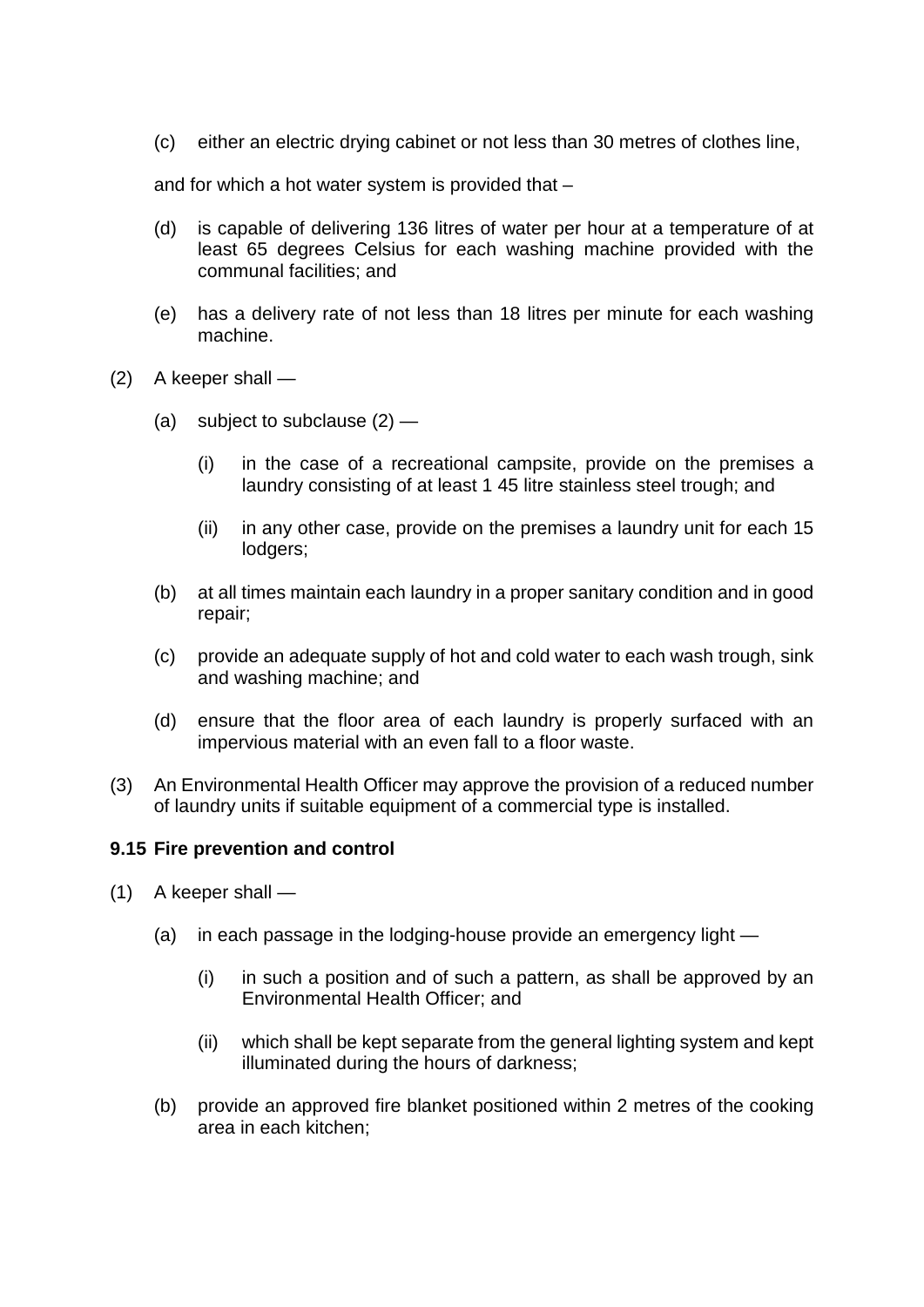- (c) ensure that each exit sign and fire-fighting appliance is clearly visible, accessible and maintained in good working order at all times; and
- (d) ensure all fire fighting equipment and fire detection and alarm systems are adequately maintained at all times in such a condition as will enable their proper performance.
- (2) A keeper shall ensure that all buildings comprising the lodging-house are fitted with fire protection equipment in accordance with the Building Code.

#### **9.16 Obstruction of passages and stairways**

A keeper shall not cause, suffer or permit furniture, fittings or other things to be placed either temporarily or permanently in or on —

- (a) a stairway, stair landing, fire-escape, window or common passageway; or
- (b) part of the lodging-house in common use or intended or adapted for common use,

in such a manner as to form an obstruction to the free passage of lodgers, residents or persons in or occupying the lodging-house.

#### **9.17 Fitting of locks**

A person shall not fit, or cause or permit to be fitted, to an exit door a lock or other device which prevents the door being opened from within a lodging-house.

#### **9.18 Restriction on use of rooms for sleeping**

- (1) Subject to subclause (3) and clause 9.32, and unless otherwise approved by an Environmental Health Officer, a keeper shall not use or permit to be used as a sleeping apartment a room in a lodging-house—
	- (a) which contains food;
	- (b) which contains or is fitted with a cooking appliance or kitchen sink;
	- (c) which is used as a kitchen, scullery, store room, dining room, general sitting room, lounge room or for the preparation or storage of food;
	- (d) which is not reasonably accessible without passing through a sleeping or other room in the private occupation of another person;
	- (e) which, except in the case of a short term hostel or a recreational campsite, contains less than 5.5 square metres of clear space for each lodger occupying the room;
	- (f) which is naturally illuminated by windows which have an area of less than 10 per cent of the floor area of the room;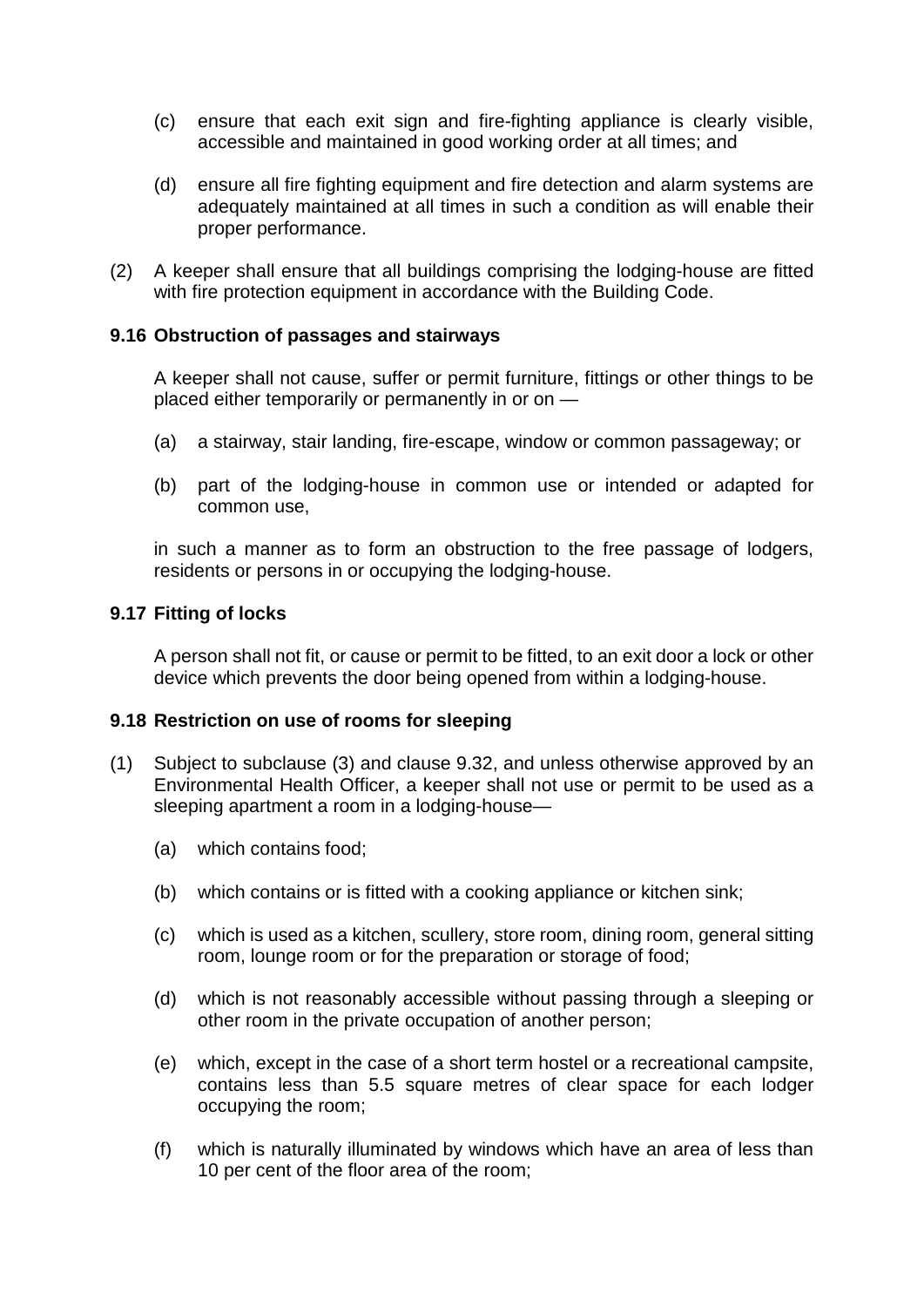- (g) which has an unobstructed ventilating area which is less than 5 per cent of the floor area of the room;
- (h) in which the lighting or ventilation referred to in paragraphs (f) and (g) is obstructed or is not in good and efficient order;
- (i) which is not free from internal dampness;
- (j) of which any part of the floor is below the level of the adjoining ground; or
- (k) the floor of which is not fitted with an approved carpet or vinyl floor covering or other floor treatment approved by an Environmental Health Officer.
- (2) For the purposes of this clause, 2 children under the age of 10 years shall be counted as 1 lodger.
- (3) Paragraphs (a), (b) and (c) of subclause (1) shall not apply to a serviced apartment.

## **9.19 Sleeping accommodation, short term hostels and recreational campsites**

- (1) A keeper of a short term hostel or recreational campsite shall provide clear floor space of not less than —
	- (a) 4 square metres per person in each dormitory utilising beds;
	- (b) 2.5 square metres per person in dormitories utilising bunks.
- (2) The calculation of floor space in subclause (1) shall exclude the area occupied by any large items of furniture, such as wardrobes, but may include the area occupied by beds.
- (3) The minimum height of any ceiling in a short term hostel or recreational campsite shall be 2.4 metres in any dormitory utilising beds, and 2.7 metres in any dormitory utilising bunks.
- (4) The minimum floor area requirements in subclause (1) will only apply if there are ventilation, separation distances, fire egress and other safety requirements in accordance with the Building Code.
- (5) The keeper of any short term hostel or recreational campsite shall provide
	- (a) fixed outlet ventilation at a ratio of 0.15 square metres to each 10 square metres of floor area of the dormitories, and shall ensure that dormitories are provided with direct ventilation to the open air from a point within 230 millimetres of the ceiling level through a fixed open window or vents, carried as direct to the open air as is practicable; or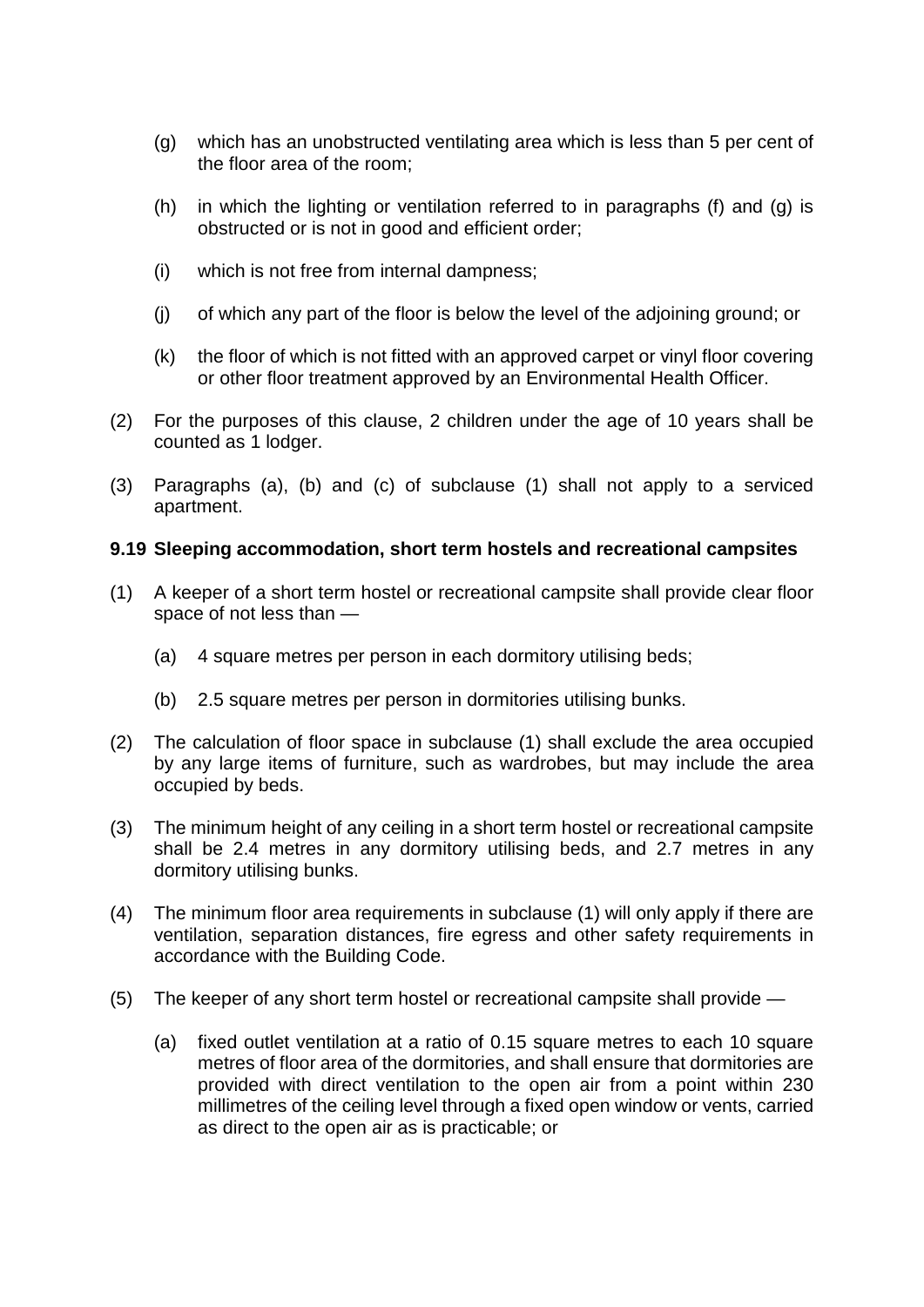- (b) mechanical ventilation in lieu of fixed ventilation, subject to the local government's approval.
- (6) The keeper of any short term hostel or recreational campsite shall provide
	- (a) when required by the local government beds with a minimum size of  $-$ 
		- (i) in short term hostels  $-$  800 millimetres x 1.9 metres; and
		- (ii) in recreational campsites 750 millimetres x 1.85 metres.
	- (b) storage space for personal effects, including backpacks, so that cleaning operations are not hindered and access spaces are not obstructed.
- (7) The keeper of any short term hostel or recreational campsite shall
	- (a) maintain at all times a minimum distance of 750 millimetres between beds and a minimum distance of 900 millimetres between bunks;
	- (b) ensure that, where bed or bunk heads are placed against the wall on either side of a dormitory, there is a passageway of at least 1.35 metres between each row of beds and passageway of at least 2 metres between each row of bunks;
	- (c) ensure that the passageway is kept clear of obstruction at all times; and
	- (d) ensure all doors, windows and ventilators are kept free of obstruction at all times.
- (8) The keeper of a short term hostel or recreational campsite shall ensure that
	- (a) materials used in dormitory areas comply with AS 1530.2 1993 and AS 1530.3 - 1999 as follows —
		- (i) Drapes, curtains, blinds and bed covers
			- a maximum Flammability Index of 6;
		- (ii) Upholstery and bedding
			- a maximum Spread of Flame Index of 6;
			- a maximum Smoke Developed Index of 5;
		- (iii) Floor coverings
			- a maximum Spread of Flame Index of 7;
			- a maximum Smoke Developed Index of 5;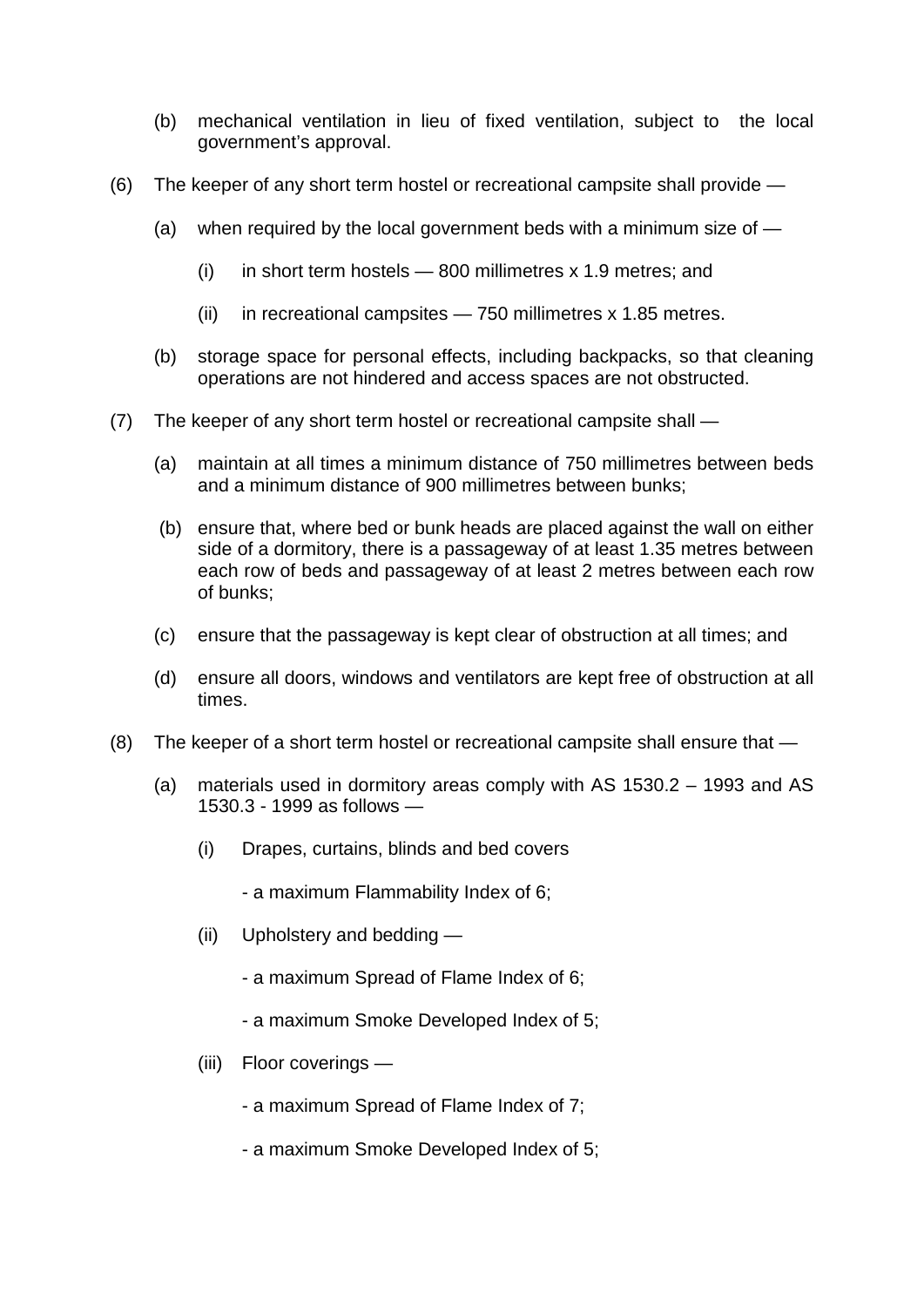- (b) Fire retardant coatings used to make a material comply with these indices must be —
	- (i) certified by the manufacturer as approved for use with the fabric to achieve the required indices; and
	- (ii) certified by the manufacturer to retain its fire retardative effect after a minimum of 5 commercial dry cleaning or laundering operations carried out in accordance with AS2001.5.4-1987; and
	- (iii) certified by the applicator as having been carried out in accordance with the manufacturer's specification;
- (c) emergency lighting is provided in accordance with the Building Code;
- (d) a lodger or other person does not smoke in any dormitory, kitchen, dining room, or other enclosed public place, within a short term hostel or recreational campsite; and
- (d) all mattresses in a short term hostel or recreational campsite are fitted with a mattress protector.

## **9.20 Furnishing etc. of sleeping apartments**

- (1) A keeper shall when required by the local government
	- (a) furnish each sleeping apartment with a sufficient number of beds and sufficient bedding of good quality;
	- (b) ensure that each bed—
		- (i) has a bed head, mattress and pillow; and
		- (ii) except in the case of short term hostels and recreational campsites is provided with a pillow case, mattress cover, 2 sheets, 2 blankets or equivalent;
	- (c) in the case of a short term hostel or recreational campsite, ensure that there is for each bed a pillow case, 2 sheets and 2 blankets available for the use of lodgers either free of charge or on payment of a fee;
	- (d) in the case of a short term hostel or recreational campsite, ensure that lodgers use some form of bedding to cover the pillow and mattress;
	- (e) except in the case of a short term hostel or recreational campsite, furnish each bedroom so that there are adequate storage facilities for lodgers' belongings within the room; and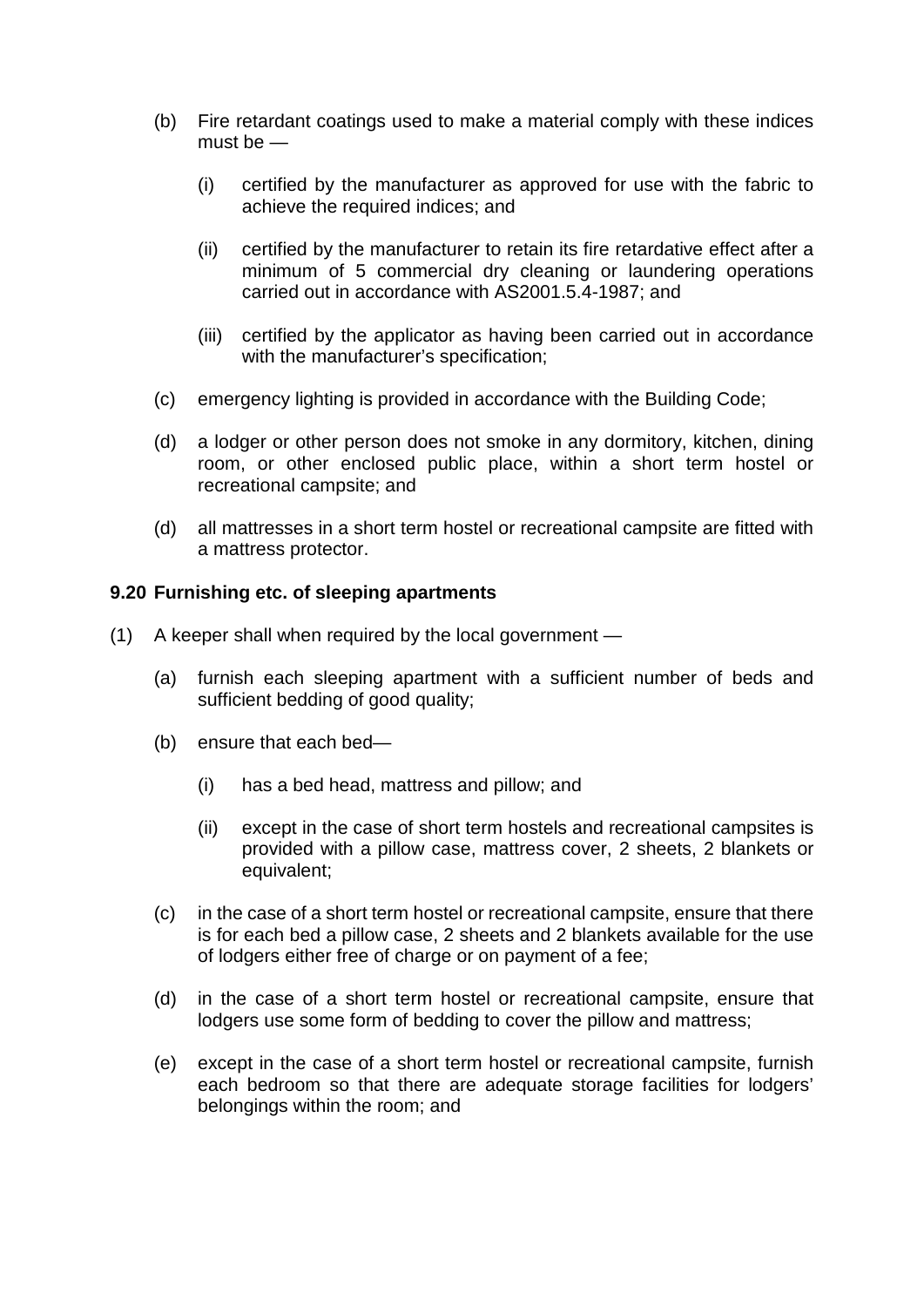- (f) in the case of short term hostels and recreational campsites, ensure that there is a room or rooms provided for the secure storage of lodgers' luggage.
- (2) The keeper shall not cause, suffer or permit any tiered beds or bunks to be used in a sleeping apartment other than in a lodging-house used exclusively as a short term hostel or recreational camp-site.

# **9.21 Ventilation**

- (1) If, in the opinion of an Environmental Health Officer, a kitchen, bathroom, toilet, laundry or habitable room is not adequately or properly ventilated, he or she may direct the keeper to provide a different or additional method of ventilation.
- (2) The keeper shall comply with any direction given under subclause (1) within such time as directed.

## **9.22 Numbers to be placed on doors**

- (1) A keeper shall place or cause to be placed on the outside of the doors of all rooms available to lodgers in the lodging-house, serial numbers so that —
	- (a) the number "1" is placed on the outside of the door of the room nearest to the front or main entry door of the lodging-house; and
	- (b) the numbers continue in sequence throughout each floor (if there is more than 1) of the lodging-house.
- (2) The numbers to be placed on the doors under subclause (1) shall be  $-$ 
	- (a) not less than 40 millimetres in height;
	- (b) 1.5 metres from the floor; and
	- (c) permanently fixed either by being painted on the doors or shown by other legible means.

#### *Division 3—Management and care*

## **9.23 Keeper or manager to reside in the lodging-house**

Whenever there are 1 or more lodgers in a lodging-house, a keeper or manager must –

- (a) reside continuously in the lodging-house; and
- (b) not be absent from the lodging-house unless he or she arranges for a reputable person to have the care and management of the lodging-house.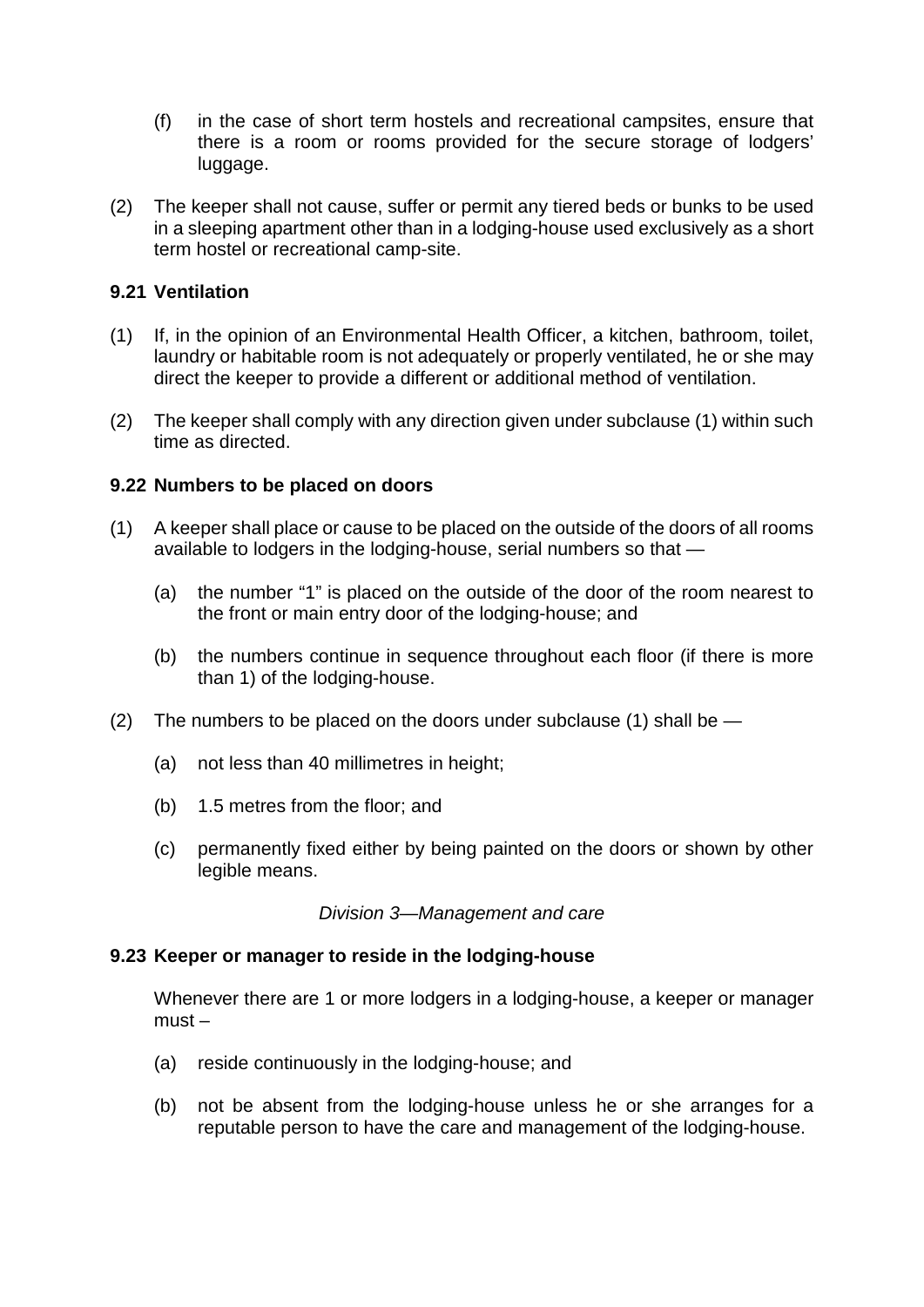## **9.24 Register of lodgers**

- (1) A keeper shall keep a register of lodgers in the form approved by the local government.
- (2) The register of lodgers shall
	- (a) include the details required by the local government;
	- (b) be kept in the lodging-house; and
	- (c) be open to inspection at any time on demand by any member of the Police Service or by an Environmental Health Officer.

## **9.25 Keeper to report**

A keeper shall, whenever required by the local government, report to the local government, in the form approved by the local government, the name of each lodger who lodged in the lodging-house during the preceding day or night.

#### **9.26 Certificate in respect of sleeping accommodation**

- (1) An Environmental Health Officer may issue to a keeper a certificate, in respect of each room, which shall be in the form approved by the local government.
- (2) The certificate issued under subclause (1) shall specify the maximum number of persons who shall be permitted to occupy each room as a sleeping apartment at any 1 time.
- (3) When required by an Environmental Health Officer, a keeper shall exhibit the certificate issued under this clause in a conspicuous place in the room to which the certificate refers.
- (4) A person shall not cause, suffer or permit a greater number of persons than is specified on a certificate issued under this clause to occupy the room to which it refers.

## **9.27 Duplicate keys and inspection**

Each keeper and manager of a lodging-house shall —

- (a) retain possession of a duplicate key to the door of each room; and
- (b) when required by an Environmental Health Officer, open the door of any room for the purposes of inspection by the Environmental Health Officer.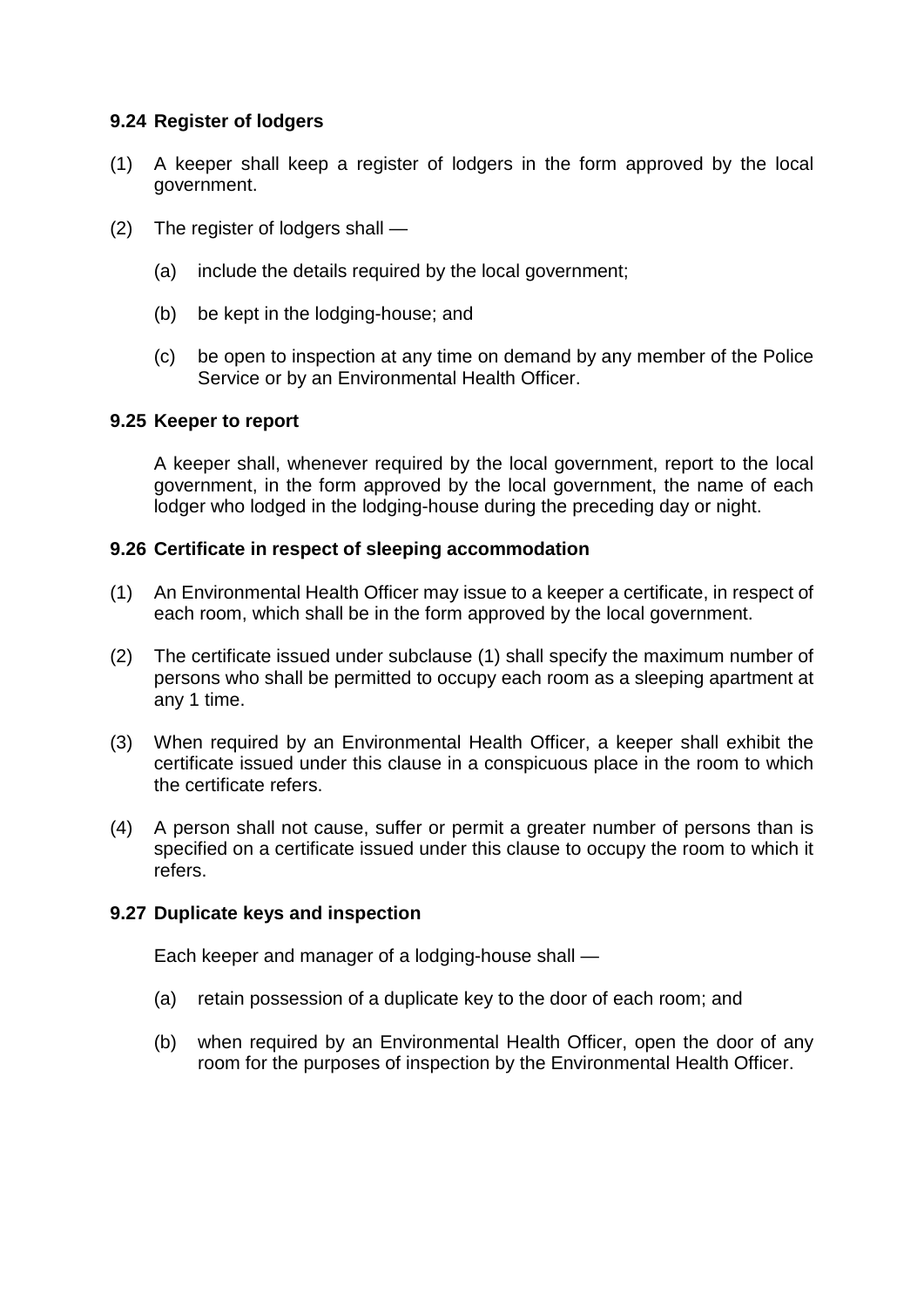# **9.28 Room occupancy**

- (1) A keeper shall not
	- (a) cause, suffer or permit more than the maximum number of persons permitted by the Certificate of Registration of the lodging-house to be lodged at any 1 time in the lodging-house;
	- (b) cause, suffer or permit to be placed or kept in any sleeping apartments
		- (i) a larger number of beds; or
		- (ii) a larger quantity of bedding,

than is required to accommodate and provide for the maximum number of persons permitted to occupy the sleeping apartment at any 1 time; and

- (c) use or cause, suffer or permit to be used for sleeping purposes a room that—
	- (i) has not been certified for that purpose; and
	- (ii) the local government or an authorised person has forbidden to be used as a sleeping apartment.
- (2) For the purpose of this clause, 2 children under 10 years of age shall be counted as 1 lodger.

#### **9.29 Maintenance of a room by a lodger or resident**

- (1) A keeper may permit, or contract with, a lodger or resident to service, clean or maintain the room or rooms occupied by the lodger or resident.
- (2) Where permission is given or a contract entered into under subclause (1), the keeper shall —
	- (a) inspect each room the subject of the permission or contract at least once a week; and
	- (b) ensure that each room is being maintained in a clean and sanitary condition.
- (3) A lodger or resident who contracts with a keeper to service, clean or maintain a room occupied by him or her, shall maintain the room in a clean and sanitary condition.

#### **9.30 Cleaning and maintenance requirements**

(1) In this clause, unless the context otherwise requires —

*bed linen* includes sheets, pillowcases, mattress protectors and mattress covers.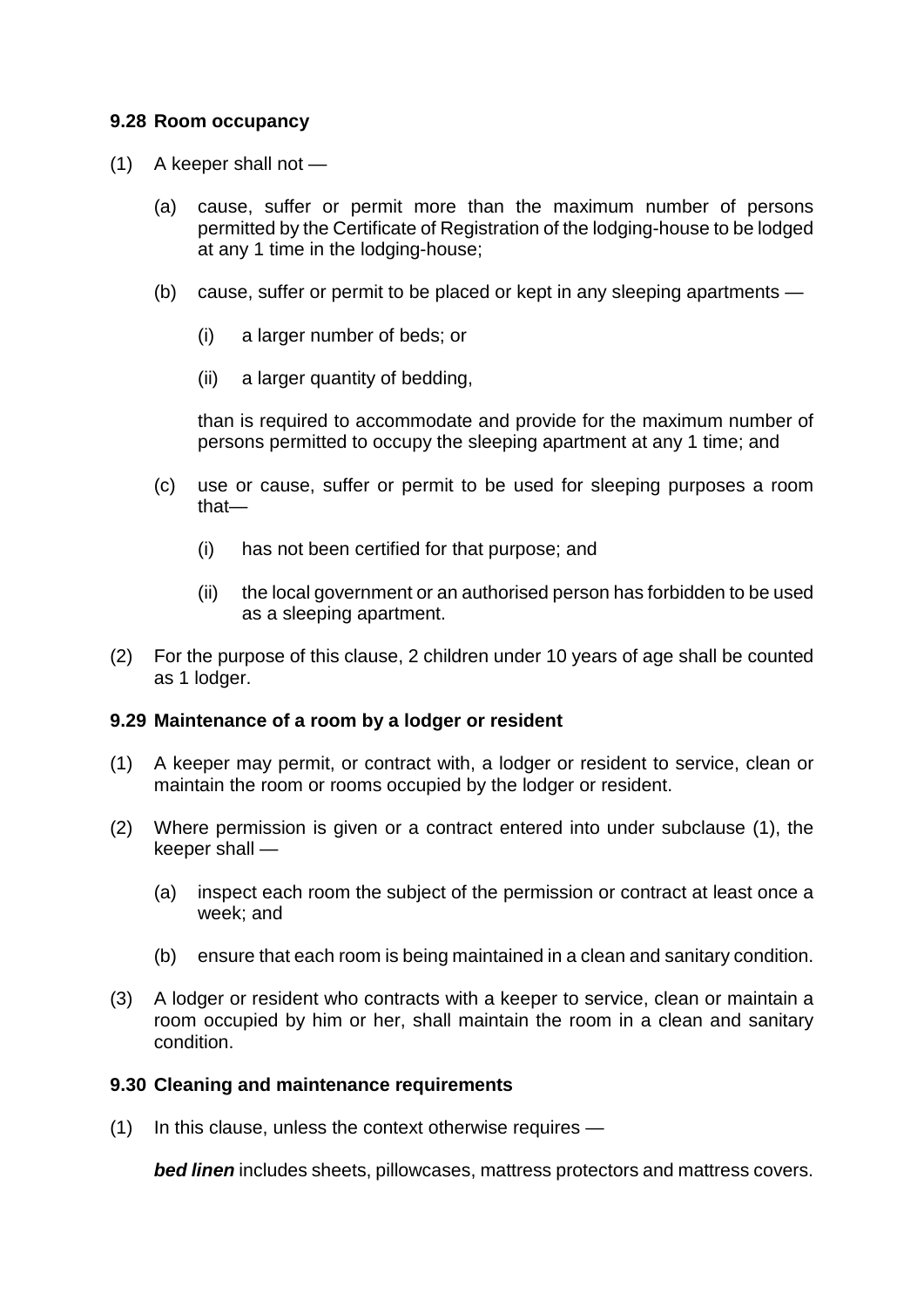- (2) A keeper of a lodging-house shall
	- (a) maintain in a clean, sound and undamaged condition
		- (i) the floor, walls, ceilings, woodwork and painted surfaces;
		- (ii) the floor coverings and window treatments; and
		- (iii) the toilet seats;
	- (b) maintain in a clean condition and in good working order
		- (i) all fixtures and fittings; and
		- (ii) windows, doors and furniture;
	- (c) ensure that the internal walls of each bathroom and toilet have a smooth impervious washable surface;
	- (d) whenever there are 1 or more lodgers in a lodging-house, ensure that the laundry floor is cleaned daily;
	- (e) ensure that
		- (i) all bed linen, towels and house linen in use is washed at least once a week;
		- (ii) within a reasonable time of a bed having been vacated by a lodger or resident, the bed linen is removed and washed;
		- (iii) a person does not occupy a bed, which has been used by another person, unless the bed has been provided with clean bed linen;
		- (iv) all beds, bedsteads, blankets, rugs, covers, bed linen, towels and house linen are kept clean, in good repair and free from vectors of disease;
		- (v) when any vectors of disease are found in a bed, furniture, room or sleeping apartment, immediate effective action is taken to eradicate the vectors of disease; and
		- (vi) a room, which is not free from vectors of disease, is not used as a sleeping apartment;
	- (f) when so directed by an Environmental Health Officer, ensure that
		- (i) a room, together with its contents and any other part of the lodginghouse, is cleaned and disinfected; and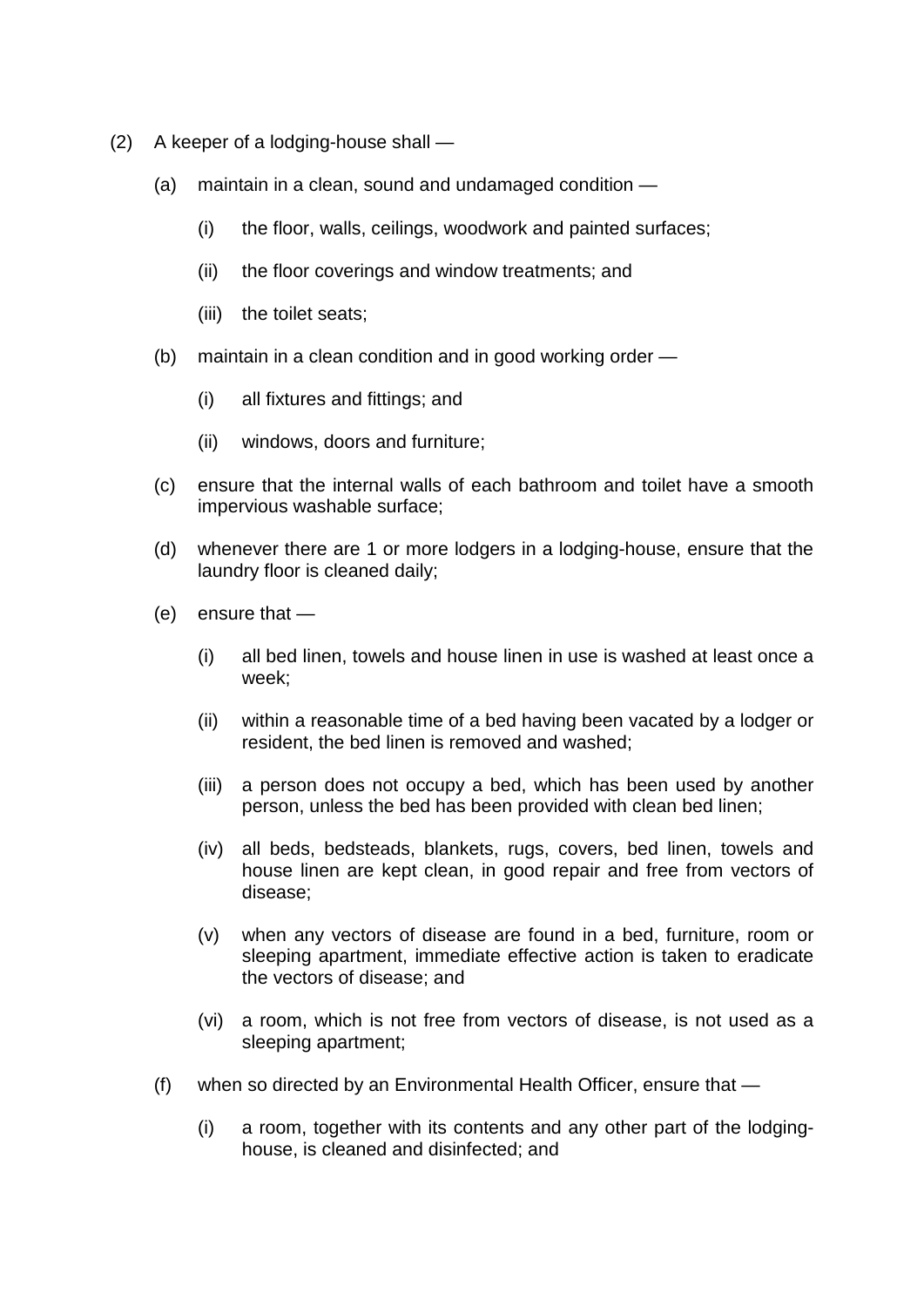- (ii) a bed or other article of furniture is removed from the lodging-house and properly disposed of;
- (g) ensure that the yard is kept clean at all times;
- (h) provide all bedrooms, passages, common areas, toilets, bathrooms and laundries with adequate lighting; and
- (i) comply with any direction, whether orally or in writing, given by an Environmental Health Officer.

## **9.31 Responsibilities of lodgers and residents**

A lodger or resident shall not —

- (a) use any room available to lodgers
	- (i) as a shop, store or factory; or
	- (ii) for manufacturing or trading services;
- (b) keep or store in or on the lodging-house any goods or materials which are inflammable or offensive;
- (c) use a bath or hand wash basin other than for ablutionary purposes;
- (d) use a bathroom facility or fitting for laundry purposes;
- (e) use a sink installed in a kitchen or scullery for any purpose other than the washing and cleaning of cooking and eating utensils, other kitchenware and culinary purposes;
- (f) deposit rubbish or waste food other than into a proper rubbish receptacle;
- $(g)$  in a kitchen or other place where food is kept
	- (i) wash or permit the washing of clothing or bedding; or
	- (ii) keep or permit to be kept any soiled clothing or bedding;
- (h) subject to clause 9.32
	- (i) keep, store, prepare or cook food in any sleeping apartment; or
	- (ii) unless sick or invalid and unable to leave a sleeping apartment for that reason, use a sleeping apartment for dining purposes;
- (i) place or keep, in any part of a lodging-house, any luggage, clothing, bedding or furniture that is infested with vectors of disease;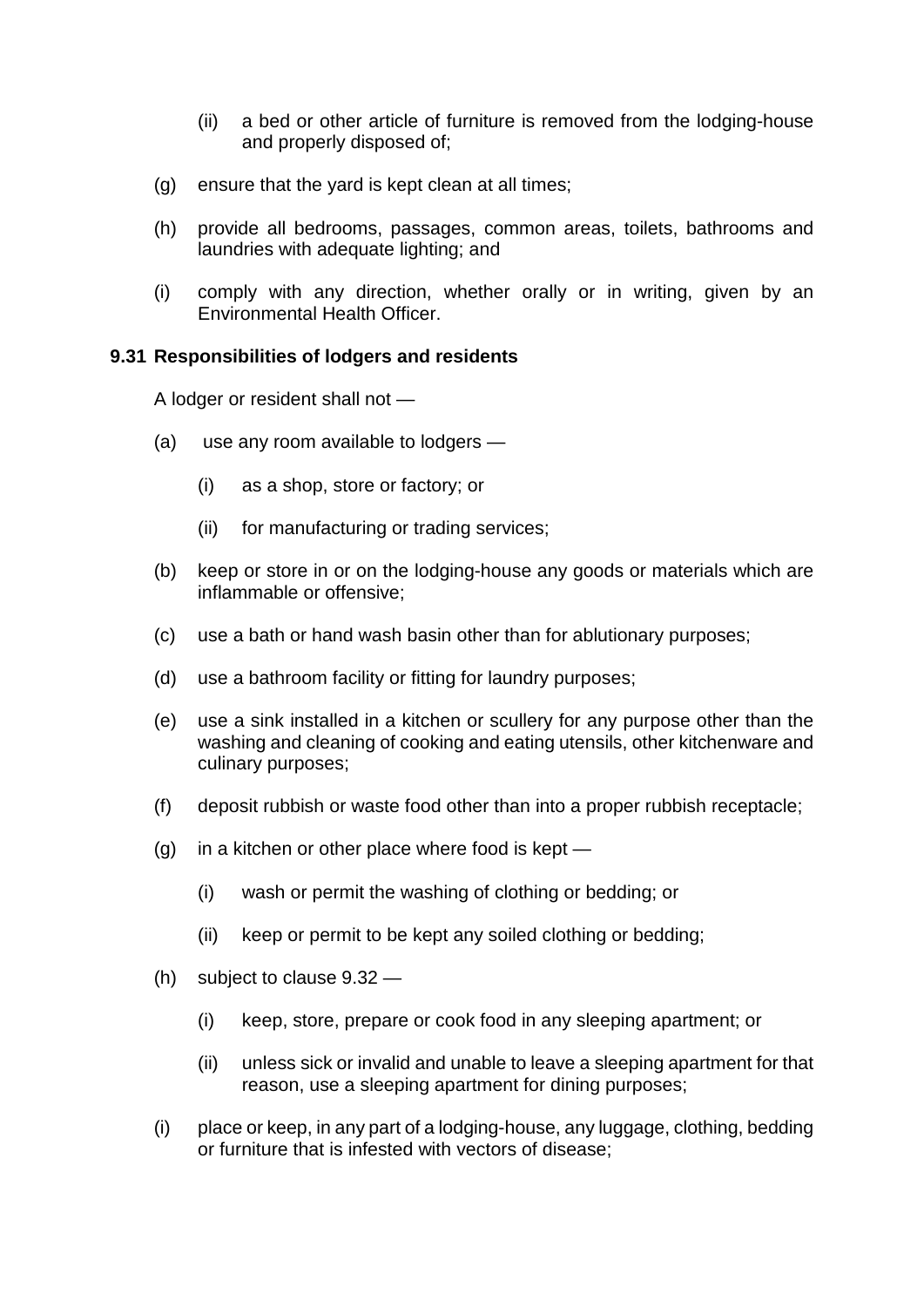- (j) store or keep such a quantity of furniture, material or goods within the lodging-house —
	- (i) in any kitchen, living or sleeping apartment so as to prevent the cleaning of the floors, walls, fittings or fixtures; or
	- (ii) in a sleeping apartment so as to decrease the air space to less than the minimum required by this Part;
- (k) obstruct or prevent the keeper or manager from inspecting or examining the room or rooms occupied by the lodger or resident; and
- (l) fix any fastener or change any lock to a door or room without the written approval of the keeper.

# **9.32 Approval for storage of food**

- (1) An Environmental Health Officer may
	- (a) upon written application from a keeper, approve the storage of food within a refrigerator or sealed container in a sleeping apartment; and
	- (b) withdraw the approval if a nuisance or vector of disease infestation is found to exist in the lodging-house.
- (2) The keeper of a serviced apartment may permit the storage and consumption of food within that apartment if suitable storage and dining facilities are provided.

## **Part 10 —Offensive Trades**

*Division 1—General*

## **10.1 Interpretation**

In this Part, unless the context otherwise requires —

*occupier* in relation to premises includes the person registered as the occupier of the premises specified in the Certificate of Registration;

*offensive trade* means any trades as defined by section 186 of the Act; and

*premises* includes dwelling house.

*Division 2 – Consent and registration*

#### **10.2 Interpretation**

In this Division, unless the context otherwise requires –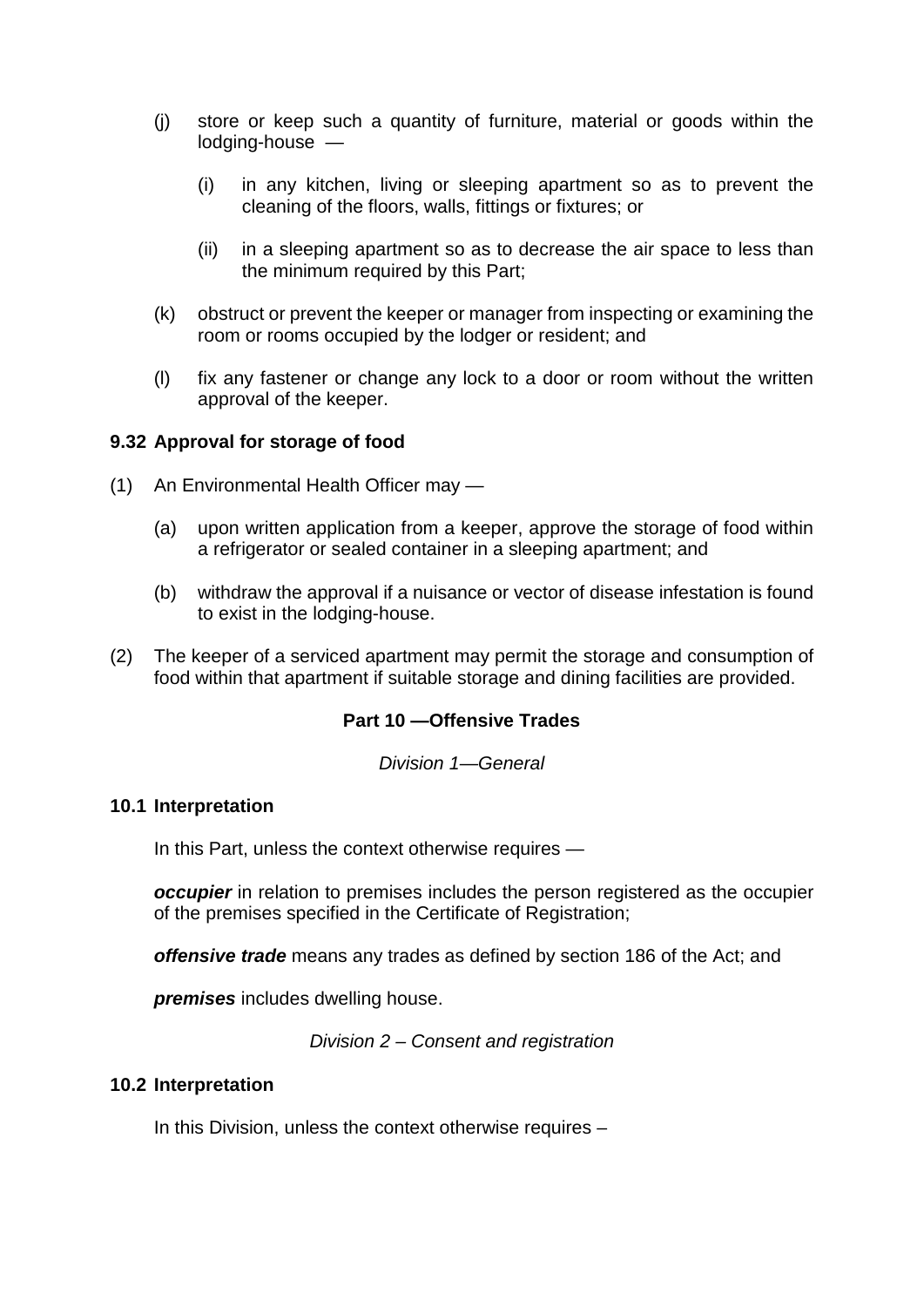*Certificate of Registration* means the certificate of registration of premises for offensive trade, issued under clause 10.6.

## **10.3 Consent to establish an offensive trade**

A person seeking the consent of the local government under section 187 of the Act to establish an offensive trade shall make application in the form approved by the local government and in accordance with the local government's local planning scheme.

#### **10.4 False statement**

A person who makes a false statement in an application under clause 10.3 shall be guilty of an offence.

#### **10.5 Registration of premises**

An application for the registration of premises pursuant to section 191 of the Act shall be —

- (a) in the form approved by the local government;
- (b) accompanied by the fee prescribed in the *Health (Offensive Trades Fees) Regulations 1976* as amended from time to time; and
- (c) lodged with the CEO.

#### **10.6 Certificate of registration**

Upon the registration of premises for the carrying on of an offensive trade, the local government shall issue to the applicant a certificate in the form approved by the local government.

#### **10.7 Change of occupier**

Where there is a change of occupier of the premises registered pursuant to this Division, the new occupier shall forthwith notify the CEO in writing of such change.

#### **10.8 Alterations to premises**

While any premises remain registered under this Division, a person shall not, without the written permission of the local government, make or permit any change or alteration whatever to the premises.

*Division 3—General duties of an occupier*

#### **10.9 Interpretation**

In this Division, unless the context otherwise requires—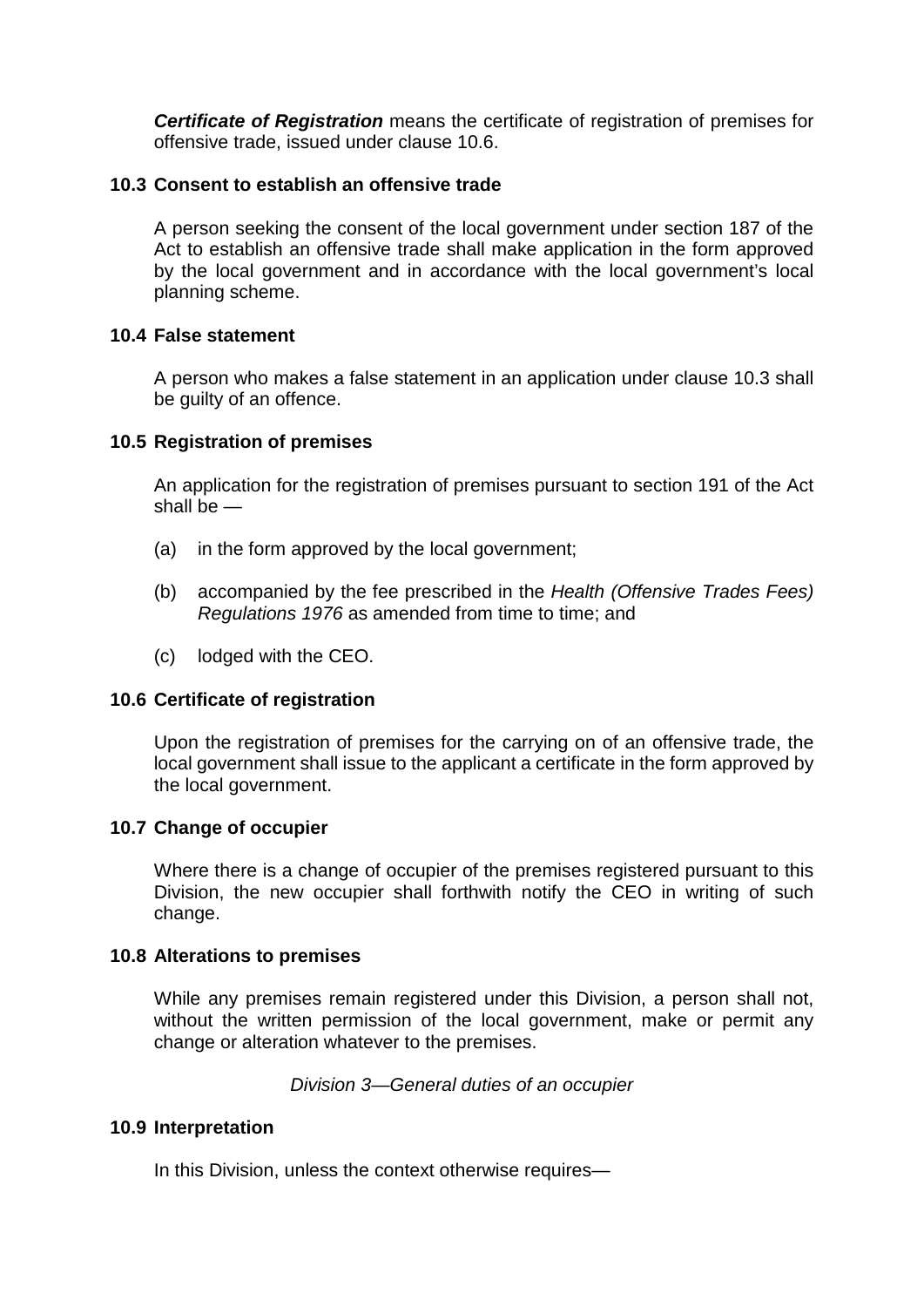*occupier* means the occupier, or where there is more than 1 occupier, each of the occupiers of the premises in or upon which an offensive trade is carried on; and

*the premises* means those premises in or upon which an offensive trade is carried on.

#### **10.10 Cleanliness**

The occupier shall —

- (a) keep or cause to be kept in a clean and sanitary condition and in a state of good repair the floors, walls and ceilings and all other portions of the premises;
- (b) keep or cause to be kept in a clean and sanitary condition and in a state of good repair all fittings, fixtures, appliances, machinery, implements, shelves, counters, tables, benches, bins, cabinets, sinks, drain boards, drains, grease traps, tubs, vessels and other things used on or in connection with the premises;
- (c) keep the premises free from any unwholesome or offensive odour arising from the premises;
- (d) maintain in a clean and tidy condition all yards, footpaths, passage ways, paved areas, stores or outbuildings used in connection with the premises; and
- (e) clean daily and at all times keep and maintain all sanitary conveniences and all sanitary fittings and grease traps on the premises in a clean and sanitary condition.

#### **10.11 Rats and other vectors of disease**

The occupier shall —

- (a) ensure that the premises are kept free from rodents, cockroaches, flies and other vectors of disease; and
- (b) provide in and on the premises all effective means and methods for the eradication and prevention of rodents, cockroaches, flies and other vectors of disease.

#### **10.12 Sanitary conveniences and hand wash basins**

The occupier shall provide on the premises in an approved position sufficient sanitary conveniences and hand wash basins, each with an adequate supply of hot and cold water for use by employees and by all other persons lawfully upon the premises.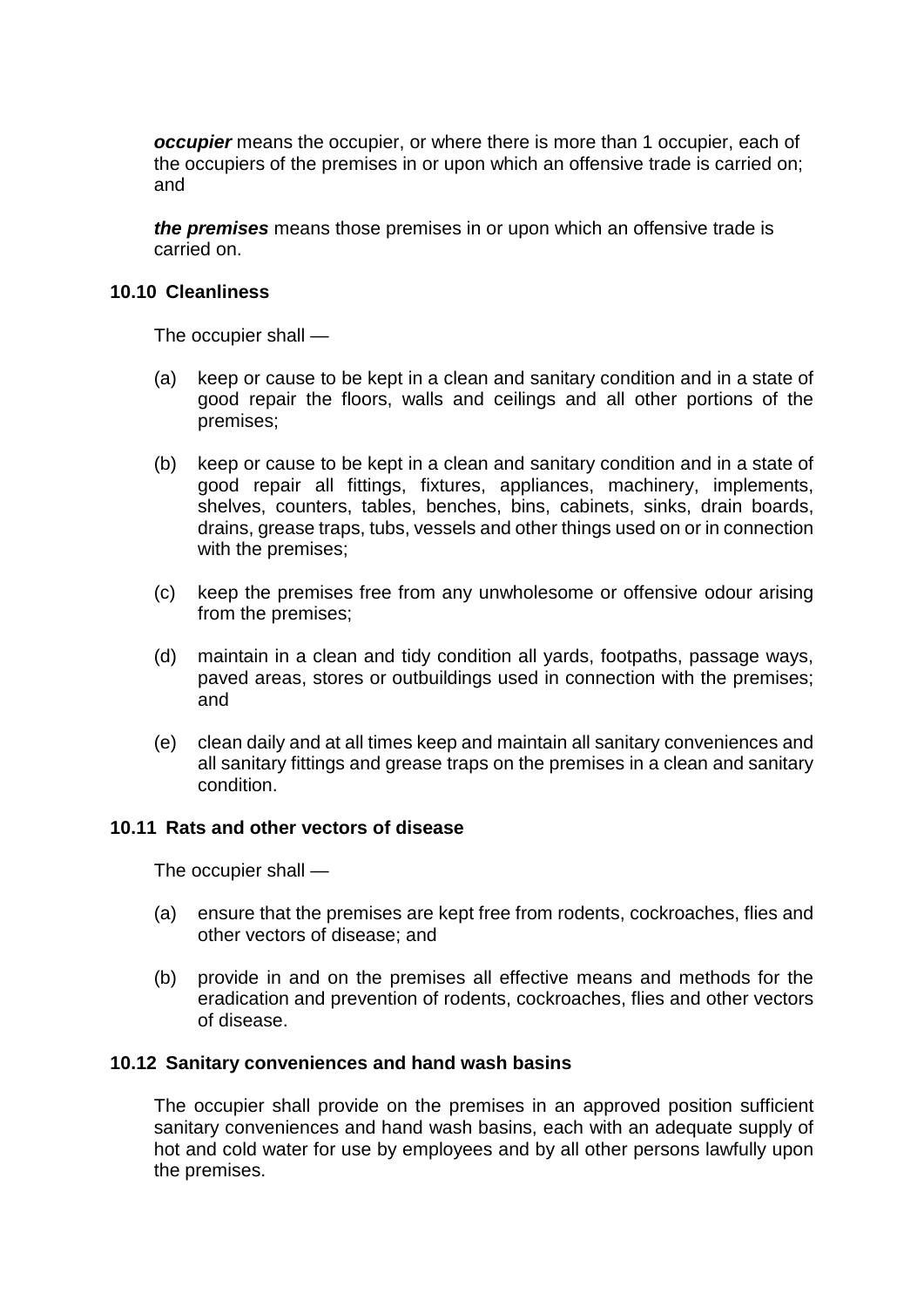## **10.13 Painting of walls etc.**

The occupier shall cause the internal surface of every wall, the underside of every ceiling or roof and all fittings as may be directed in and on the premises to be cleaned and painted when instructed by an Environmental Health Officer.

#### **10.14 Effluvia, vapours, gases or dust**

- (1) The occupier shall provide, use and maintain in a state of good repair and working order, appliances and preventive measures capable of effectively destroying or of rendering harmless all offensive effluvia, vapours, dust or gases arising in any process of his or her business or from any material, residue or other substance which may be kept or stored upon the premises.
- (2) The occupier shall manage and operate the premises such that odours emanating from the premises do not unreasonably interfere with the health, welfare, convenience, comfort or amenity of any person.

#### **10.15 Offensive material**

The occupier shall —

- (a) provide on the premises impervious receptacles of sufficient capacity to receive all offensive material and trade refuse produced upon the premises in any 1 day;
- (b) keep airtight covers on the receptacles, except when it is necessary to place something in or remove something from them;
- (c) cause all offensive material and trade refuse to be placed immediately in the receptacles;
- (d) cause the contents of the receptacles to be removed from the premises at least once in every working day or at such other intervals as may be approved or directed by an Environmental Health Officer; and
- (e) cause all receptacles, after being emptied, to be cleaned immediately with an efficient disinfectant.

## **10.16 Storage of materials**

The occupier shall cause all material on the premises to be stored so as not to be offensive or injurious to health whether by smell or otherwise and so as to prevent the creation of a nuisance.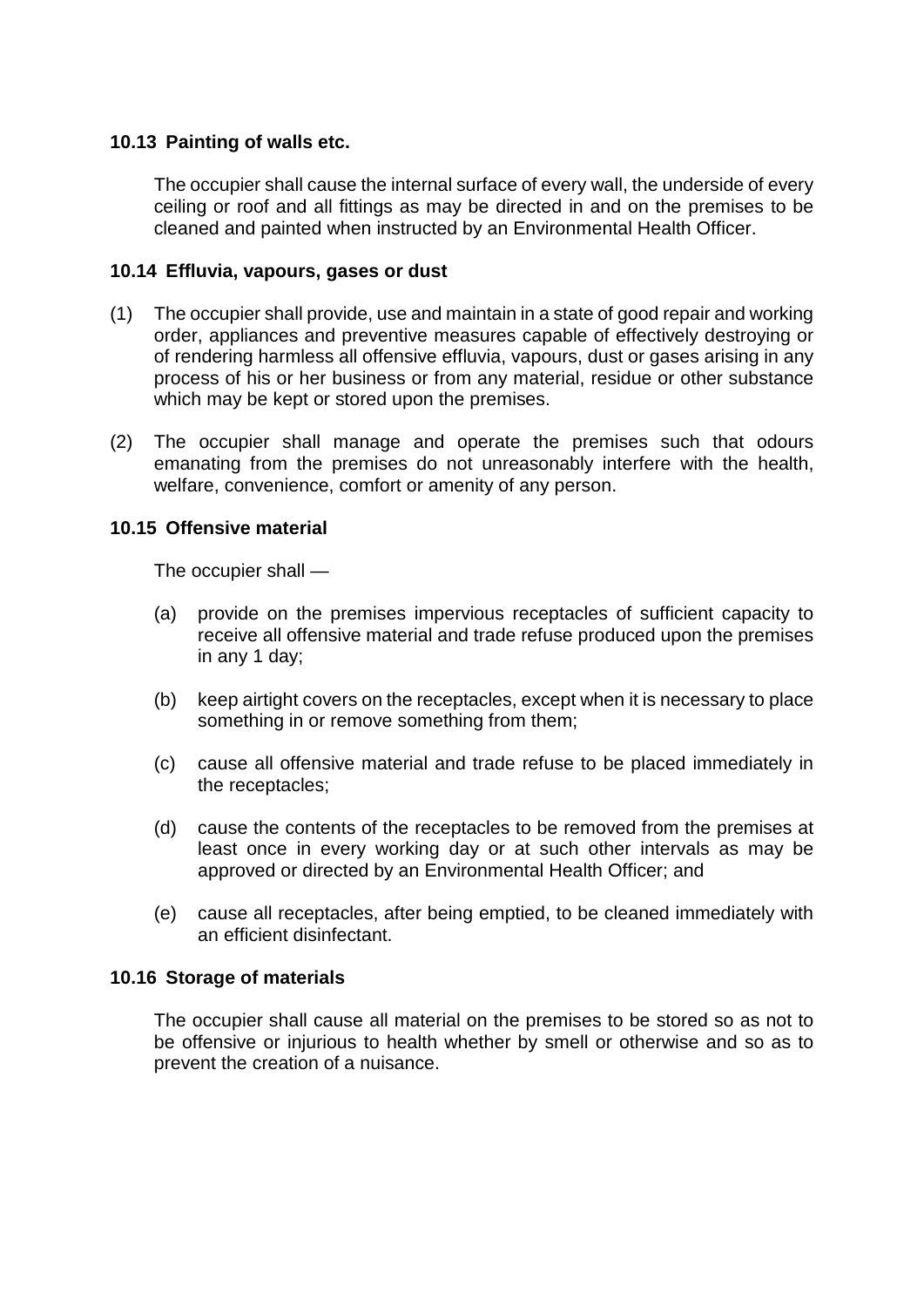## **10.17 Specified offensive trades**

- (1) For the purposes of this clause, "specified offensive trade" means 1 or more of the offensive trades carried on, in or connected with the following works or premises-
	- (a) fat rendering premises
	- (b) fish processing premises, fish curing premises and shellfish and crustacean processing establishments (not including retail fish shops); and
	- (c) laundries, dry cleaning premises and dye works.
- (2) Where premises are used for or in relation to a specified offensive trade, the occupier shall—
	- (a) cause the floor of the premises to—
		- (i) be properly paved and drained with impervious material;
		- (ii) have a smooth surface; and
		- (iii) have a fall to a bucket trap or spoon drain in such a way that all liquids falling on the floor shall be conducted by the trap or drain to a drain inlet situated inside the building where the floor is situated; and
	- (b) cause the angles formed by the walls with any other wall, and by the wall with the floor, to be coved to a radius of not less than 25 millimetres; and
	- (c) cause all liquid refuse to be—
		- (i) cooled to a temperature not exceeding 26 degrees Celsius and in accordance with the *Metropolitan Water Supply, Sewerage and Drainage Board By-laws 1981* before being discharged into any drain outlet from any part of the premises; and
		- (ii) directed through such screening or purifying treatment as an Environmental Health Officer may from time to time direct.

# **10.18 Directions by an Environmental Health Officer**

- (1) An Environmental Health Officer may give to the occupier directions to prevent or diminish the offensiveness of a trade or to safeguard the public health.
- (2) The occupier shall comply with any directions given under this clause.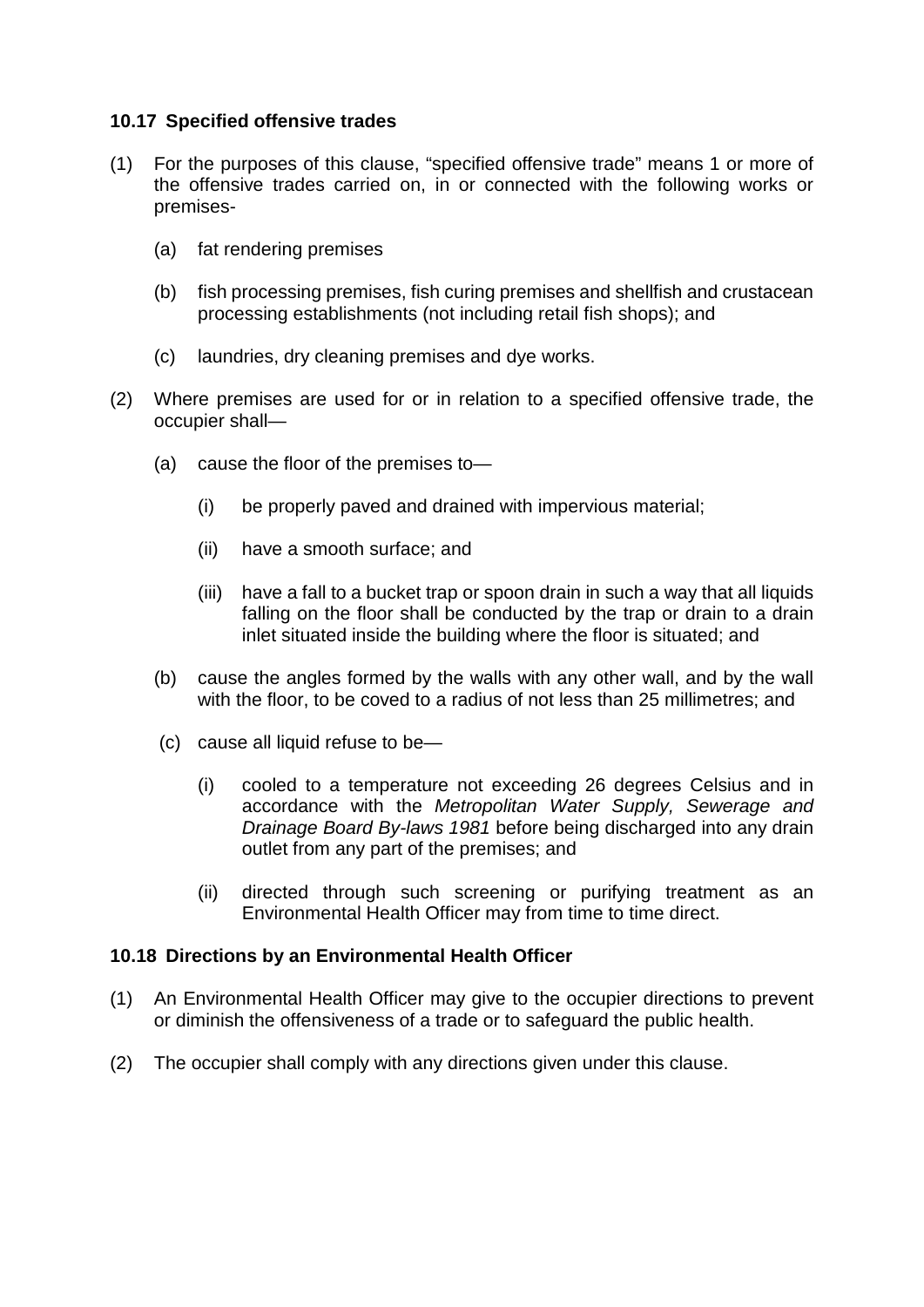# **10.19 Other duties of occupier**

In addition to the requirements of this Division, the occupier shall comply with all other requirements of this Part that apply to the particular offensive trade or trades conducted on the premises.

*Division 4 – Fat rendering establishments*

#### **10.20 Interpretation**

In this Division, unless the context otherwise requires –

*fat rendering establishment* means premises where edible fats including suet, dripping or premier jus are rendered down by any heat processing method.

#### **10.21 Exhaust ventilation**

The occupier must provide and maintain –

- (a) a hood which must
	- (i) be of an approved design and construction;
	- (ii) be situated so as to arrest all effluvia, odours and smoke from the process of fat rendering; and
	- (iii) extend a minimum of 150 millimetres beyond the length of each appliance; and
- (b) an exhaust ventilation system
	- (i) the point of discharge of which must be at least 1 metre above the ridge of a pitched roof or 3 metres above a flat roof and must not be located within 6 metres of an adjoining property or any fresh air intake; and
	- (ii) which must discharge in such manner and in such a position that no nuisance is created.

## **10.22 Covering of apparatus**

External parts of the fat rendering apparatus must be constructed or covered with a non-corrosive impervious material.

## **10.23 Rendering of walls**

The occupier must cause each wall within a radius of 3 metres of the rendering apparatus or machinery to be rendered with a cement plaster with a steel float finish or other approved finish to a height of 2 metres, devoid of holes, cracks and crevices.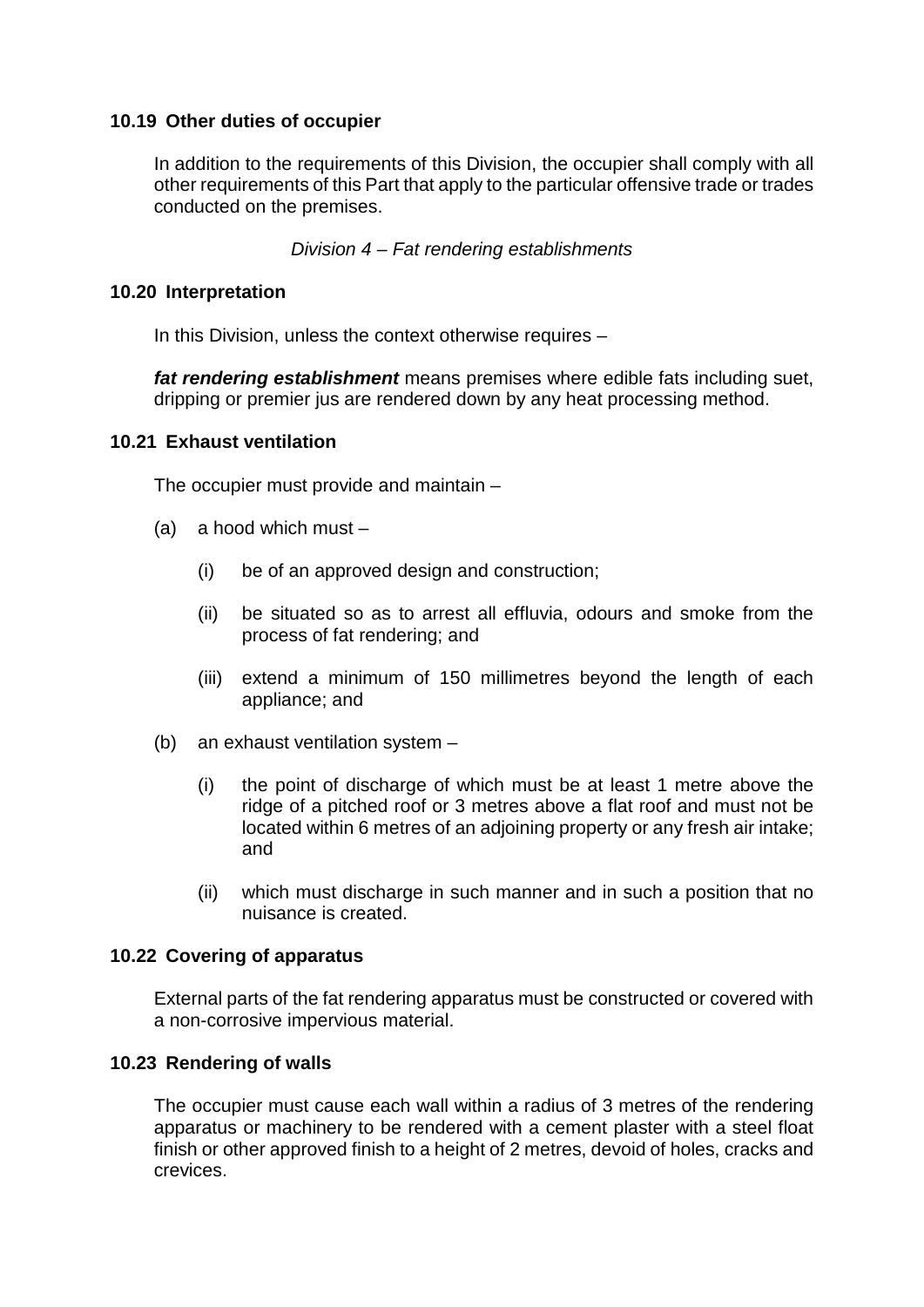#### *Division 5—Fish premises*

#### **10.24 Interpretation**

In this Division, unless the context otherwise requires —

*appliance* includes a utensil, an instrument, a cover, a container or an apparatus;

*fish* means fresh fish, frozen fish, chilled fish and cooked fish, whether cleaned, uncleaned or part cleaned and includes crustaceans and molluscs, but does not include –

- (a) fish which has been cured, preserved, hermetically canned or treated to prevent putrefaction; or
- (b) cleaned fish supplied in cartons or packets by a packer and sold in such cartons or packets if they are at all times kept in a deep freeze refrigeration unit at a temperature not exceeding minus 15 degrees Celsius;

*fish curing premises* means a place where, for the purpose of sale, fish may be partly cleaned, scaled or cut up for preservation by salting, drying, smoking or other means; and

*fish processing premises* means a place where, for the purpose of trade, fish is cleaned, partly cleaned, scaled or cut up.

## **10.25 Fish preparation room**

- (1) The fish preparation room of a fish processing premises or fish curing premises must have a self-closing door.
- (2) The occupier must ensure that all fish is prepared in the fish preparation room and that room is to be used solely for that purpose.

#### **10.26 Disposal of waste**

The occupier of a fish premises shall cause all offal and wastes, all rejected and unsaleable fish and any rubbish or refuse which is likely to be offensive or a nuisance to be—

- (a) placed in the receptacles referred to in clause 10.15 and disposed of in accordance with that clause; or
- (b) kept in a frozen state in an approved enclosure before its removal from the premises.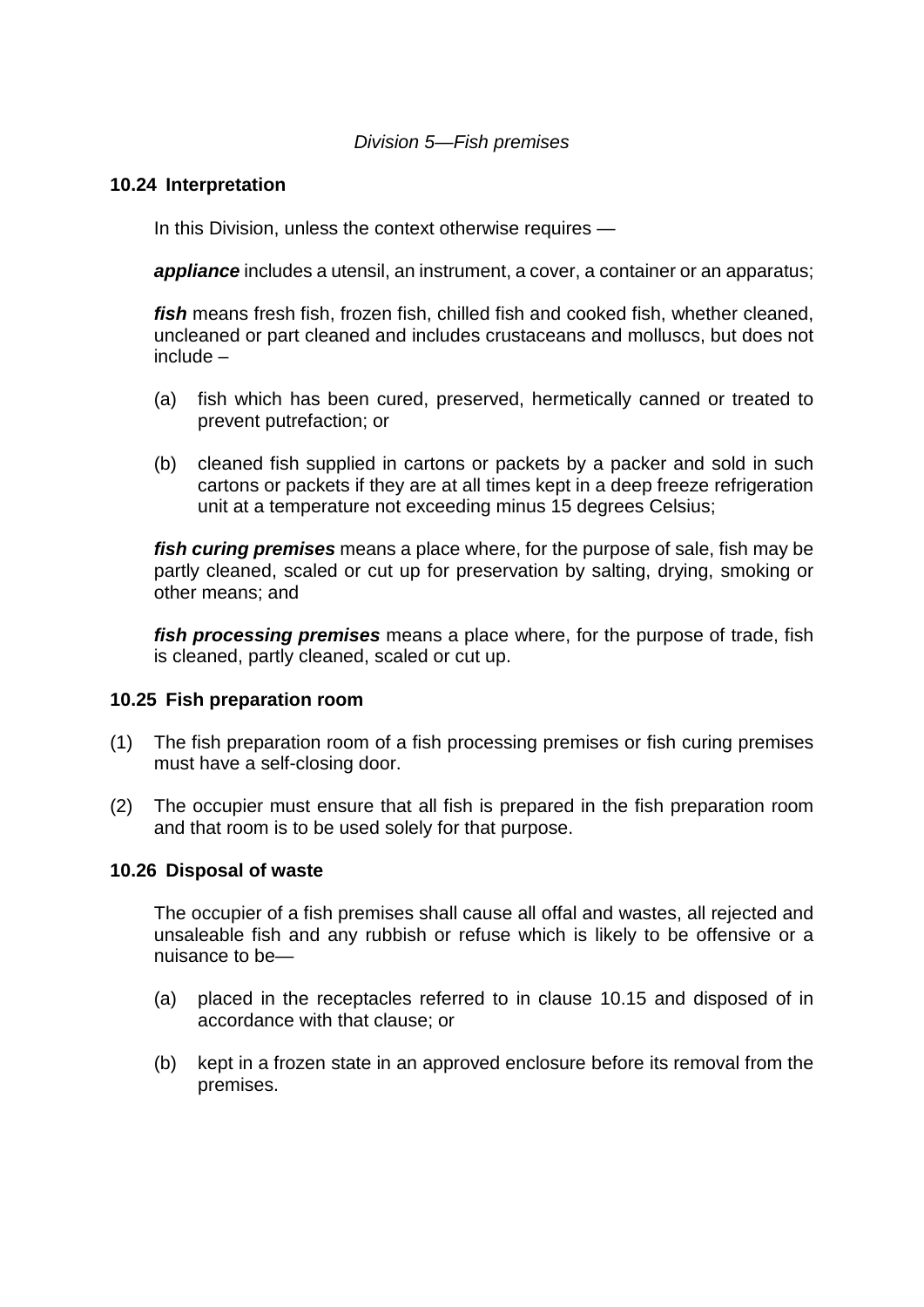# **10.27 Fish containers**

The occupier of a fish premises shall not allow any container used for the transport of fish to-

- (a) remain on the premises longer than is necessary for it to be emptied; or
- (b) be kept so as to cause a nuisance or to attract flies.

## *Division 6 – Flock factories*

## **10.28 Interpretation**

In this Division, unless the context requires otherwise –

*flock factory* includes any premises or place where flock is produced wholly or partly by tearing up or teasing, wadding, kapok, rags, cotton, linters, fibre, or other material used or likely to be used for the filling of mattresses, pillows, bedding, upholstery, cushions or substances used in packaging material or the manufacture of underfelt.

## **10.29 New and used material**

- (1) Subject to subclause (2), the occupier must not use, for the manufacture of flock, any material other than new material.
- (2) Material other than new material may be used for the manufacture of flock if, before being used, every part of that material is subjected to moist heat maintained at a temperature of 100 degrees Celsius for at least 20 minutes.

## **10.30 Collection and removal of dust**

The occupier must provide effective means to prevent the escape into the open air of all dust or other material from the premises.

## **10.31 Unclean rags**

A person must not –

- (a) collect, deliver, offer for sale or sell for the manufacture of flock;
- (b) receive, store or deliver for the manufacture of flock; or
- (c) make flock from,

rags which are unclean or which have been taken from any refuse or rubbish or from any receptacle used for the storage or collection of refuse or rubbish.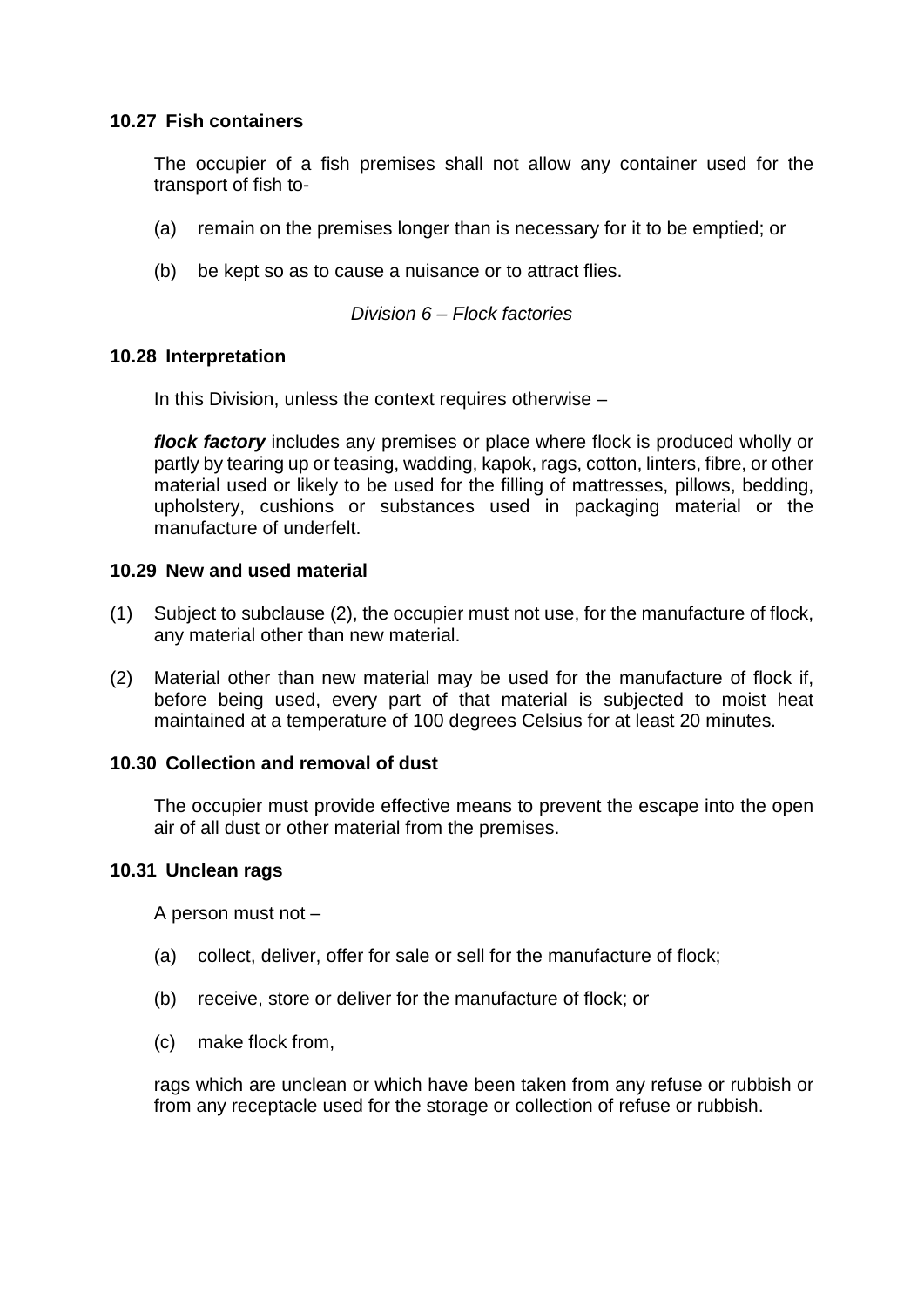# **10.32 Bedding and upholstery**

A person must not, for the purpose of sale or in the course of any business, remake, renovate, tease, retease, fill, refill or repair any –

- (a) used bedding; or
- (b) upholstery,

which is unclean, offensive or infested with vectors of disease, unless the  $-$ 

- (c) material of which the bedding is made; or
- (d) filling material of which the upholstery is made,

has been boiled for 30 minutes or otherwise effectively disinfected and cleaned.

*Division 7—Laundries, dry cleaning establishments and dye works*

#### **10.33 Interpretation**

In this Division, unless the context otherwise requires—

#### *dry cleaning establishment* —

- (a) means premises where clothes or other articles are cleaned by use of solvents without using water; but
- (b) does not include premises in which perchlorethylene or arklone is used as dry cleaning fluid in a fully enclosed machine operating on a full cycle;

*dye works* means a place where articles are commercially dyed, but does not include dye works in which provision is made for the discharge of all liquid waste there from, into a public sewer;

*exempt laundromat* means a premises in which —

- (a) laundering is carried out by members of the public using, on payment of a fee, machines or equipment provided by the owners or occupiers of those establishments;
- (b) laundering is not carried out by those owners or occupiers for or on behalf of other persons; and
- (c) provision is made for the discharge of all liquid waste therefrom into a public sewer;

*laundromat* means a public place with coin operated washing machines, spin dryers or dry cleaning machines; and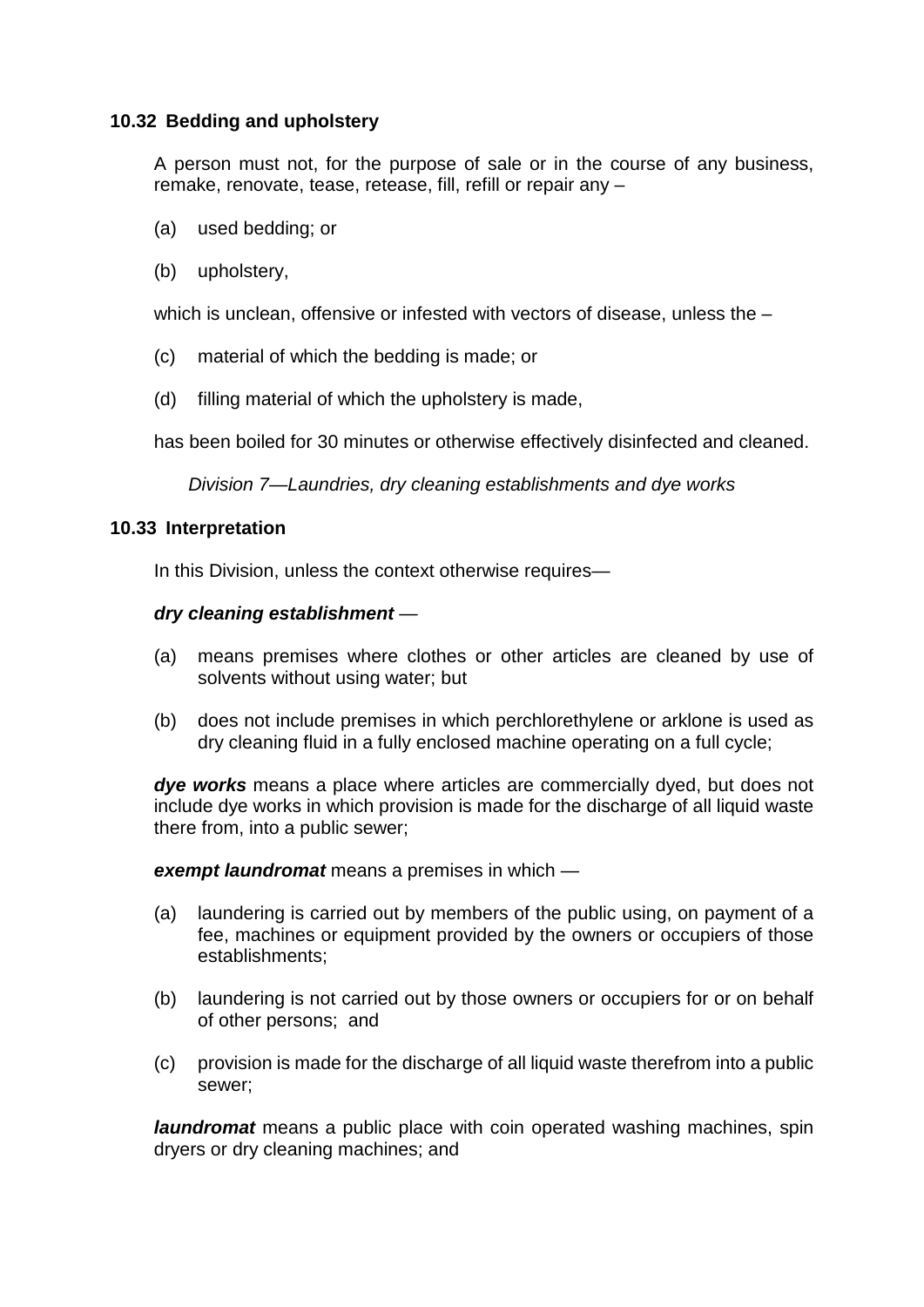*laundry* means any place where articles are laundered by commercial grade machinery but does not include an exempt laundromat.

# **10.34 Receiving depot**

An owner or occupier of premises shall not use or permit the premises to be used as a receiving depot for a laundry, dry cleaning establishment or dye works except with the written permission of the local government, which may at any time by written notice withdraw such permission.

# **10.35 Reception room**

- (1) The occupier of a laundry, dry cleaning establishment or dye works shall
	- (a) provide a reception room in which all articles brought to the premises for treatment shall be received and shall not receive or permit to be received any such articles except in that room; and
	- (b) cause such articles as may be directed by an Environmental Health Officer to be thoroughly disinfected to the satisfaction of the Environmental Health Officer.
- (2) A person shall not bring or permit food to be brought into the reception room referred to in this clause.

## **10.36 Walls and floors**

—

The occupier of a laundry, dry cleaning establishment or dye works shall cause

- (a) the internal surfaces of all walls to be rendered with a cement plaster with a steel float finish or other approved material to a height of 2 metres with a smooth impervious surface;
- (b) the floor to be constructed of concrete and finished with a smooth impervious surface; and
- (c) every floor and wall of any building on the premises to be kept at all times in good order and repair, so as to prevent the absorption of any liquid which may be splashed or spilled or may fall or be deposited on it.

## **10.37 Laundry floor**

The occupier of a laundry shall provide in front of each washing machine a noncorrosive grating, at least 910 millimetres in width and so constructed as to prevent any person from standing in water on the floor.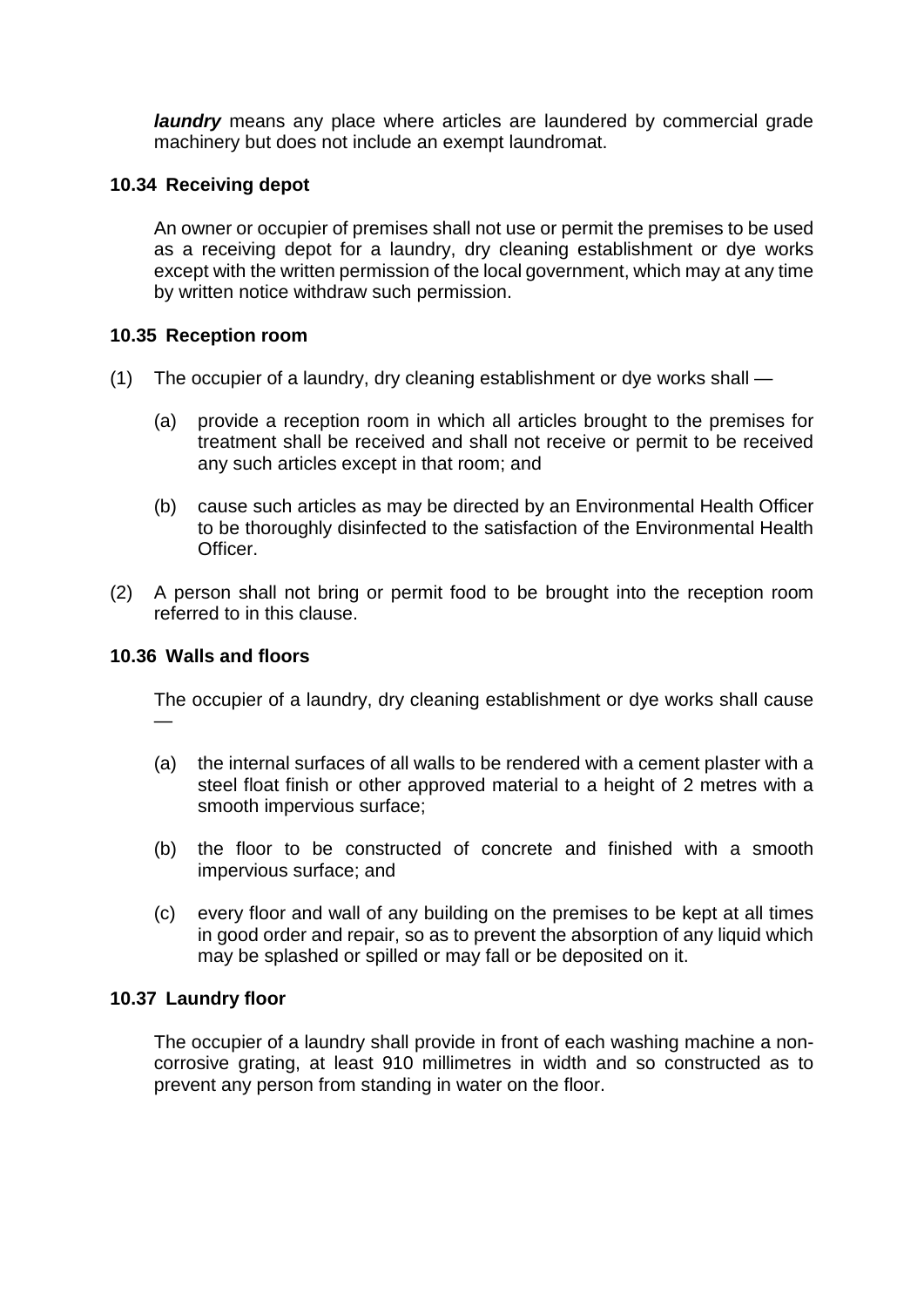## **10.38 Escape of dust**

The occupier of a dry cleaning establishment shall provide effective means to prevent the escape into the open air of all dust or other material from the premises.

#### **10.39 Precautions against combustion**

The occupier of a dry cleaning establishment where volatile liquids are used shall take all proper precautions against combustion and shall comply with all directions given by an Environmental Health Officer for that purpose.

#### **10.40 Trolleys**

The occupier of a dry cleaning establishment shall —

- (a) provide trolleys for the use of transporting dirty and clean linen; and
- (b) ensure that each trolley is—
	- (i) clearly designated to indicate the use for which it is intended;
	- (ii) lined internally with a smooth impervious non-absorbent material that is easily cleaned; and
	- (iii) thoroughly cleaned and disinfected on a regular basis.

#### **10.41 Sleeping on premises**

A person shall not use or permit any room in a laundry, dry cleaning establishment or dye works to be used for sleeping purposes.

## **Part 11—Offences And Penalties**

#### **11.1 Offences**

A person who fails to do anything required or directed to be done under this local law, or who does anything which under this local law a person is prohibited from doing, commits an offence.

#### **11.2 Penalties**

- (1) A person who contravenes a provision of this local law commits an offence.
- (2) A person who commits an offence under subclause (1) is liable to
	- (a) a penalty which is not more than  $$2,500$  and not less than  $-$ 
		- (i) in the case of a first such offence, \$250;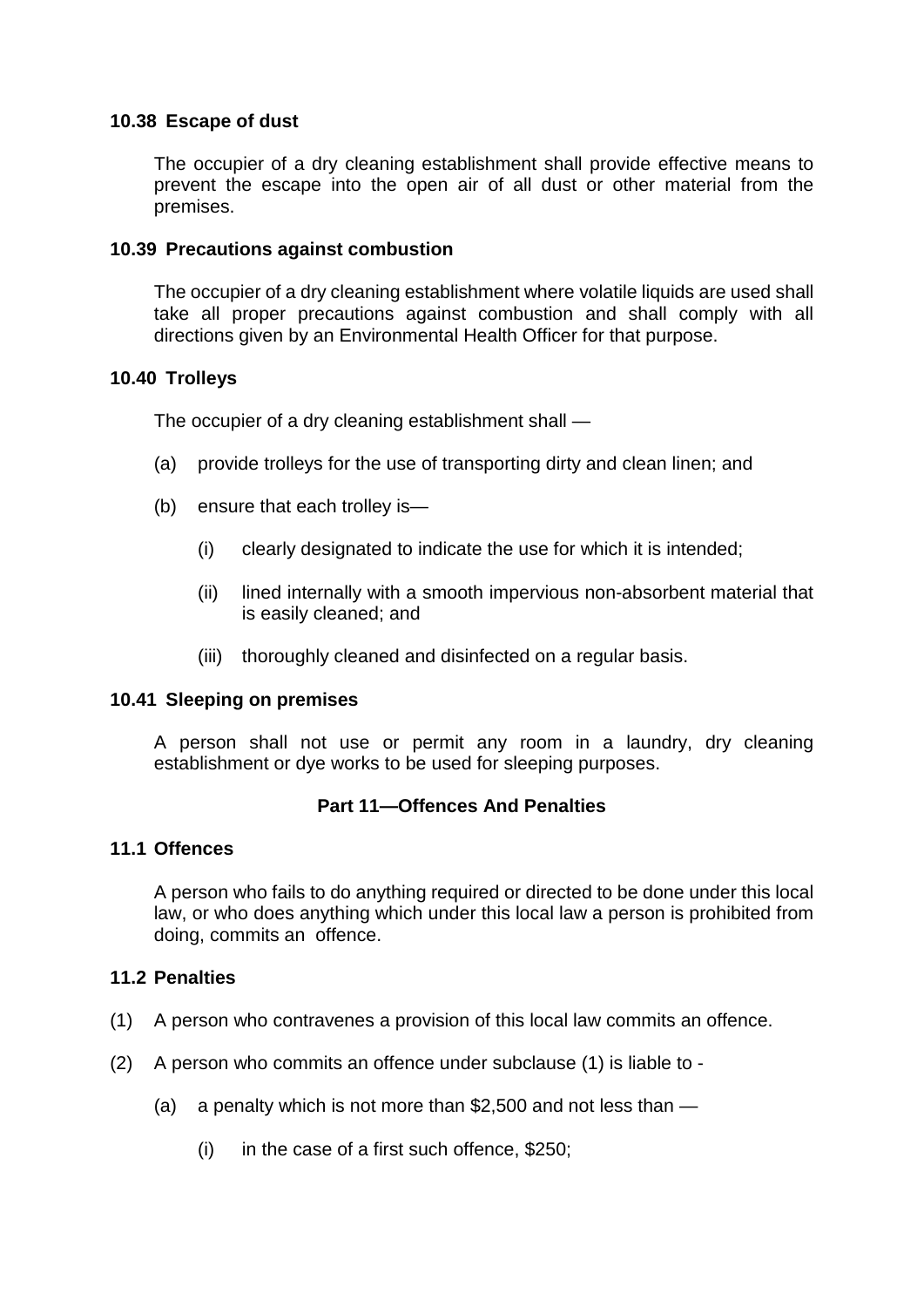- (ii) in the case of a second such offence, \$500; and
- (iii) in the case of a third and subsequent such offence, \$1,250; and
- (b) if the offence is a continuing offence, a daily penalty, which is not more than \$250 and not less than \$125 for each day during which the offence continues.

#### **11.3 Other enforcement actions**

- (1) In addition to a penalty imposed under clause 11.2, any expense incurred by the local government in consequence of a breach or non-observance of this local law, in the execution of work directed to be executed by any person and not executed by him or her, must be paid by the person committing the breach for failing to execute the work.
- (2) On a breach, or successive breaches, by a licensee or a person registered under this local law, the local government may suspend or cancel the licence or registration as the case may be.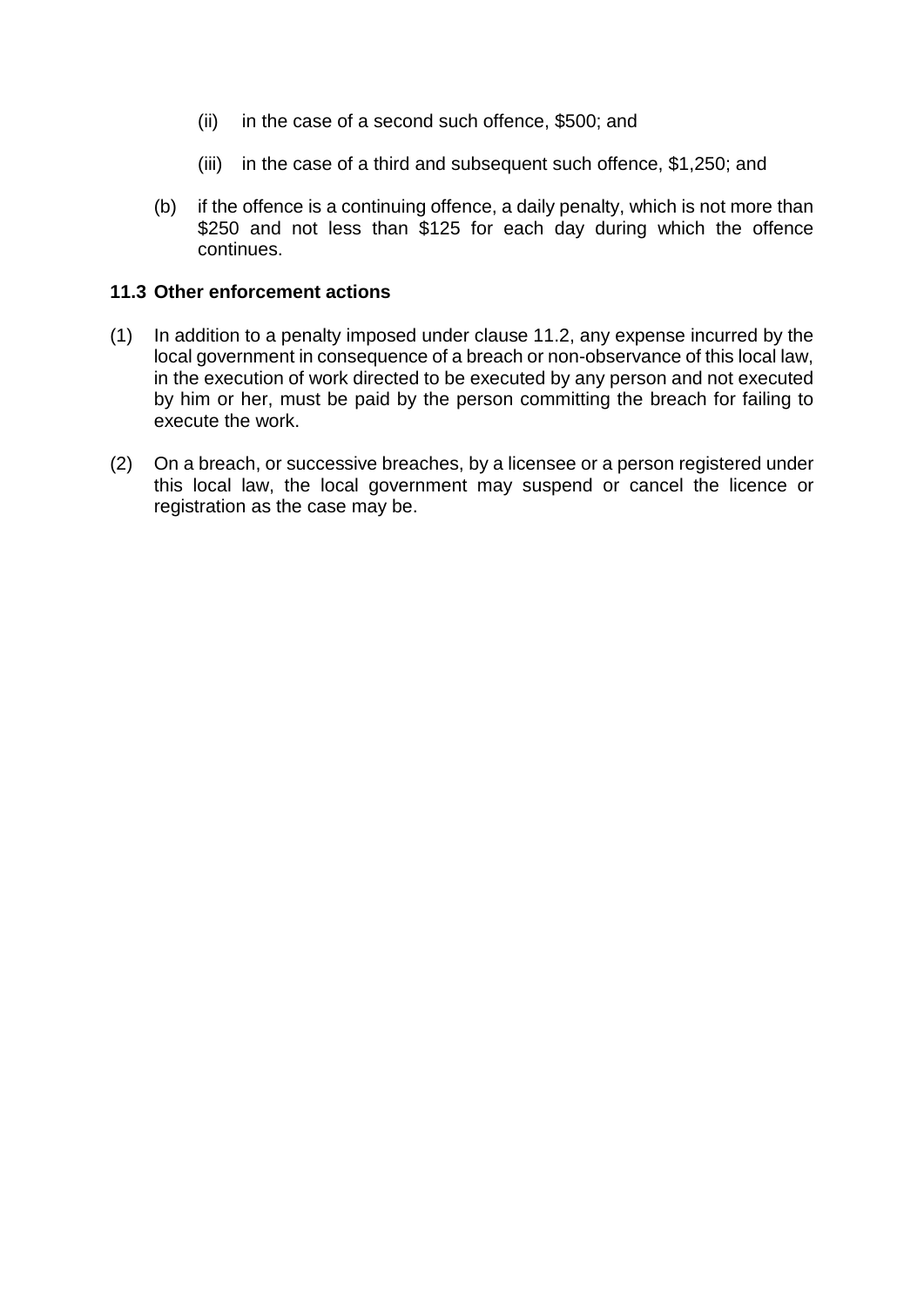# **Schedule 1 – Required Buffer Distances for Feedlots** [Clause 6.21(2)]

| <b>Item</b>    | <b>Buffer</b>                                                | <b>Distances</b> |  |
|----------------|--------------------------------------------------------------|------------------|--|
| 1.             | Townsite boundaries                                          | 5,000m           |  |
| 2.             | Isolated rural dwellings, dairies and industries             | 1,000m           |  |
| 3.             | Public roads and recreation areas                            | 100m             |  |
| 4.             | Neighbouring rural property boundaries                       | 50 <sub>m</sub>  |  |
| 5.             | Major water course and water impoundments                    | 300m             |  |
| 6.             | Bores, wells or soaks used for drinking, stock or irrigation | 300m             |  |
| 7 <sub>1</sub> | Minor water courses                                          | 100m             |  |

# **Schedule 2 – Required Buffer Distances for Piggeries**

[Clause 6.24(2)]

| <b>Item</b>    | <b>Buffer</b>                                                | <b>Distances</b> |  |
|----------------|--------------------------------------------------------------|------------------|--|
|                | Townsite boundaries                                          | 5,000m           |  |
| 2.             | Isolated rural dwellings, dairies and industries             | 1,000m           |  |
| 3.             | Public roads and recreation areas                            | 100 <sub>m</sub> |  |
| 4.             | Neighbouring rural property boundaries                       | 50 <sub>m</sub>  |  |
| 5.             | Major water course and water impoundments                    | 300m             |  |
| 6.             | Bores, wells or soaks used for drinking, stock or irrigation | 300m             |  |
| 7 <sub>1</sub> | Minor water courses                                          | 100m             |  |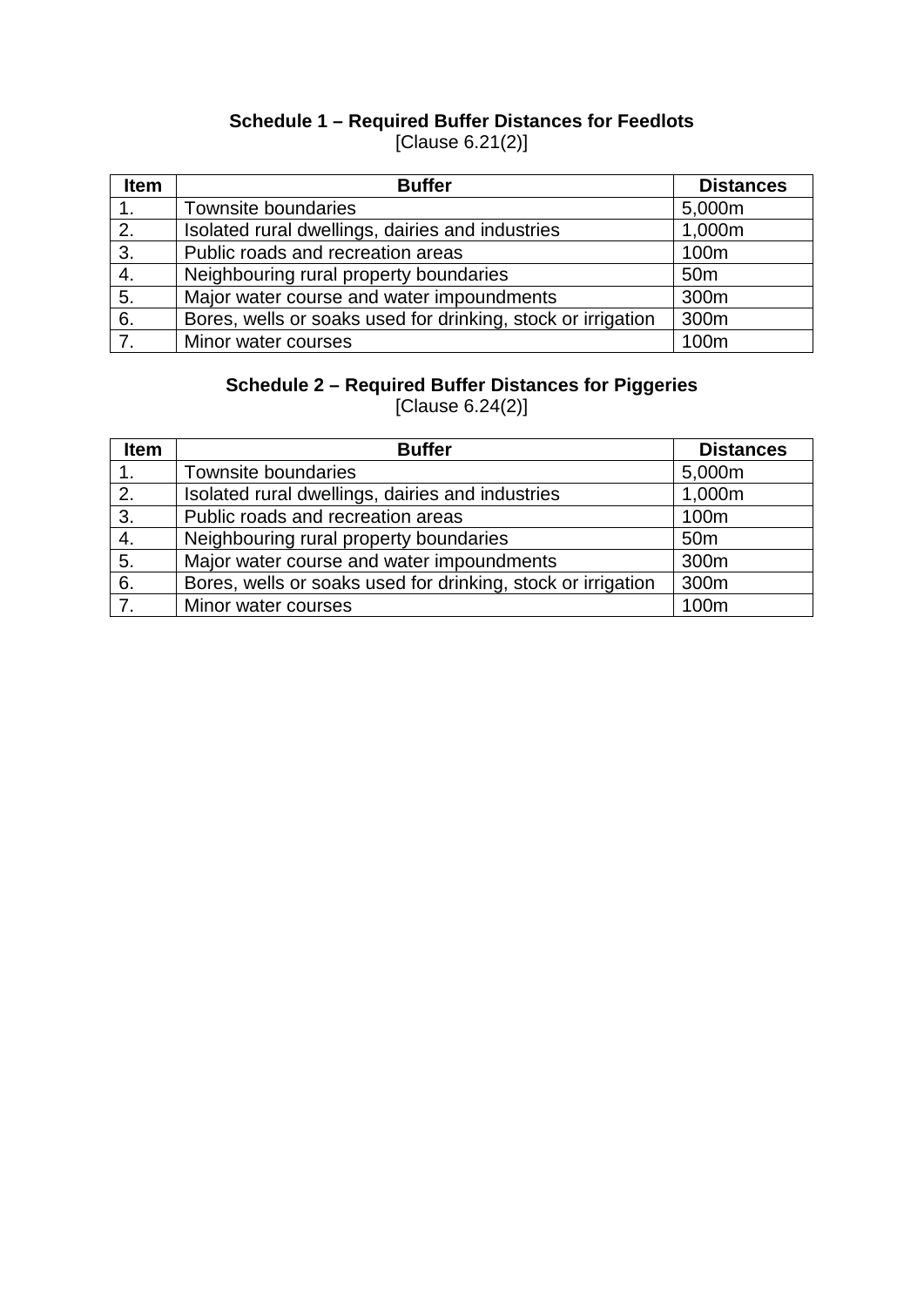# **Schedule 3 – Required Buffer Distances for Intensive Piggeries** [Clause 6.24(2) and 6.26]

| Item           |                                                                                           | <b>Townsite</b><br>boundaries | <b>Isolated</b><br>rural | <b>Public</b><br>roads, | <b>Neighbouring</b><br>rural | <b>Surface</b><br>water | <b>Water</b><br>courses/rural | Bores/wells,<br>soaks, | <b>Stock</b><br>irrigation |
|----------------|-------------------------------------------------------------------------------------------|-------------------------------|--------------------------|-------------------------|------------------------------|-------------------------|-------------------------------|------------------------|----------------------------|
|                |                                                                                           |                               | dwellings,               | recreation              | property                     | supply                  | water                         | drinking water         | supply                     |
|                |                                                                                           |                               | dairies,                 | areas                   | boundaries                   | catchments              | impoundments                  | supply                 |                            |
|                |                                                                                           |                               | industries               |                         |                              |                         |                               |                        |                            |
| $\mathbf{1}$ . | Piggeries<br>and<br>facilities<br>for<br>more<br>than<br>5,000 pigs                       | 5,000m                        | 1,000m                   | 200m                    | 50 <sub>m</sub>              | <b>Not</b><br>permitted | 300m                          | 300m                   | 100m                       |
| 2.             | 500-5000<br>pigs                                                                          | 3,500m                        | 1,000m                   | 150m                    | 50 <sub>m</sub>              | <b>Not</b><br>permitted | 300m                          | 300m                   | 100m                       |
| 3.             | 50-499<br>pigs                                                                            | 2,000m                        | 1,000m                   | 100m                    | 50 <sub>m</sub>              | <b>Not</b><br>permitted | 300m                          | 300m                   | 100m                       |
| 4.             | Less than<br>50 pigs                                                                      | 500m                          | 1,000m                   | 50 <sub>m</sub>         | 50 <sub>m</sub>              | <b>Not</b><br>permitted | 200m                          | 300m                   | 100m                       |
| 5.             | Land<br>used<br>for<br>disposing<br>of<br>raw<br>wastes or<br>partly<br>treated<br>wastes | 1,000m                        | 1,000m                   | 100m                    | 300m                         | <b>Not</b><br>permitted | 300m                          | 300m                   | 300m                       |
| 6.             | Land<br>to<br>used<br>dispose of<br>effectively<br>treated<br>wastes                      | 200m                          | 50 <sub>m</sub>          | 20m                     | 20 <sub>m</sub>              | <b>Not</b><br>permitted | 100m                          | 100m                   | 100m                       |